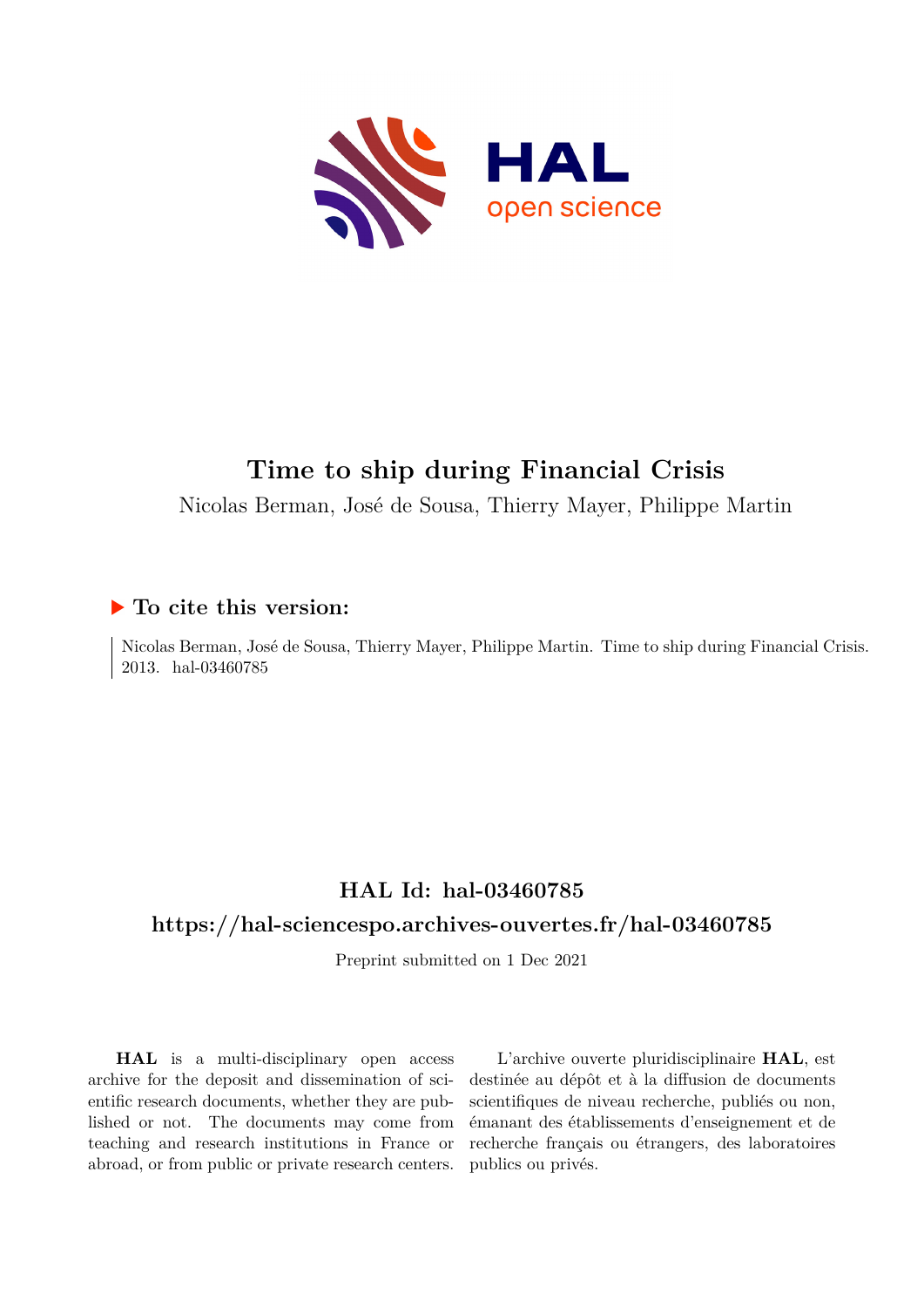

# SciencesPo. | Department of Economics

*Discussion paper 2013-14* 

## **Time to ship during financial crises**

**Nicolas Berman José De Souza Philippe Martin Thierry Mayer** 

*Sciences Po Economics Discussion Papers*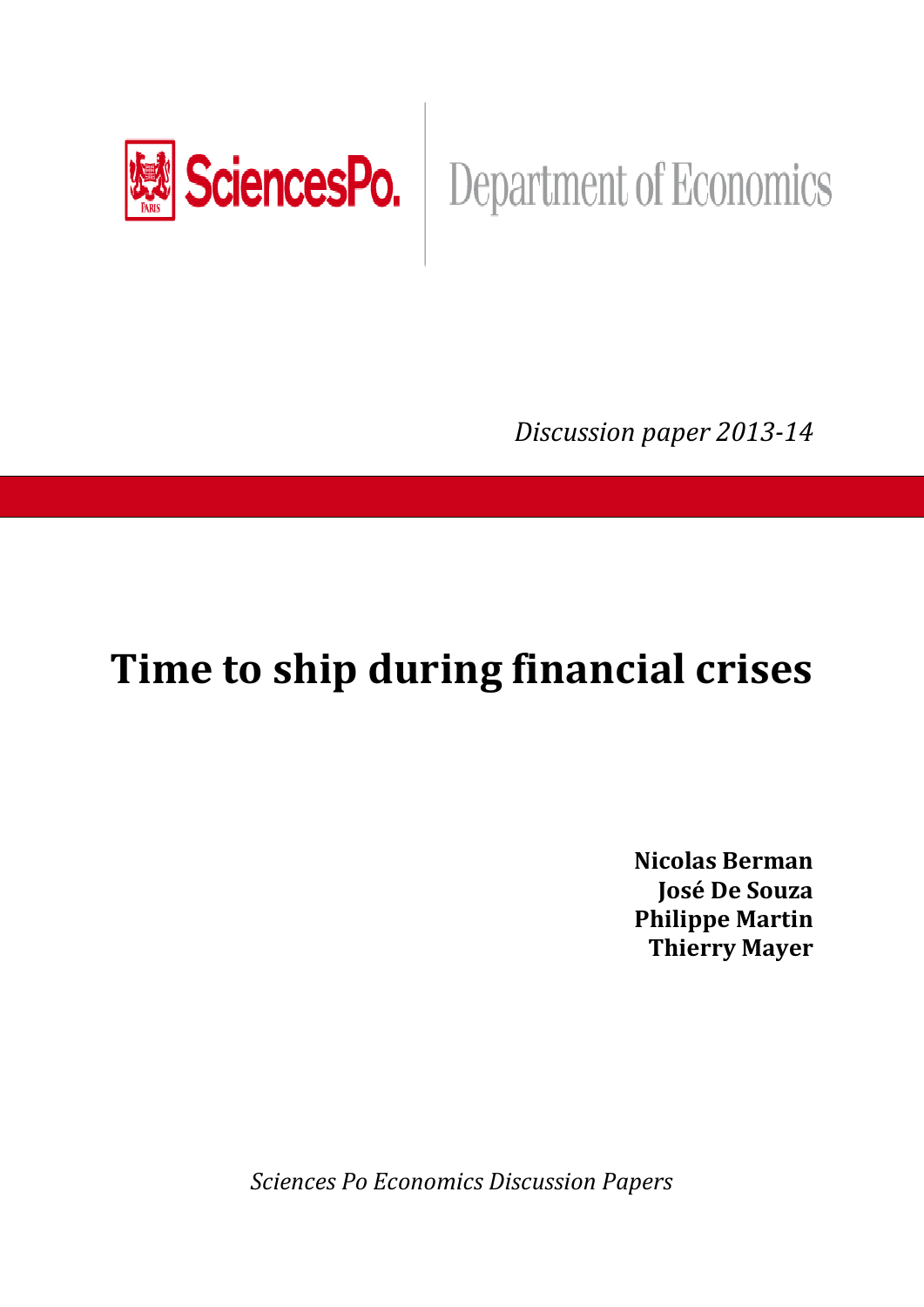## Time to ship during financial crises<sup>∗</sup>

Nicolas Berman<sup>†</sup> José de Sousa<sup>‡</sup> Philippe Martin<sup>§</sup> Thierry Mayer<sup>¶</sup>

September 5, 2013

#### Abstract

We show that the negative impact of financial crises on trade is magnified for destinations with longer time-to-ship. A simple model where exporters react to an increase in the probability of default of importers by increasing their export price and decreasing their export volumes to destinations in crisis is consistent with this empirical finding. For longer shipping time, those effects are indeed magnified as the probability of default increases as time passes. Some exporters also decide to stop exporting to the crisis destination, the more so the longer time-to-ship. Using aggregate data from 1950 to 2009, we find that this magnification effect is robust to alternative specifications, samples and inclusion of additional controls, including distance. The firm level predictions are also broadly consistent with French exporter data from 1995 to 2005.

Keywords: Time-to-ship, Financial crises, international trade JEL classification codes: F10, G01, G32

<sup>∗</sup>We thank the International Growth Centre (LSE and Oxford University) for financial help. We thank Francesco Giavazzi, Nicolas Schmitt, Helene Rey and Cedric Tille as well as participants at the 2012 NBER ISOM conference in Oslo, CREI, UAB, ITAM and at Colegio de Mexico for helpful comments. We are grateful to Jules Hugot and Jules-Daniel Wurlod for excellent research assistance. We are most thankful to James Feyrer who generously shared with us his dataset on time-to-ship. Philippe Martin thanks CREI at Pompeu Fabra for its hospitality.

<sup>†</sup>Graduate Institute of International and Development Studies, Geneva, and CEPR. Email: nicolas.berman@graduateinstitute.ch

<sup>‡</sup>University of Paris Sud and CES, University of Paris 1 Pantheon-Sorbonne. Email: jose.de-sousa@univparis1.fr

<sup>§</sup>Sciences-Po and CEPR. Email: philippe.martin@sciences-po.fr

<sup>¶</sup>Sciences-Po, CEPII and CEPR. Email: thierry.mayer@sciences-po.fr.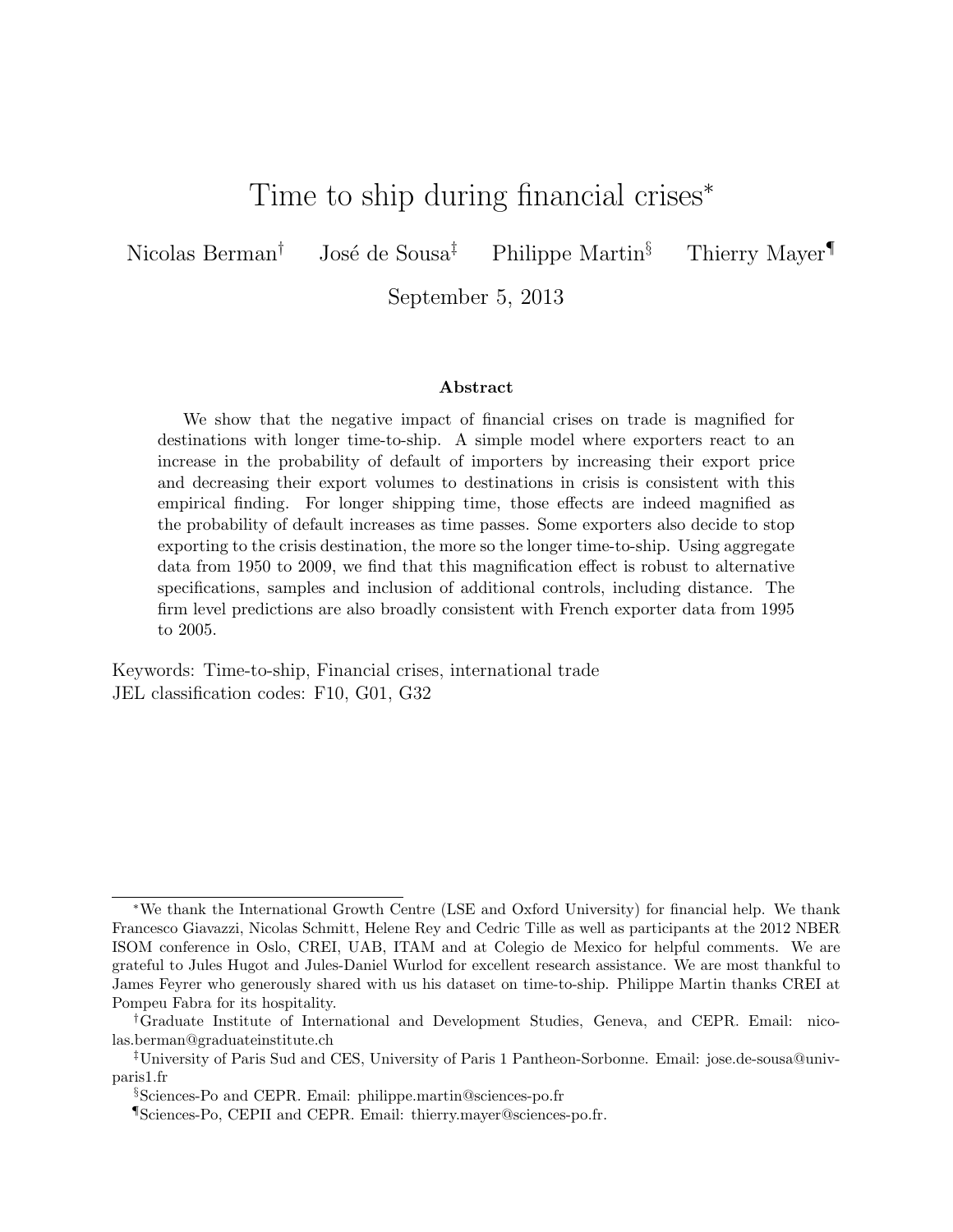#### 1 Introduction

This paper documents a robust stylized fact: the fall in trade caused by financial crises is magnified by the time-to-ship goods between the origin and the destination country. The paper is motivated by the collapse of world trade that occurred during the financial crisis of 2008-2009 and the debates on why it was much larger than the fall in world GDP and demand. But we go further by analyzing the effect of financial crises on trade using historical data. The amplification effect of time-to-ship is very robust. It is observed at the bilateral level on a large panel of countries over the period 1950-2009 and at the firm-level over the period 1995-2005. We argue that this stylized fact of financial crises strongly suggests that they affect trade not only because they impact demand but also through financial frictions which are specific to international trade.

International trade differs from intranational trade in several dimensions. One on which we focus in this paper and which we can interpret as a financial friction is time-to-ship<sup>1</sup>. It takes time to transport goods internationally and we focus on how this financial friction is exacerbated during a financial crisis. For instance, a shipment takes more than 28 days to go from Rotterdam to Hong-Kong but a bit more than 1 day from Rotterdam to Copenhagen. This is without taking into account the time to load and unload the boat and the time taken by customs and other administrative procedures. Djankov, Freund, and Pham (2006) found in a sample of 180 countries that the median amount of time it takes from the moment the goods are ready to ship from the factory until the goods are loaded on a ship is 21 days. In "normal" circumstances, time to load, ship... implies a transport cost which depends on distance, the value and the weight of the good transported. Of course even in normal times, there is an opportunity cost to time which can be measured broadly by the cost of capital. However, during a financial crisis time-to-ship takes a new dimension: as time passes during which goods are stuck on cargo the probability that a financial incident takes place in the destination country rises. We model this incident as the possibility that during a financial crisis the importer defaults on her payment obligation. We present a simple partial equilibrium model in which heterogeneous exporters sell to distant importers. We show that

<sup>1</sup>We are not the first to analyze the implications of this characteristic of international trade (see for example Amiti and Weinstein (2011) and Feyrer (2011) for the most recent contributions).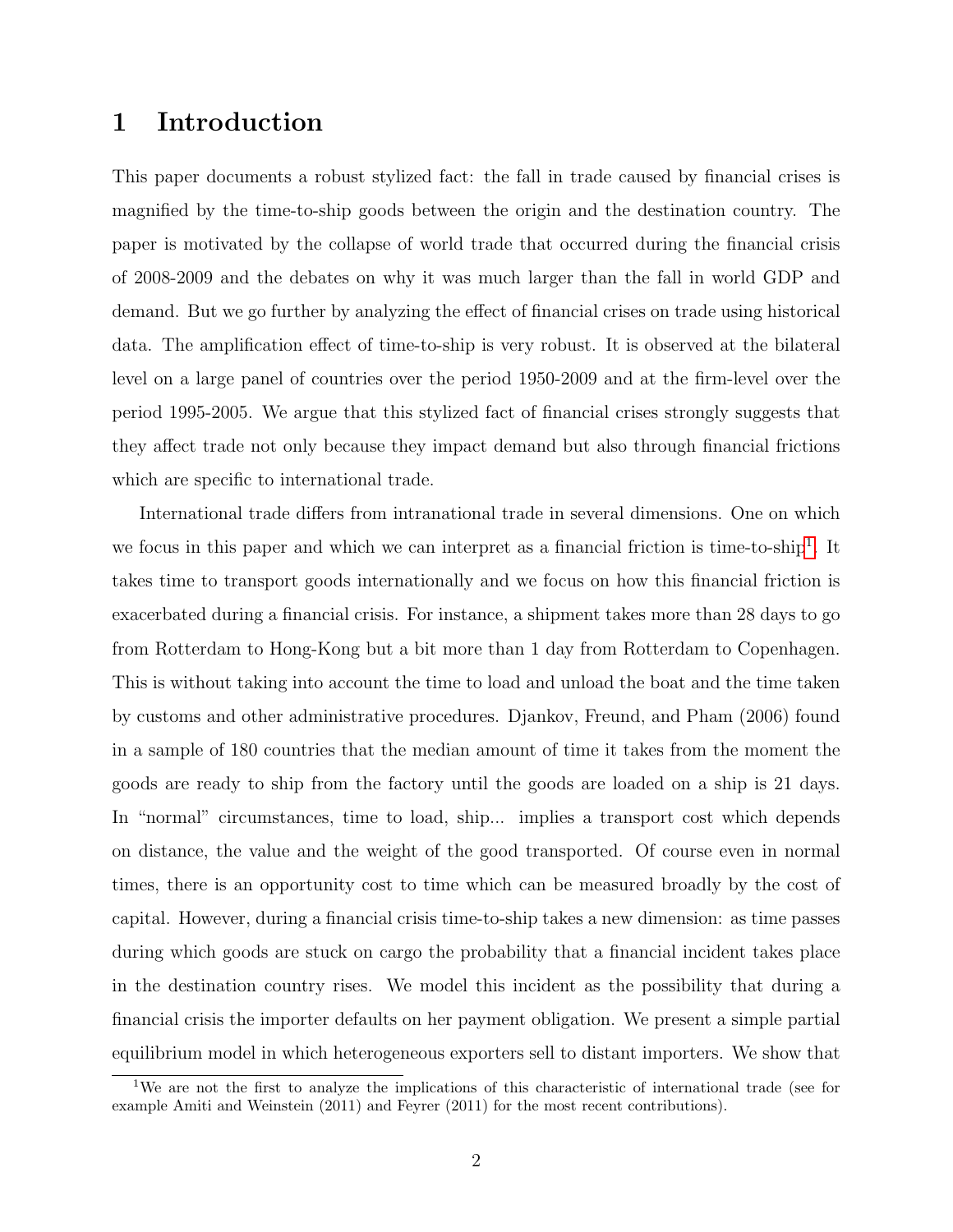in such a framework the negative impact on trade of the increased probability of default that comes with a financial crisis is amplified by the time it takes to ship the good. Crucially, time to ship does not in this case simply represent an extra cost, like transport costs do, it increases the elasticity of export volume to the expected cost of default. This is the core of the magnification effect that time to ship produces. The reason is that exporters react to this increased probability of default by raising their export price and reducing their export volumes and values, the more so the longer the time of shipping. This can be thought as a pricing to market strategy that depends on financial conditions in the destination country. Hence, on the intensive margin, the value of imports by existing importers falls with a financial crisis and this is more so the longer the time to trade with the exporter country. We also show that in such a framework, the probability to exit and cease exporting is higher in a country that experiences a financial crisis and that this effect is again amplified by time-to-ship.

We test these firm-level predictions on firm-destination specific export data obtained from the French customs over the period 1995-2005. The firm-level data, in addition to the aggregate data, is consistent with predictions of the model and the role of time-to-ship. We find that French exporters indeed raise their price and decrease their export volumes when the destination country is hit by a crisis. The reduction in volume and value is larger when time-to-ship is longer. Similarly, the probability that an exporter exits a given destination increases when the destination incurs a financial crisis, the more so when time-to-ship is longer. Using aggregate data from 1950 to 2009, we find that this magnification effect is robust to alternative specifications, samples and inclusion of additional controls, including distance. Both in firm level and aggregate regressions, when we include both the time-to-ship variable and distance, only the effect of time-to-ship remains significant. This suggests that the mechanism that we uncover is indeed due to the role of time as a financial friction.

There is a now large and still growing literature on the analysis of the trade collapse during the recent financial crisis. Some papers have analyzed the characteristics of countries and sectors that were most hit by the financial crisis. This is the case of Chor and Manova (2012) who analyze the effect that credit conditions had on international trade during the recent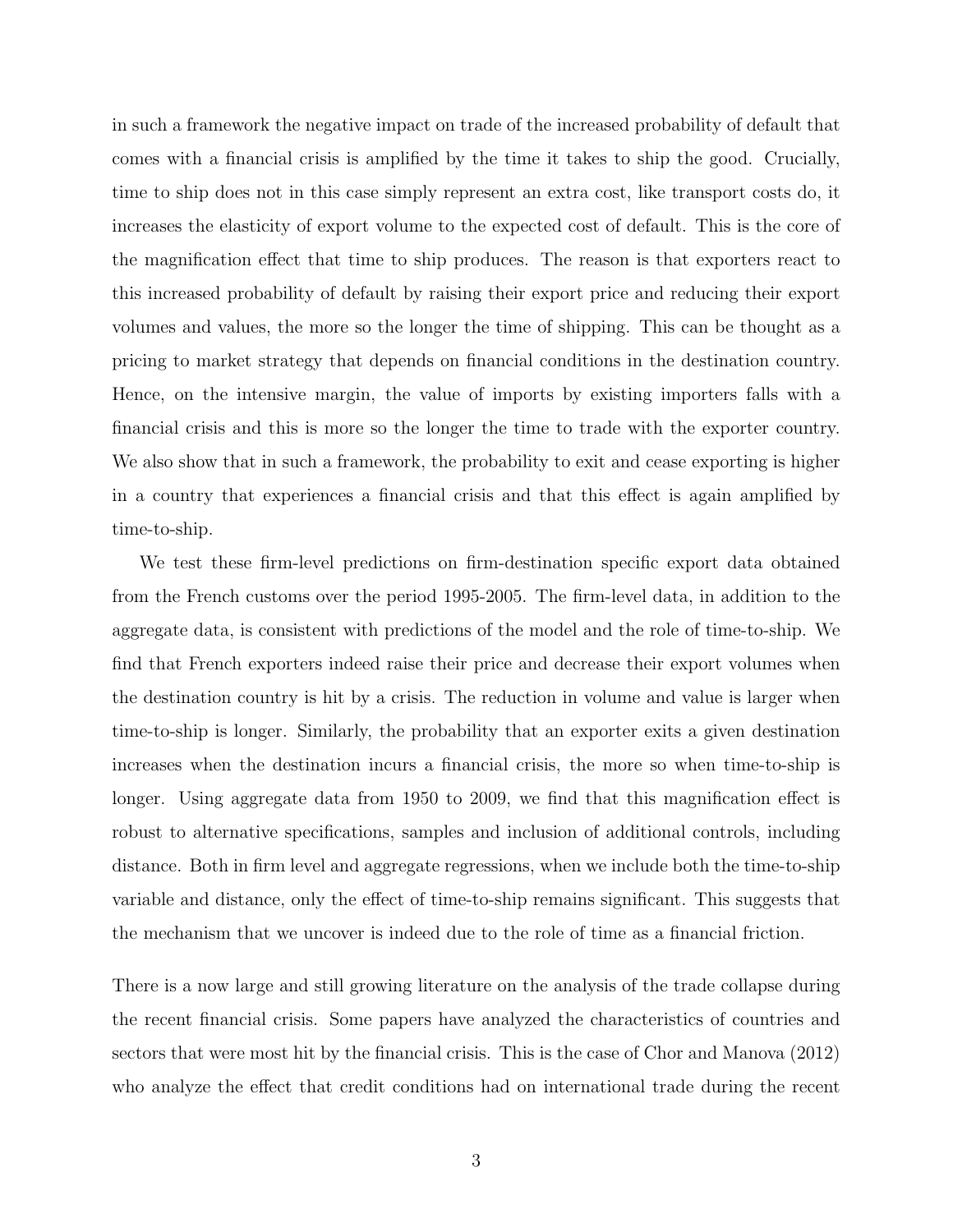global crisis by examining the evolution of monthly US imports over the November 2006 to October 2009 period, and compare trade patterns before and during the crisis. They identify the impact of credit conditions by exploiting the variation in the cost of external capital across countries and over time, as well as the variation in financial vulnerability across sectors. They find that during the crisis period, countries with tighter credit availability exported less to the US, relative to other countries. Another related paper on the effect of credit constraints on export performance at the firm level is Amiti and Weinstein (2011) who show that Japanese banks transmitted financial shocks to exporters during the systemic crisis in Japan in the 1990s. Ahn, Amiti, and Weinstein (2011) review evidence that financial factors may have resulted in a greater decline in exports than were predicted in models without financial frictions. They show that export prices rose relative to domestic manufacturing prices across a large number of countries. This is consistent with a result we find in a very different data set which is that export prices rise when the destination country experiences a financial crisis. They also find that import and export prices of goods shipped by sea, which are likely to be affected most by trade finance contractions, rose disproportionately more than those shipped by air or land. Our paper is complementary to theirs in pushing the argument that what we document in this paper resemble footprints left by financial friction shocks during a financial crisis. In the same vein, Bricongne *et al.* (2012) find that the exports of French firms in more external finance-dependent sectors were more adversely hit during the recent global crisis. However, some economists have downplayed the role of trade frictions and trade finance when explaining the drop in international trade. Levchenko et al. (2010) emphasize the disruption of global production lines and the reduction in trade in intermediate goods during the recent financial crisis to explain that the fall in trade has been larger than the fall of output and therefore conclude that trade finance has played a minor role in the trade collapse of 2008-2009.<sup>2</sup> Eaton *et al.* (2011) quantify the relative contributions of changes in demand versus changes in trade frictions, using a general equilibrium model of production and trade. They also conclude that the fall in demand was more important.

<sup>&</sup>lt;sup>2</sup>Interestingly, in another paper, Levchenko *et al.* (2011) find results that are very much related to ours on the role of shipping time on US trade data during the 2008-2009 financial crisis. They find that the fall of US imports (but not exports) during the financial crisis period (Q2-2008 to Q2-2009) was larger with countries with longer time-to-ship. They also find that sectors with higher shares of imports shipped by ocean (relative to air shipping) experienced larger drops.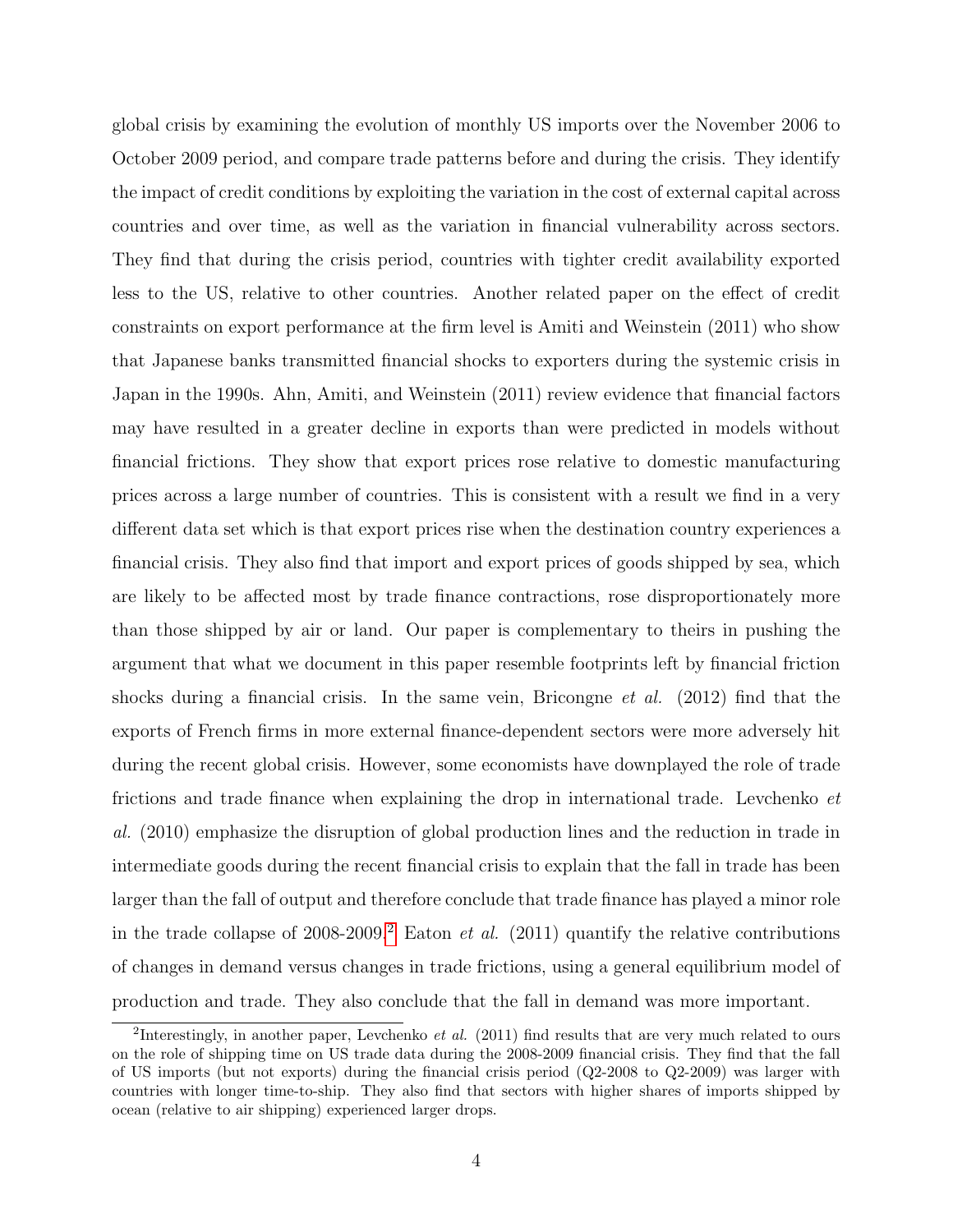Finally, we are not the first to focus on time-to-ship to better understand trade patterns during financial crises. In addition to Levchenko et al. (2010) already cited, Alessandria et al. (2010), Ahn (2011), Schmidt-Eisenlohr (2011), Leibovici and Waugh (2010), Kim and Shin (2012) present models with time-to-ship frictions. The first shows that this introduction generates inventory adjustments that can explain the trade collapse during the latest financial crisis. The mechanism we focus on which generates testable implications at both the aggregate and firm levels is however different as it does not rely on inventories. Schmidt-Eisenlohr (2011) and Antras and Foley (2011) present rich models with time-to-ship that endogenizes the choice of trade financing in a situation where default risks exist both for exporters and importers.

The paper is organized as follows. We present, in the next section, a simple model of international trade with possible importer default, and we derive implications of the role of time-to-ship during financial crises, at the firm and at the aggregate level. In section 3, using aggregate data on bilateral trade on the period 1950-2009, we show that that the negative impact of a financial crisis on trade is magnified by time-to-ship between the two countries. Finally, in section 4, using French exporter-level data we test the firm-level implications of the model. Section 5 concludes.

#### 2 Model

We present a simple model where a financial crisis generates a fall in imports which is more pronounced for country pairs with a longer shipping time. The aim of the model is to provide guidance for our empirical work and generate simple testable implications at the aggregate and at the firm levels. The model is in partial equilibrium and the financial crisis is considered as an exogenous event. We leave for future research the aim of analyzing these issues in a general equilibrium framework. We focus on exporters in the Home country who export to many countries, each of them characterized by the number of periods s it takes to ship a good to the Home country.<sup>3</sup> Exporters differ in terms of productivity  $\varphi$  as in Melitz

<sup>&</sup>lt;sup>3</sup>For a general equilibrium model of time-to-ship that analyzes how the variation in the rate at which agents are willing to substitute across time affects how trade volumes respond to changes in income and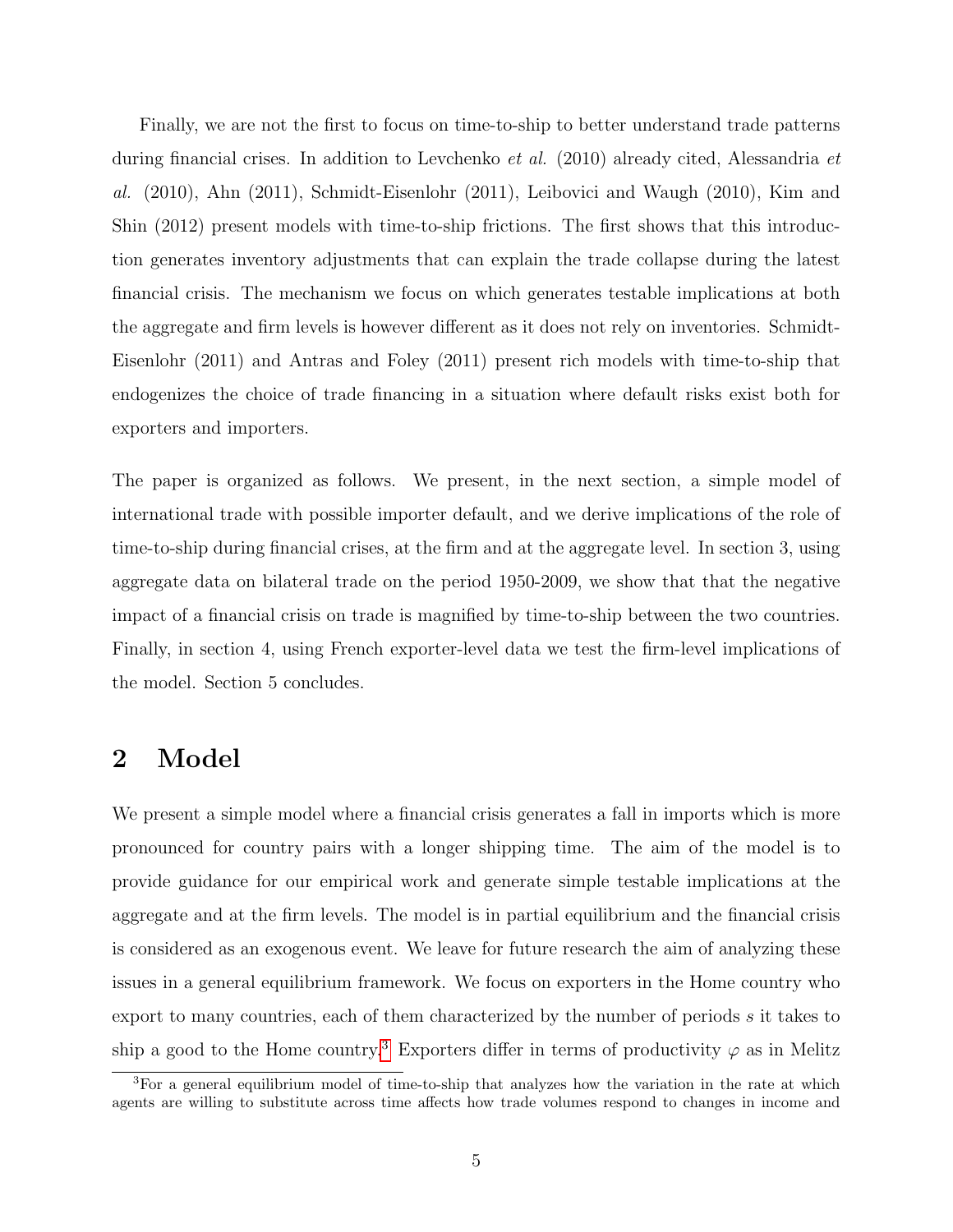(2003).

The model features a financial friction in the form of an exogenous probability of default per period which depends on the state of the economy. Each period, the probability that an importer of country s encounters a financial difficulty and defaults on his payments is  $q_s$ . If the importer defaults, we assume for simplicity that the exporter is not paid for the goods she has shipped and loses the value of the shipment<sup>4</sup>. The probability that the payment due is effectively paid is therefore  $(1 - q_s)^s$ . The probability that a default occurs during the shipping period increases with the length of shipping.

The probability  $q_s$ , which characterizes the financial health of country s, is assumed to be higher during a financial crisis.<sup>5</sup> Exporters are risk neutral firms in monopolistic competition markets and face a price elasticity of demand of  $\sigma$  in the markets they export to. They only use labor in production and have heterogeneous labor productivity  $\varphi$ . We can think of importers as wholesalers who then sell to consumers with Dixit-Stiglitz type of utility with love for variety. In this case,  $\sigma$  is the elasticity of substitution between varieties in the utility function of consumers. The exporter is paid when the goods are delivered. Hence, we do not take into account the possibility that the (risk neutral) exporter can buy insurance through trade finance and bank intermediation and we assume she uses open account terms. Importers can—but will not always choose to<sup>6</sup>—use letters of credit issued by their banks (the issuing bank) as a means of assuring exporters that they will be paid. If the exporter submits the required documentation (invoices, bills of lading, etc.) to its bank (the advising or confirming bank), payment is made to the exporter. Letters of credit are however expensive and require both confidence and liquidity to provide finance and insurance about

prices, see Leibovici and Waugh (2011).

<sup>&</sup>lt;sup>4</sup>In reality, the penalty may not be as harsh except of course in the case of perishable goods. If the goods can be shipped back from destination the cost of the financial incident will be lower but our main conclusions will remain qualitatively similar.

<sup>&</sup>lt;sup>5</sup>Some heterogeneity on the dimension of the importers, in particular on their financial health, could be added but this would not change the results fundamentally.

 $6$ Antras and Foley (2011) use a detailed transaction level data from a U.S. based exporter of frozen and refrigerated food products, primarily poultry, to describe broad patterns about the use of alternative financing terms. The most commonly used financing terms do not involve direct financial intermediation by banks. They are cash in advance terms and open account terms; these are used for 44.0% and 39.2% of the value of transactions, respectively. Cash in advance terms require the importer to pay before goods are shipped. Open account terms allow a customer to pay a certain amount of time following receipt of the goods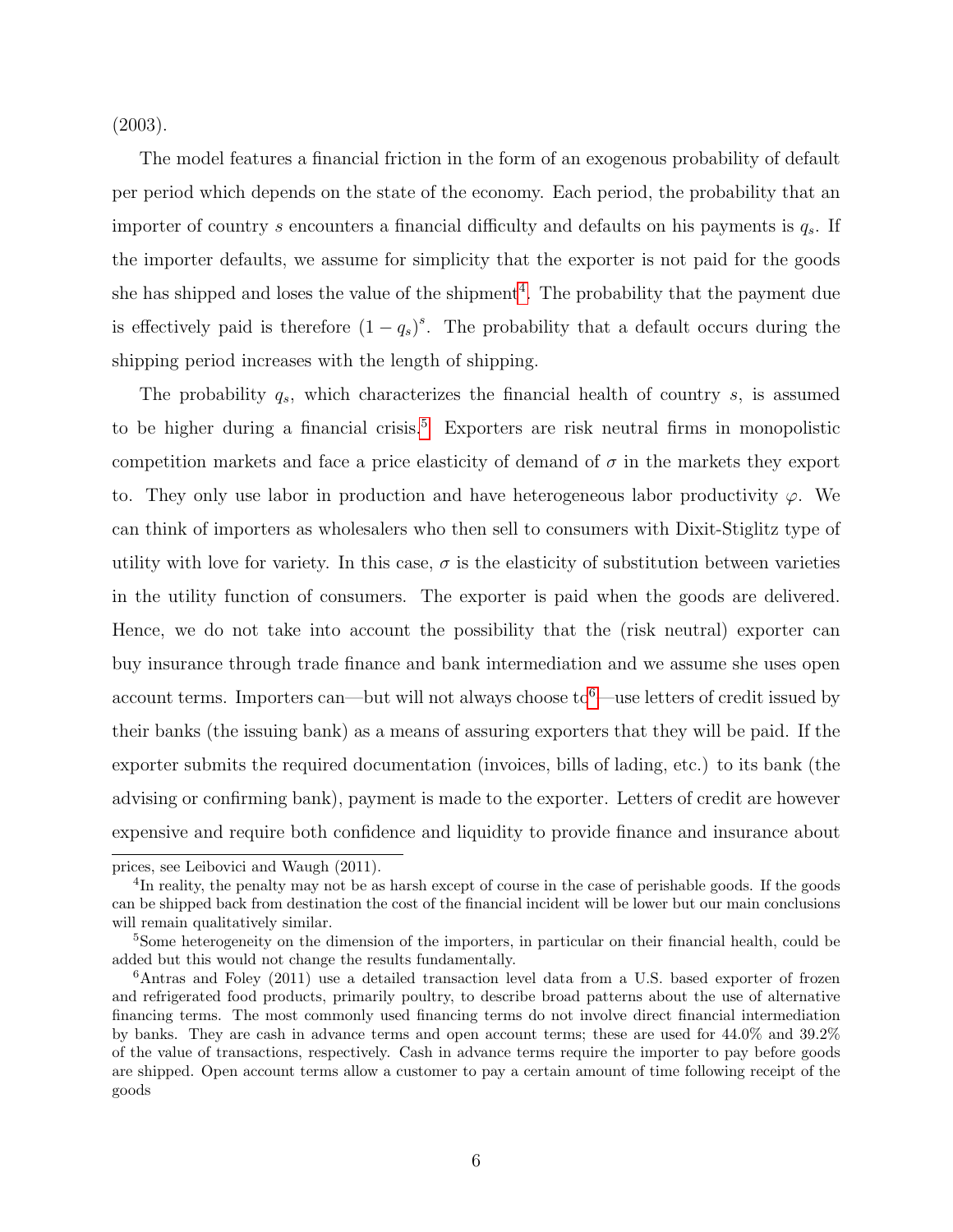payment to the exporter. The confirming bank may lack confidence in the issuing bank. Ronci (2004) indeed reports sharp falls of trade finance during the most important emerging markets financial crises of the 1990s. During the 2008-2009 financial crisis, the collapse of trade finance was also blamed for part of the trade collapse. Auboin (2009) reports an increase in 2008 in spreads on 90 days letters of credit from 10-16 basis points in normal times to 250-500 basis points for letters issued by certain "risky" countries. A study by the IMF (2009) that surveyed several banks in developed and emerging markets reported a sharp increase in the cost of trade finance: 70% of the banks reported that the price for letters of credit had risen. In our model, if the cost of trade finance was to increase with the probability of default and a financial crisis, our qualitative results would be similar: higher cost of trade finance during financial crises would rise exponentially with the time-to-ship the goods and would translate in higher marginal costs and prices in the same manner as in the present model. A much richer model that endogeneizes the financing mode of international trade as a function of default of both importers and exporters is provided by Schmidt-Eisenlohr (2011) and Antras and Foley (2011) but this extension is beyond the scope of this paper. The exporter's problem is therefore to maximize the present value of profits of exporting to country s:

$$
V_s(\varphi) = \frac{p_s(\varphi)\tau_s x_s(\varphi)}{(1+r)^s} \left(1-q_s\right)^s - \frac{w}{\varphi}\tau_s x_s(\varphi) - F,\tag{1}
$$

where the first term is the value of sales discounted by the per period interest rate  $r$  and the probability of default of the importer. w is the wage rate and  $w/\varphi$  the marginal cost of production. F is a fixed cost to export. These costs have to be paid before the export takes place. Profit maximization generates the following optimal price and export quantities:

$$
p_s(\varphi) = \frac{\sigma}{\sigma - 1} \frac{w}{\varphi} \left( \frac{1+r}{1-q_s} \right)^s, \tag{2}
$$

$$
x_s(\varphi) = Y_s P_s^{\sigma-1} \left[ \tau_s p_s(\varphi) \right]^{-\sigma} = Y_s P_s^{\sigma-1} \left[ \frac{\sigma}{\sigma - 1} \frac{w \tau_s}{\varphi} \left( \frac{1+r}{1-q_s} \right)^s \right]^{-\sigma}, \tag{3}
$$

where  $Y_s$  and  $P_s$  are respectively the income of the country and the standard welfare-based price index that depends on prices of all locally produced and imported varieties. The first two elements of the price equation (2) are the standard markup and marginal cost of the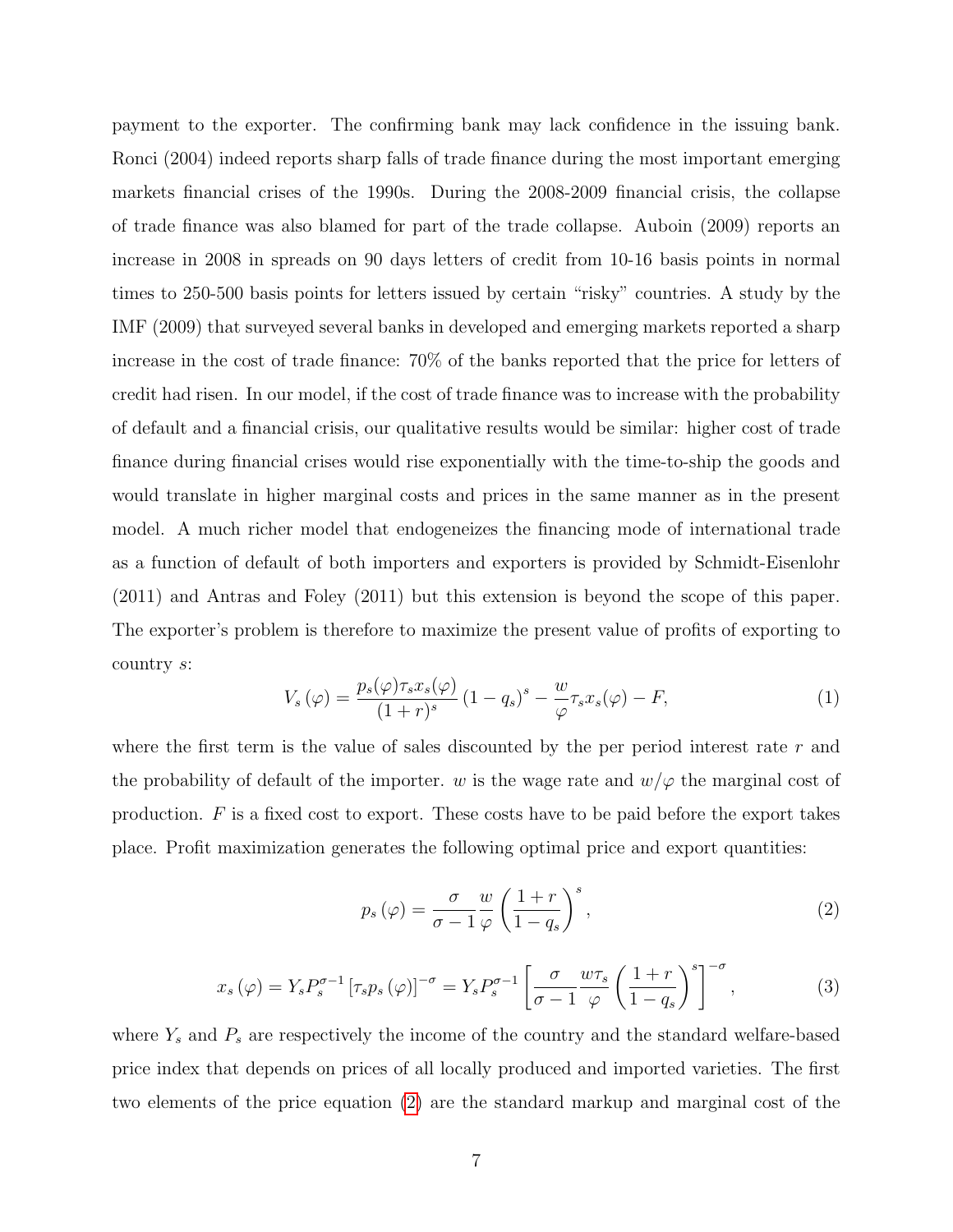firm. The third element is specific to our setup and depends on time-to-ship. Because the probability of default increases with shipping time, the exporter will react by increasing its price and decreasing its export quantity for importers at longer shipping times. This is also the case because the opportunity cost of funds increases with shipping times and the interest rate. The later represents the cost of borrowing, which can rise abruptly for firms during a financial crisis. This specific prediction of the model (exporters charge higher export prices to destinations with higher shipping time) can be related to other models and empirical results (see Manova and Zhang, 2012 or Martin, 2010) who have found a similar result but with a different mechanism (additive transport costs for example). Note that if importers differed by their financial situation so that each importer had a different probability of default in a given country, the exporter would discriminate against less "trusted" importers (importers with lower capital, assets with lower value, a more vulnerable balance sheet...) by a higher price and a lower exported quantity. This is what Antras and Foley (2011) find in a recent study on poultry exports. Note also, that the reduction of trade, which comes from the decision of exporters to raise their price, comes on top of the standard demand effect (income  $Y_s$  in the crisis country falls) and the possible effect on the price index  $P_s$  which could come for example with a sharp real depreciation.

A notable implication of our framework is that during financial crises, firm-level export prices should increase whereas firm-level export volumes and values should fall: exporters discriminate against destinations hit by a financial crisis because the expected marginal revenue falls in such destinations. This can be thought as a pricing-to-market strategy that depends on financial conditions in the destination country. Both effects on prices and volumes should be magnified by longer shipping time  $s^7$ . Crucially, time is by nature different from transaction costs such as transport costs (iceberg costs  $\tau_s$  in our framework) or asymmetric information. Time to ship does not simply reduce the expected revenues of trading overseas, it increases the elasticity of this expected loss to financial risk.

$$
\frac{\partial p_s \left( \varphi \right)}{\partial q_s} \frac{q_s}{p_s \left( \varphi \right)} = \frac{sq_s}{1 - q_s},\tag{4}
$$

<sup>&</sup>lt;sup>7</sup>For simplicity, we investigate the effect a marginal increase in  $q_s$ , which may increase more sharply during a financial crisis.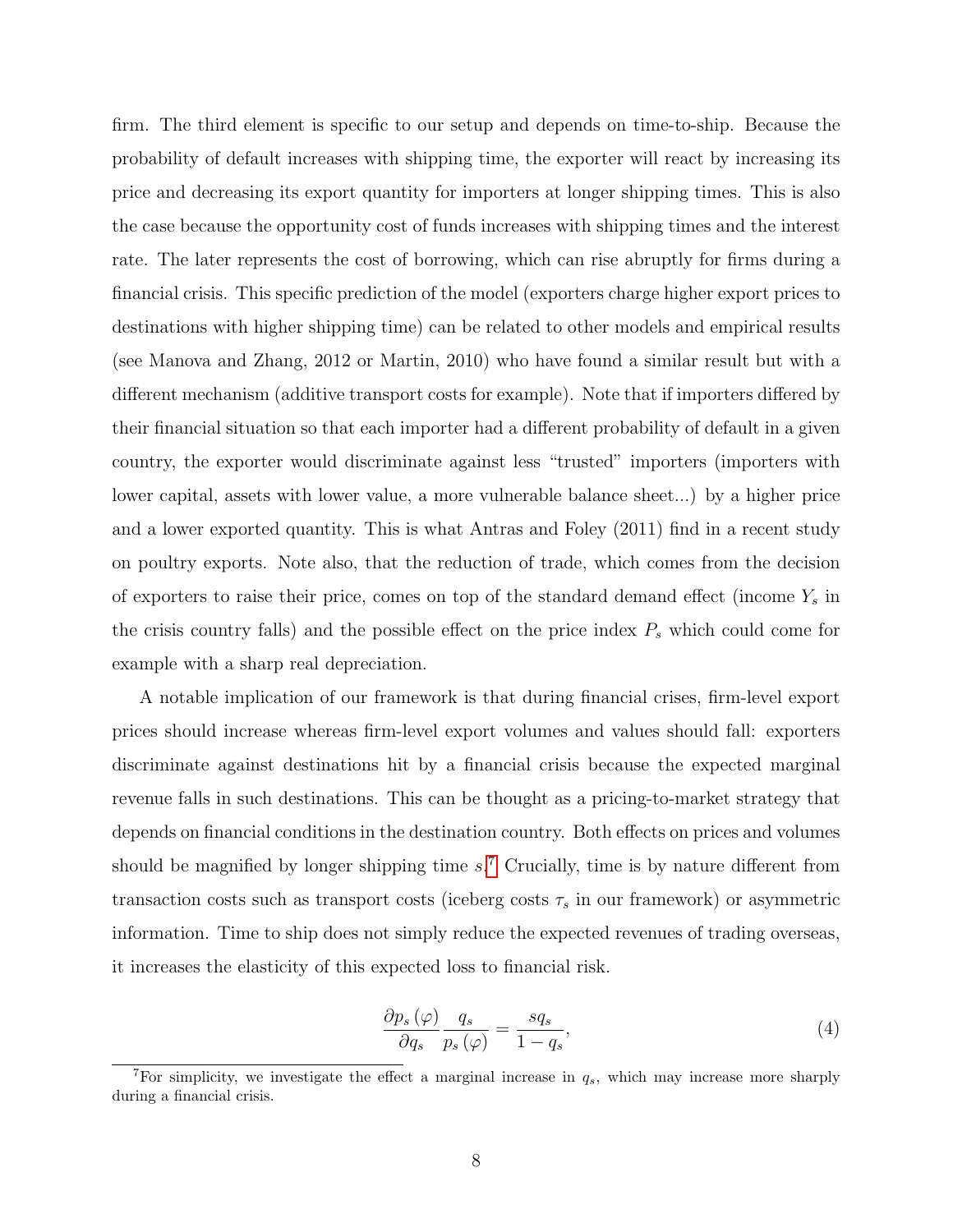$$
\frac{\partial x_s(\varphi)}{\partial q_s} \frac{q_s}{x_s(\varphi)} = -\frac{s \sigma q_s}{1 - q_s} \quad ; \quad \frac{\partial p_s(\varphi) \, x_s(\varphi)}{\partial q_s} \frac{q_s}{p_s(\varphi) \, x_s(\varphi)} = -\frac{s(\sigma - 1) q_s}{1 - q_s}.\tag{5}
$$

Note that in these equations, the transport cost  $\tau_s$ , does not appear and therefore plays no role in the magnification effect. Time to ship is, in interaction with financial risk, of different nature because it raises the elasticity of export volumes to change in financial risk. This will be important in the empirical section where we will want to distinguish between transport costs and time to ship. Note also that in the above equations, we do not take into account the impact that the financial crisis may have on export volumes through its effect on the price index and the income of the importing country. We will however be taking this effect into account when we go to the data. There is a threshold level of productivity  $\varphi$  below which the exporter will decide not to export, i.e., when  $V_s$  the present value of exporting to country s turns negative. We call this threshold for country s,  $\varphi_s^*$ . It can be shown that the effect of an increase in the probability of default on this threshold is given by:

$$
\frac{\partial \varphi_s^*}{\partial q_s} \frac{q_s}{\varphi_s^*} = \frac{s\sigma}{\sigma - 1} \frac{q_s}{1 - q_s} > 0 \tag{6}
$$

Hence, by raising the probability of default, a financial crisis pushes some lower productivity firms to exit. Again, this extensive margin effect is amplified by shipping time.

We are interested in analyzing the impact of a financial crisis that raises the overall probability of default of firms in the importer country,  $q_s$ . It can potentially also increase the interest rate r if the financial crisis (as in the case of 2008-2009) is a global crisis that raises the risk premium. Note that in our framework, the effect of an increase in the probability of default and of the interest rate have essentially the same qualitative impact.

The model also generates implications at the aggregate level. The value of the expected aggregate exports of the Home country to country s are given by:

$$
X_s = \int_{\varphi_s^*}^{\infty} (1 - q_s)^s p_s(\varphi) x_s(\varphi) dG(\varphi) = C_s Y_s P_s^{\sigma - 1} \int_{\varphi_s^*}^{\infty} \varphi^{\sigma - 1} \left( \frac{1 - q_s}{1 + r} \right)^{s\sigma} dG(\varphi) \tag{7}
$$

where  $C_s$  is a constant. Given the impact of a rise in  $q$ , which we interpret as a financial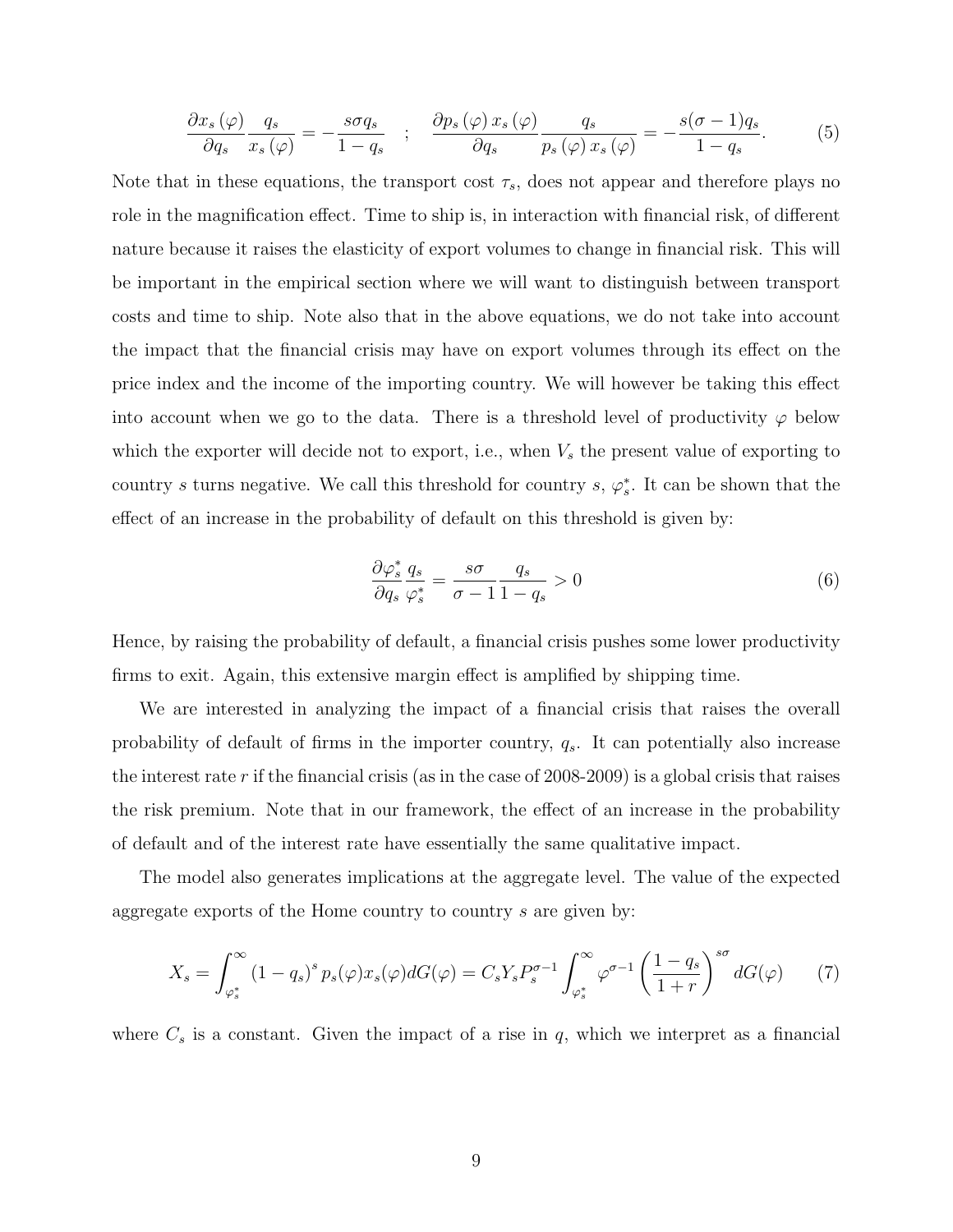crisis, the impact on exports to country s contains three terms:

$$
\frac{\partial X_s}{\partial q_s} \frac{q_s}{X_s} = e_s + \frac{\partial Y_s}{\partial q_s} \frac{q_s}{Y_s} + (\sigma - 1) \frac{\partial P_s}{\partial q_s} \frac{q_s}{P_s},\tag{8}
$$

where the last two terms reflect the impact the crisis has on the income and the price index of the importer country. We assume that the net effect of these two last terms is negative. The first term  $e_s$  represents the impact of the financial crisis on aggregate trade once the income and the price effects have been controlled for.

Assuming a Pareto distribution for  $\varphi$  with k being the Pareto distribution parameter (an inverse measure of productivity heterogeneity) we obtain that:

$$
e_s = -s\sigma \frac{q_s}{1-q_s} - \frac{s\sigma(k+1-\sigma)}{\sigma-1} \frac{q_s}{1-q_s} = -\frac{s\sigma k}{\sigma-1} \frac{q_s}{1-q_s}.
$$
 (9)

The first term in the first equation is the impact of an increase in the probability of default on the intensive margin of exports and the second one is the impact on the extensive margin of exports. Hence, the theory predicts that, as for the firm-level results, an increased probability of default negatively affects aggregate exports and that this negative impact is amplified by shipping time, through both the intensive and extensive margins.

Several predictions of our model can therefore been tested. At the aggregate level, the negative impact of a financial crisis on the imports of the country is amplified by time-to-ship from the source country. Note also that a financial crisis in the exporter country if it raises the cost of funding for the exporter has the same qualitative effect on trade as a financial crisis in the importer country: an increase in  $r$  has the same impact as an increase in  $q$ . In particular, the impact of such funding stress on trade should be amplified by time-to-ship.

There are also several predictions of our framework that can be tested using firm-level data. First, exporters raise their export price in countries hit by a financial crisis and this is more so the higher time-to-ship to the country affected by the financial crisis (equation 4). Both the volume and the value of the exports at the firm level should decrease when the destination country is hit by a financial crisis and this effect should be amplified by shipping time to destination (equation 5). Finally, when a country is hit by a financial crisis, the probability that some exporters cease to export to that country increases. Again,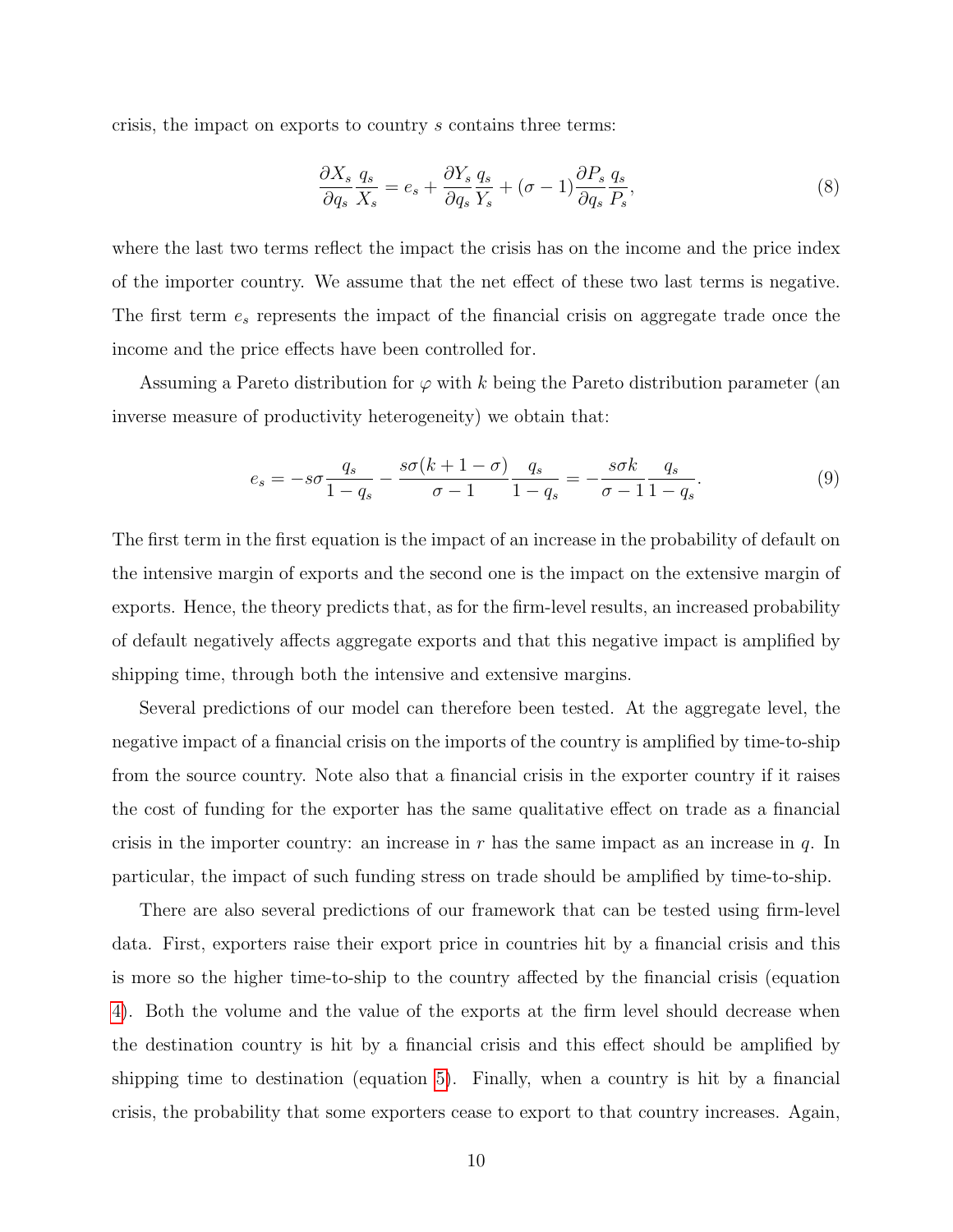shipping time should amplify this increase in exit probability (equation 6). We now take these predictions to the data, starting with the aggregate implications.

## 3 Time-to-ship and the effect of crises on trade: countrylevel evidence

#### 3.1 Empirical methodology

We first want to assess the effect of a banking crisis in a country on bilateral imports of this country, and how this effect varies with the time it takes to ship goods from each partner country. In this section we do this using aggregate trade data. A key issue is how to measure the time spent to trade goods internationally. A first possibility is to proxy this by geodesic bilateral distance. A second possibility is to use estimates of the time needed to ship goods. This is closer certainly to the mechanism we want to highlight. It is however not perfect as country pairs do not transport all goods by sea. Some goods are transported by road and others by air. We will try to deal with this issue. But, not surprisingly distance and time-to-ship are closely related and we will analyze how the results differ when we use either or both in the regressions. Our baseline estimation takes the form of a standard gravity equation:

$$
\ln X_{ijt} = \alpha_1 \ln Y_{it} + \alpha_2 \ln Y_{jt} + \delta T_{ijt} + \gamma_1 BC_{jt} + \gamma_2 (BC_{jt} \times \ln \widetilde{d_{ij}}) + \mu_{ij} + \eta_t + \varepsilon_{ijt}, \tag{10}
$$

where  $X_{ijt}$  represents exports from country i to country j at year t, Y is GDP, and  $T_{ijt}$ contains a set of time-varying bilateral controls, including FTA, currency union, and the real exchange rate. In most of the regressions, we include bilateral fixed effects  $\mu_{ij}$ , so that time-invariant bilateral characteristics such as time-to-ship or geodesic distance, common language, contiguity or colonial links are captured (although this specification allows for interactions with the crises variable).  $BC_{jt}$  is a dummy variable that takes the value of 1 if the destination country j experienced a banking crisis during year t, and  $\ln \widetilde{d_{ij}}$  is the log of bilateral time-to-ship between countries i and j (demeaned such that  $\ln \widetilde{d_{ij}} = 0$  for the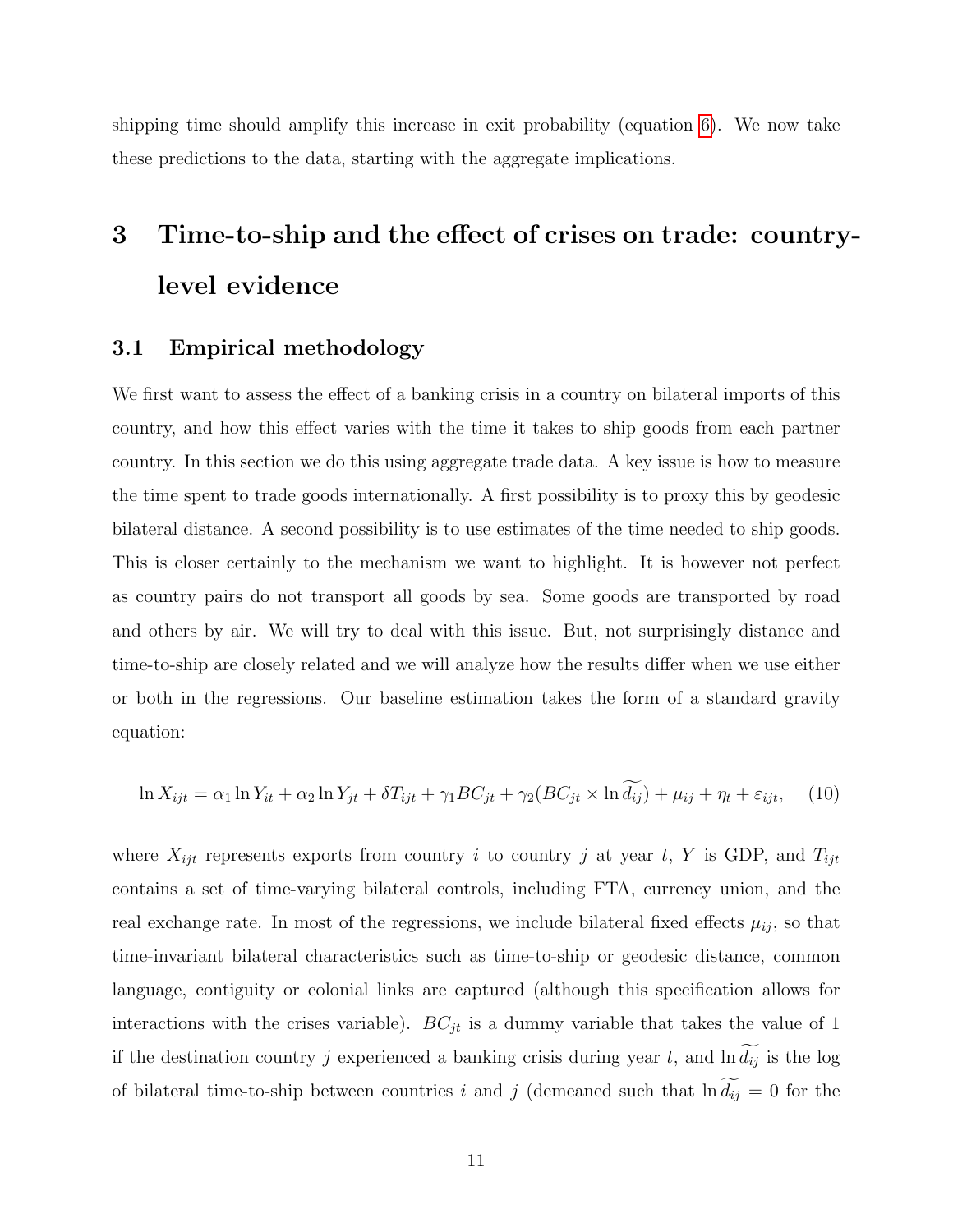average value taken by time-to-ship in the sample). Finally,  $\eta_t$  represent year dummies and  $\varepsilon_{ijt}$  the error term.

Our coefficients of interest are  $\gamma_1$  and  $\gamma_2$ . The first is expected to be negative: a banking crisis decreases imports (even after controlling for demand). We will see that  $\gamma_2$  is also estimated to be negative: the negative effect of banking crises in the destination country is magnified by bilateral time-to-ship.

A difficulty when estimating this specification is that it omits the ideal price indexes (or multilateral resistance–MR–indexes, using Anderson and Van Wincoop, 2003 celebrated terminology). The inclusion of bilateral fixed effects  $\mu_{ij}$  only partly solves the problem, as these MR indexes may vary over time, especially during financial crises. We will therefore check the robustness of our results to the inclusion of importer and exporter  $\times$  year dummies. The inclusion of importer  $\times$  year dummies controls for the importer price index that varies over time. It prevents from estimating  $\gamma_1$ , but our main coefficient of interest,  $\gamma_2$ , can still be identified.

Finally, in all estimations standard errors are robust to heteroscedasticity and clustered at the destination  $\times$  year level.<sup>8</sup>

#### 3.2 Data

The trade data come from the International Monetary Fund's Direction of Trade Statistics (DoTS).9 It covers the 1950-2009 period, which is of crucial importance, since this includes the recent financial crisis, as well as past crisis episodes. While DoTS lacks data on trade for individual goods, it is the only data set containing a panel of worldwide bilateral trade that goes back far enough to offer a good match with the Reinhart and Rogoff (2011)'s data set on financial crises dates from 1800 to 2010. Our final data set includes 185 exporting countries and 69 importing countries from 1950 to 2009. Table 6 in Appendix A.1 lists the countries in our sample and indicates the countries covered in the Reinhart and Rogoff (2011)'s dataset. The lower number of importing countries is due to the availability of the financial crises data.

<sup>8</sup>Note that our results are robust to clustering at the country-pair level.

<sup>&</sup>lt;sup>9</sup>See Head, Mayer and Ries (2010: Appendix A) for details on the compilation of trade flows from DoTS, and other gravity variables. We mostly rely on the same procedures here, with updated data.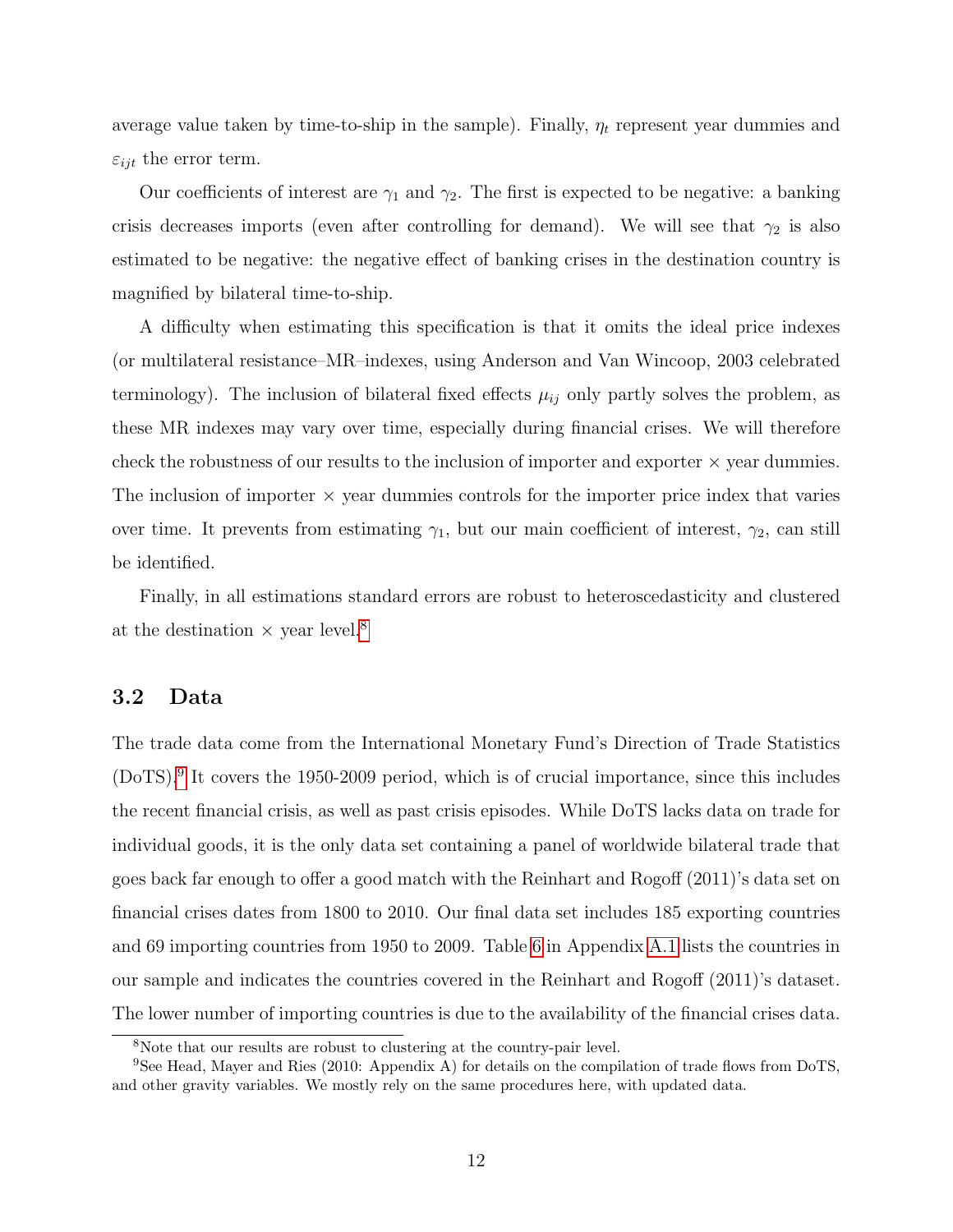Controlling for the occurrence of crises in the exporting country results in a significant loss of information, but leaves our results unchanged, as we will show later. For financial crises, we follow the literature and focus on banking crises (and check the robustness of our results with currency crises). According to Reinhart and Rogoff (2011: 1680), a banking crisis is marked by two types of events: "(1) bank runs that lead to the closure, merging, or takeover by the public sector of one or more financial institutions; and (2) if there are no runs, the closure, merging, takeover, or large-scale government assistance of an important financial institution (or group of institutions), that marks the start of a string of similar outcomes for other financial institutions." Reinhart and Rogoff (2011)'s data set combines various sources. Our final data set contains around a hundred of events, which include both, in their classification, severe and systemic banking crises. Appendix A.1 depicts other important characteristics of our data set: the frequency of country pairs with a banking crises in the destination country is plotted in Figure 1, the starting dates of the crises is shown in Table 7, and the mean differences in covariates with and without banking crises are reported in Table 9.

GDPs come from the World Bank's World Development Indicators (WDI). Since WDI starts in 1960 and does not contain information for some countries (e.g., Taiwan or Russia before 1989), we complement WDI with estimates provided by Angus Maddison.<sup>10</sup> The data on Free Trade agreements (FTA) are mainly constructed from three main sources: (1) Table 3 in Baier and Bergstrand (2007); (2) the WTO web site<sup>11</sup> and (3) qualitative information contained in Frankel (1997). The data on currency unions (CU) are an updated and extended version of the list provided by Glick and Rose (2002).<sup>12</sup> Bilateral real exchange rate is computed based on Penn World Table 7.0 (Heston et al., 2011). Bilateral distance is calculated as the population-weighted great circle (geodesic) distance between the largest cities of the two countries and come from the CEPII distance database, as well as common (official) language, contiguity, common colonizer and colonial relationships.<sup>13</sup>.

We use the data of Feyrer (2011) on time-to-ship to get a measure of the time it takes to trade between countries. The time required to travel from any oceanic point to each

 $^{10}\mathrm{http://www.ggdc.net/maddison}$  $^{10}\mathrm{http://www.ggdc.net/maddison}$  $^{10}\mathrm{http://www.ggdc.net/maddison}$ 

 $11$ [http://www.wto.org/english/tratop\\_e/region\\_e/region\\_e.htm](http://www.wto.org/english/tratop_e/region_e/region_e.htm)

<sup>&</sup>lt;sup>12</sup>Programs for constructing data on FTA and CU are available at  $http://jdesousa.univ.free.fr/$ [data.htm](http://jdesousa.univ.free.fr/data.htm).

 $^{13}$ <http://www.cepii.fr/anglaisgraph/bdd/distances.htm>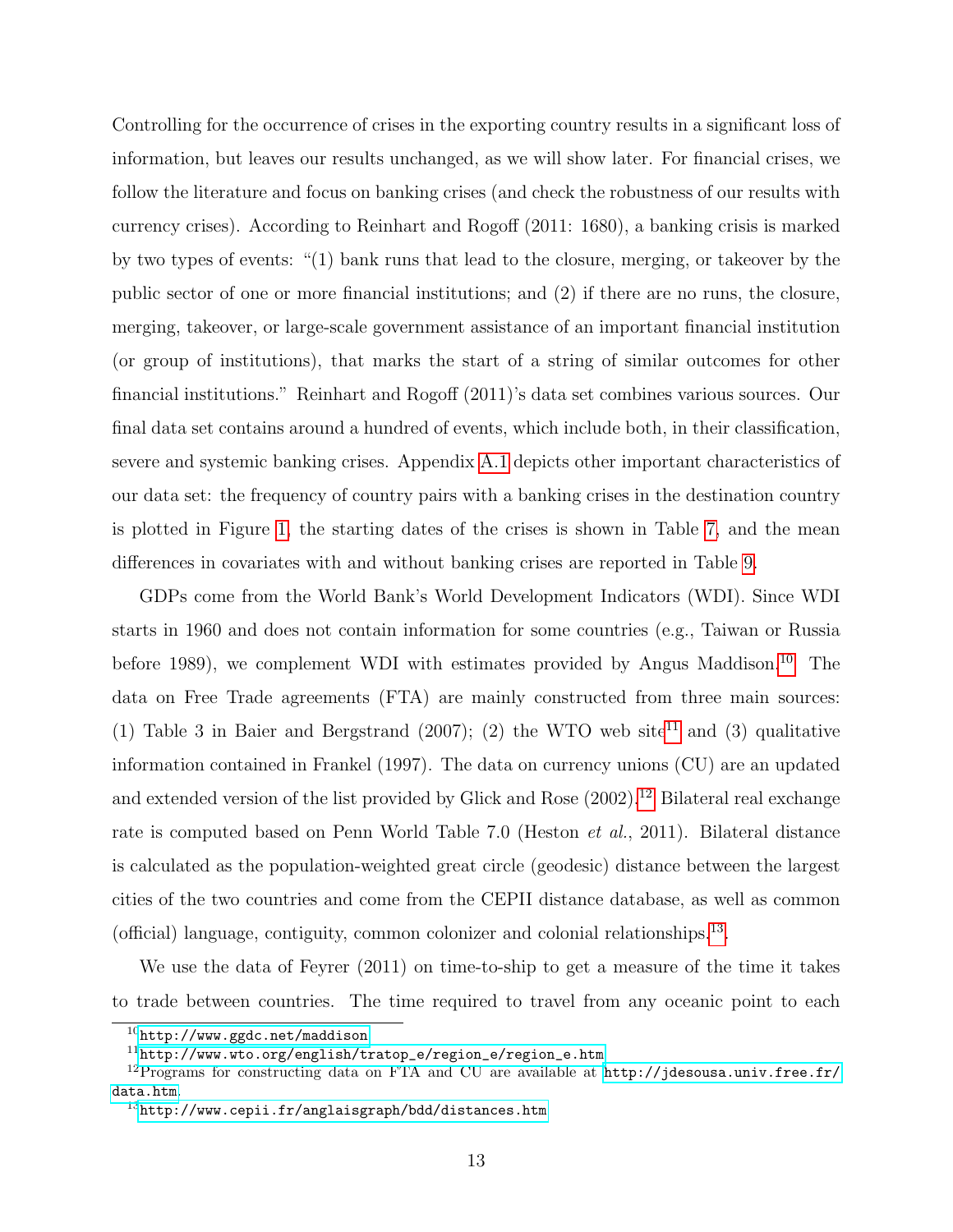of its trading partners is calculated by Feyrer (2011) using very detailed geographic data to reconstruct shortest shipping routes, and assuming a speed of 20 knots. Feyrer's data set covers 130 out of our 185 exporting countries and 59 out of our 69 importing countries. Thus, to avoid losing information on financial crises, we expand and amend his data set. Not surprisingly, the correlation between Feyrer's time-to-ship estimate and geodesic bilateral distance is high (.88). Not surprisingly either, the largest deviations are for contiguous countries. For those pairs of countries, we replace the time to ship value by the "time-toroad" based on the geodesic distance and assumed a speed of 60 knots.<sup>14</sup> Feyrer's sample also excludes landlocked countries and other countries such as Belgium. To recover bilateral information for those countries, we identified their closest primary port.<sup>15</sup> Then, for each landlocked country, we computed a time-to-road to that port and added the time-to-ship for each given destination. In robustness checks, we also run regressions using the simple geodesic distance as a proxy for the time it takes to trade between two countries, as well as the original Feyrer's time-to-ship.

Finally, we will also check the robustness of our results to the inclusion of financial development, proxied by the ratio of private credit over GDP from the WDI between 1960 and 2009.

#### 3.3 Results

Baseline results. We want to study whether the fall in trade caused by a financial crisis in the destination country is magnified by time-to-ship between the origin and the destination country. Table 1 presents our baseline results, based on the estimation of different specifications of equation (10). In columns (1) and (2), we replace the country-pair fixed effects  $(\mu_{ij})$  with directional exporter and importer fixed effects. In columns (3) to (9), we include bilateral fixed effects  $(\mu_{ij})$ . Additionally, in column (6), we control for importer  $\times$  year, and in column (7) for both importer  $\times$  year and exporter  $\times$  year fixed effects.<sup>16</sup>

<sup>&</sup>lt;sup>14</sup>This speed represents a reasonable average between a slower truck speed and a faster train speed.

<sup>15</sup>The data comes from http://www.e-ships.net/ports.php.

 $16$ For regressions (6) and (7), we make use of Guimaraes and Portugal (2010)'s algorithm to estimate models with high-dimensional fixed effects.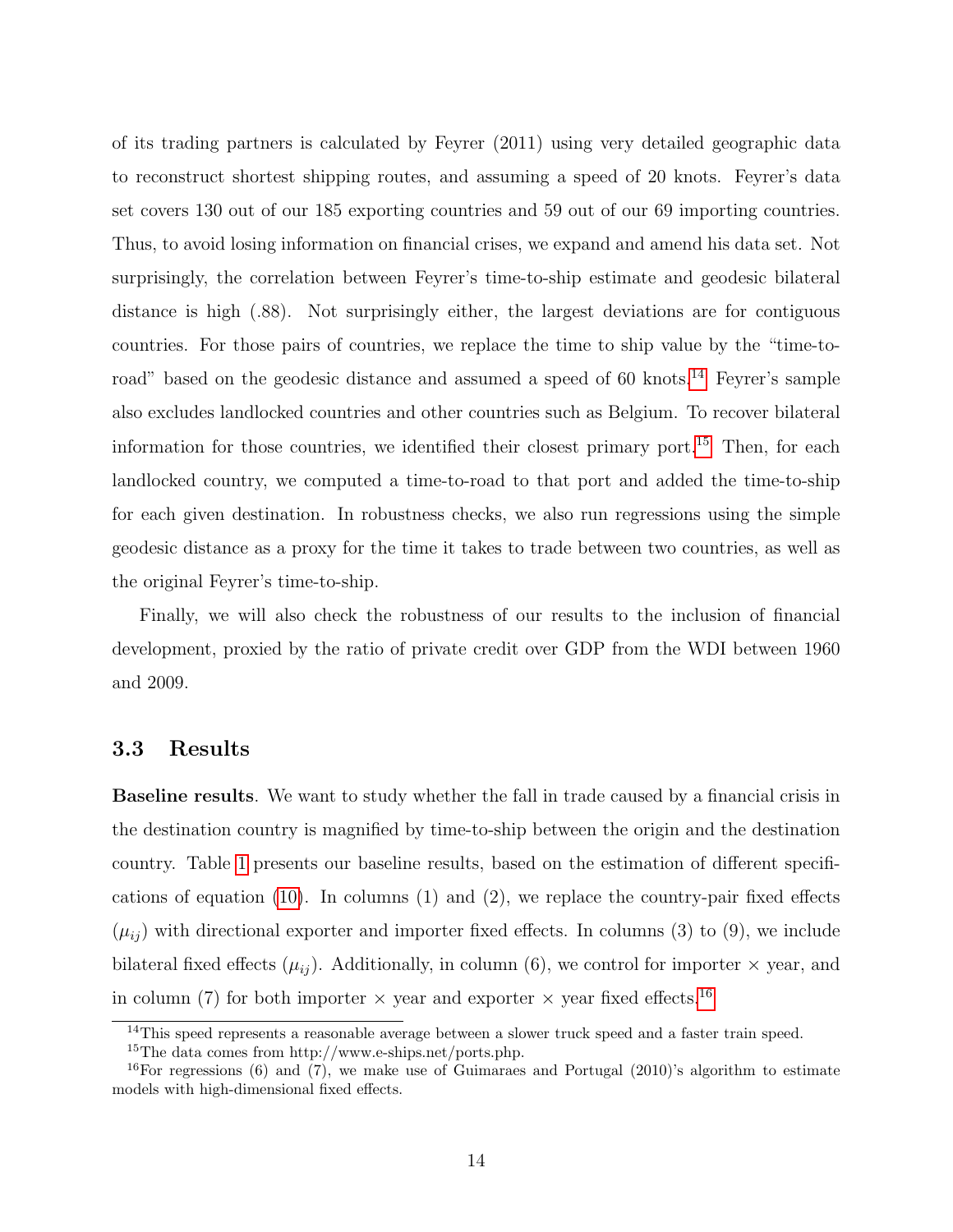| Dependent Variable                                                            |                     |                  |                  |                   | In Bilateral exports |                |                  |                  |                  |
|-------------------------------------------------------------------------------|---------------------|------------------|------------------|-------------------|----------------------|----------------|------------------|------------------|------------------|
| Model                                                                         | $\overline{(1)}$    | $\overline{(2)}$ | $\overline{(3)}$ | $\left( 4\right)$ | $\overline{(5)}$     | (6)            | $\overline{(7)}$ | $\overline{(8)}$ | $\overline{(9)}$ |
| $ln$ GDP origin $_{it}$                                                       | $\overline{0.91^a}$ | $0.91^a$         | $0.89^a$         | $0.89^a$          | $0.89^a$             | $1.00^a$       |                  | $0.88^a$         | $0.88^a$         |
|                                                                               | (0.01)              | (0.01)           | (0.01)           | (0.01)            | (0.01)               | (0.01)         |                  | (0.01)           | (0.01)           |
|                                                                               |                     |                  |                  |                   |                      |                |                  |                  |                  |
| In GDP destination <sub>it</sub>                                              | $0.82^a$            | $0.83^a$         | $0.80^a$         | $0.80^a$          | $0.80^a$             |                |                  | $0.80^a$         | $0.80^a$         |
|                                                                               | (0.02)              | (0.02)           | (0.02)           | (0.02)            | (0.02)               |                |                  | (0.02)           | (0.02)           |
| $\text{FTA}_{ij}$                                                             | $0.52^a$            | $0.52^a$         | $0.44^a$         | $0.44^a$          | $0.46^a$             | $0.57^a$       | $0.55^a$         | $0.45^a$         | $0.44^a$         |
|                                                                               | (0.02)              | (0.02)           | (0.01)           | (0.01)            | (0.01)               | (0.01)         | (0.02)           | (0.01)           | (0.01)           |
|                                                                               |                     |                  |                  |                   |                      |                |                  |                  |                  |
| Common currency <sub>iit</sub>                                                | $0.13^a$            | $0.13^a$         | $0.29^a$         | $0.28^a$          | $0.31^a$             | $0.43^a$       | $0.20^a$         | $0.31^a$         | $0.30^a$         |
|                                                                               | (0.04)              | (0.04)           | (0.03)           | (0.03)            | (0.03)               | (0.03)         | (0.03)           | (0.03)           | (0.03)           |
| In Real exchange rate $_{i}$                                                  | $\,0.003\,$         | 0.003            | $0.02^a$         | $0.02^a\,$        | $0.02^a$             | $0.35^a$       | $0.08^a$         | $0.02^a$         | $0.02^a$         |
|                                                                               | (0.002)             | (0.002)          | (0.00)           | (0.00)            | (0.00)               | (0.01)         | (0.00)           | (0.00)           | (0.00)           |
|                                                                               |                     |                  |                  |                   |                      |                |                  |                  |                  |
| In time-to-ship $_{ij}$                                                       | -0.93 $^a$          | $-0.92^a$        |                  |                   |                      |                |                  |                  |                  |
|                                                                               | (0.01)              | (0.01)           |                  |                   |                      |                |                  |                  |                  |
|                                                                               |                     |                  |                  |                   |                      |                |                  |                  |                  |
| Banking crisis in destination $it$                                            | -0.03 $^c$          | -0.06 $^a$       | $-0.06^a$        | $\text{-}0.07^a$  | -0.08 $^a$           |                |                  |                  |                  |
|                                                                               | (0.02)              | (0.02)           | (0.02)           | (0.02)            | (0.02)               |                |                  |                  |                  |
| Banking crisis <sub>it</sub> $\times$ ln time-to-ship <sub>ij</sub>           |                     | -0.11 $^a$       |                  | $\text{-}0.07^a$  | $-0.08^a$            | $-0.07^a$      | $-0.08^a$        |                  |                  |
|                                                                               |                     | (0.02)           |                  | (0.01)            | (0.01)               | (0.01)         | (0.01)           |                  |                  |
|                                                                               |                     |                  |                  |                   |                      |                |                  |                  |                  |
| Banking crisis <sub>it</sub> $\times$ FTA <sub>ijt</sub>                      |                     |                  |                  |                   | $-0.14^a$            |                |                  |                  |                  |
|                                                                               |                     |                  |                  |                   | (0.03)               |                |                  |                  |                  |
|                                                                               |                     |                  |                  |                   |                      |                |                  |                  |                  |
| Banking crisis <sub>it</sub> $\times$ common legal <sub>ij</sub>              |                     |                  |                  |                   | 0.02                 |                |                  |                  |                  |
|                                                                               |                     |                  |                  |                   | (0.02)               |                |                  |                  |                  |
| Banking crisis <sub>it</sub> $\times$ common currency <sub>iit</sub>          |                     |                  |                  |                   | $-0.19^a$            |                |                  |                  |                  |
|                                                                               |                     |                  |                  |                   | (0.05)               |                |                  |                  |                  |
|                                                                               |                     |                  |                  |                   |                      |                |                  |                  |                  |
| Banking crisis <sub>jt</sub> $\times$ language <sub>ij</sub>                  |                     |                  |                  |                   | 0.01                 |                |                  |                  |                  |
|                                                                               |                     |                  |                  |                   | (0.04)               |                |                  |                  |                  |
|                                                                               |                     |                  |                  |                   |                      |                |                  |                  |                  |
| Banking crisis <sub>it</sub> $\times$ contiguity <sub>ij</sub>                |                     |                  |                  |                   | $0.04\,$             |                |                  |                  |                  |
|                                                                               |                     |                  |                  |                   | (0.05)               |                |                  |                  |                  |
| Post-2007 Banking crisis <sub>it</sub>                                        |                     |                  |                  |                   |                      |                |                  | $-0.36^a$        | $-0.38^a$        |
|                                                                               |                     |                  |                  |                   |                      |                |                  | (0.07)           | (0.08)           |
|                                                                               |                     |                  |                  |                   |                      |                |                  |                  |                  |
| Pre-2007 Banking crisis <sub>it</sub>                                         |                     |                  |                  |                   |                      |                |                  | $-0.02$          | $-0.04c$         |
|                                                                               |                     |                  |                  |                   |                      |                |                  | (0.02)           | (0.02)           |
|                                                                               |                     |                  |                  |                   |                      |                |                  |                  |                  |
| Post-2007 Banking crisis <sub>it</sub> $\times$ ln time-to-ship <sub>ij</sub> |                     |                  |                  |                   |                      |                |                  |                  | $-0.06^{b}$      |
|                                                                               |                     |                  |                  |                   |                      |                |                  |                  | (0.03)           |
| Pre-2007 Banking crisis <sub>it</sub> $\times$ ln time-to-ship <sub>ij</sub>  |                     |                  |                  |                   |                      |                |                  |                  | $-0.08^a$        |
|                                                                               |                     |                  |                  |                   |                      |                |                  |                  | (0.01)           |
| Observations                                                                  | 307462              | 307462           | 307462           | 307462            | 307462               | 307462         | 307462           | 307462           | 307462           |
| $\mathbb{R}^2$                                                                | 0.734               | 0.734            | 0.856            | 0.856             | 0.856                | 0.868          | 0.563            | 0.856            | $0.856\,$        |
| Observations                                                                  | 307462              | 307462           | 307462           | 307462            | 307462               | 307462         | 307462           | 307462           | 307462           |
| Country-pair fixed effects                                                    | No                  | No               | Yes              | Yes               | Yes                  | Yes            | Yes              | Yes              | Yes              |
| Exporter and importer fixed effects                                           | Yes                 | Yes              | N <sub>o</sub>   | N <sub>o</sub>    | N <sub>o</sub>       | N <sub>o</sub> | N <sub>o</sub>   | No               | N <sub>o</sub>   |
| Importer $\times$ year fixed effects                                          | No                  | N <sub>o</sub>   | No               | No                | No                   | Yes            | Yes              | No               | No               |
| Exporter $\times$ year fixed effects                                          | No                  | No               | No               | No                | No                   | No             | Yes              | No               | No               |

Table 1: Crises, time-to-ship and imports: Baseline results

Notes: Robust standard errors in parentheses, clustered by destination-year, with  $a, b$ , and  $c$  respectively denoting significance at the 1%, 5% and 10% levels. Year dummies are included in all estimations. Time-to-ship is demeaned. In columns (1) and (2), estimates of time-invariant bilateral variables (contiguity, common language, common colonizer, colony, common legal origin) are not reported but available upon request.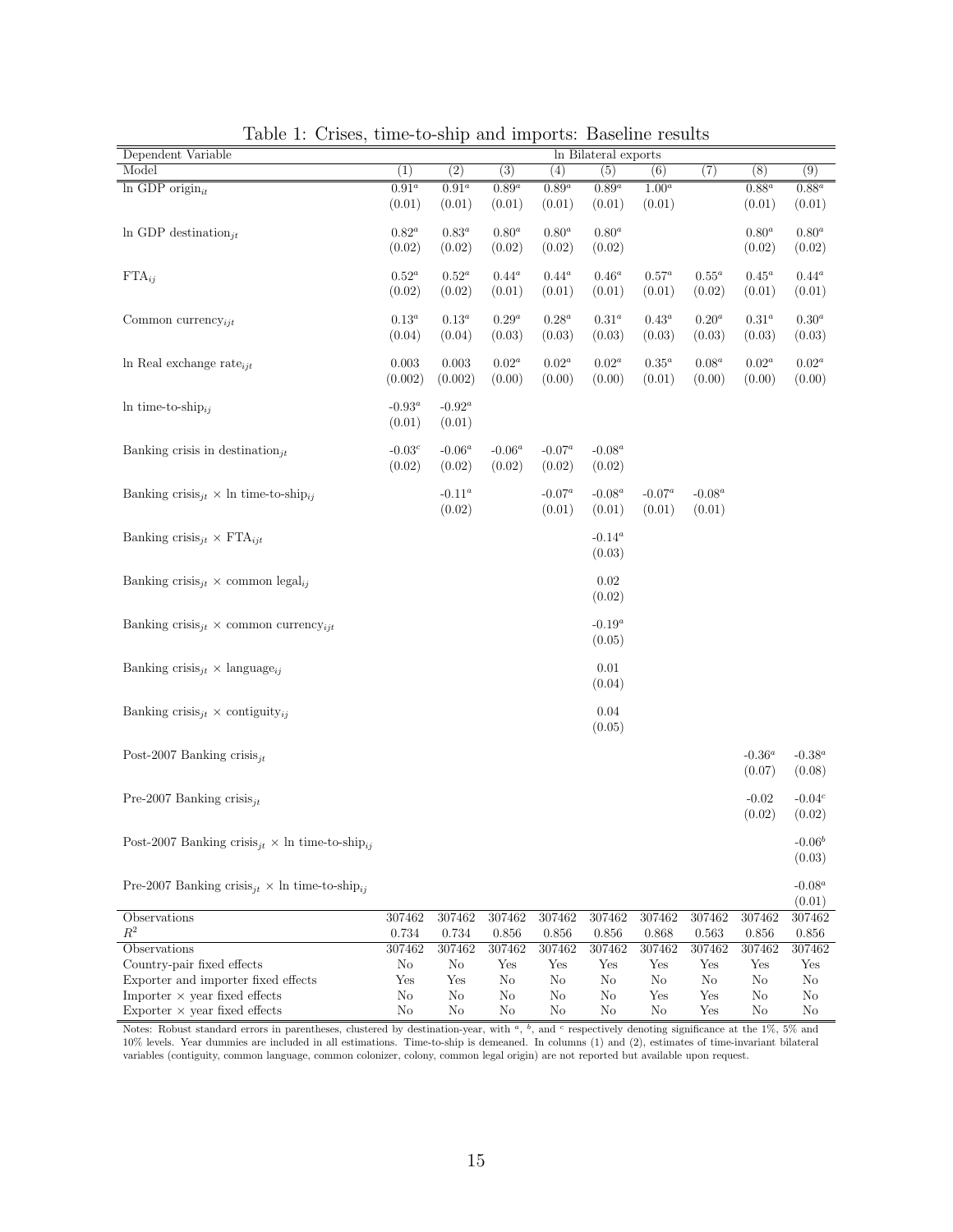The coefficients on the standard gravity determinants are significant and of the expected signs. When including country-pair fixed effect, a banking crisis in the destination country is found to decrease significantly bilateral exports, although the size of the effect is moderate: between  $-5.8\%$  (exp( $-0.06$ )  $-1$ ) and  $-7.7\%$  (exp( $-0.08$ )  $-1$ ) in columns (3) to (5). Time-toship however magnifies the response of trade to banking crises: the interaction term between the banking crisis dummy and bilateral time-to-ship is negative and significant at the 1% level (in columns 2 and 4 to 7). To give an order of magnitude, a one standard deviation increase of time-to-ship from the mean magnifies the effect of a banking crisis on imports from  $-7$  to  $-10\%$  in column (4).

To ensure that our results are not due to the correlation of time-to-ship with other bilateral characteristics that affect the response of trade to crises, we include in column (5) a number of additional interaction terms between bilateral variables (FTA, common currency, common language, common legal origin, and contiguity) and distance. Some of these interactions are indeed significant: for instance, a crisis in a destination country has a larger negative impact on bilateral trade if the two countries belong to the same trade agreement or currency union. These two effects are interesting and somewhat surprising. They suggest that our results on time-to-ship do not reflect the impact of financial crises on more fragile trade relations between countries that are both distant and without monetary or trade agreements. The interaction term on time-to-ship is unaffected by these controls.

The amplification effect of time-to-ship is remarkably stable when we include importer  $\times$  year (column 6) or both importer  $\times$  year and exporter  $\times$  year dummies (column 7). In columns (8) and (9) of Table 1, we check whether the recent financial crisis has a different effect on trade compared with past crisis episodes. We thus split the banking crisis dummy into two variables: a dummy for the recent crisis, after 2007, and a dummy for previous crises. The recent crisis is found to have reduced trade more strongly (for a given fall in GDP and other controls):  $-30\%$  (exp( $-0.36$ ) − 1) for the recent crisis versus  $-2\%$  (and statistically insignificant) for past crisis (column 8). The magnification effect of time-to-ship is however similar for crises before and after 2007 (column 9).

Robustness. In Table 2 we replicate the main estimations of Table 1 including dummies for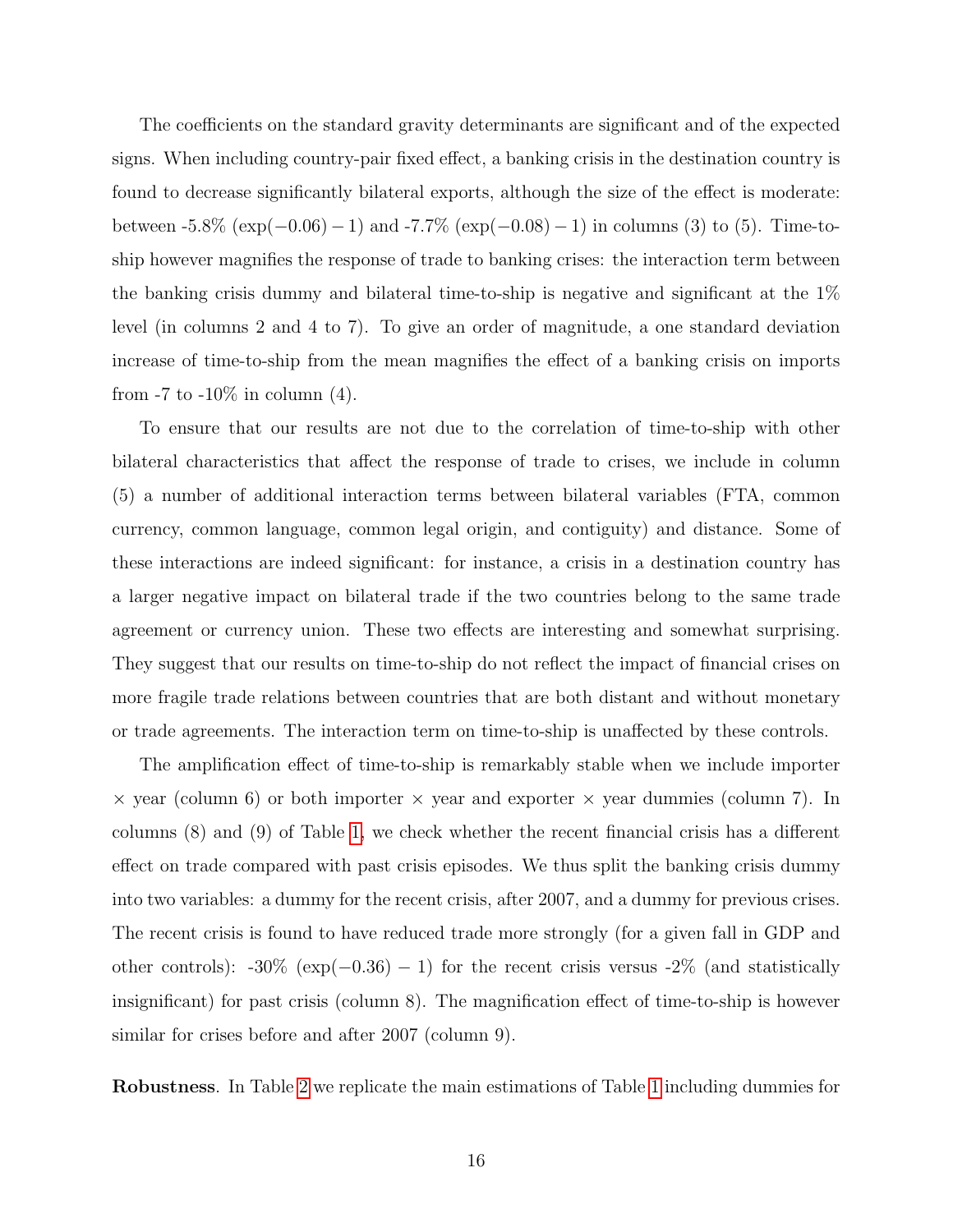banking crises in the exporter countries as well as an interaction term between these dummies and time-to-ship. Again we include either exporter and importer dummies (columns 1 and 2), country-pair fixed-effects (columns 3 and 4), country-pair and importer×year (column 5) or country-pair, importer×year and exporter×year fixed effects (column 6).

| Dependent Variable                                                  |                     |           |                  | In Bilateral exports |            |                  |
|---------------------------------------------------------------------|---------------------|-----------|------------------|----------------------|------------|------------------|
| Model                                                               | (1)                 | (2)       | $\overline{(3)}$ | (4)                  | (5)        | $\overline{(6)}$ |
| In GDP origin $_{it}$                                               | $\overline{0.95^a}$ | $0.95^a$  | $0.87^a$         | $0.88^a$             | $1.09^{a}$ |                  |
|                                                                     | (0.01)              | (0.01)    | (0.01)           | (0.01)               | (0.01)     |                  |
|                                                                     |                     |           |                  |                      |            |                  |
| In GDP destination <sub>it</sub>                                    | $0.87^a$            | $0.87^a$  | $0.83^a$         | $0.84^a$             |            |                  |
|                                                                     | (0.02)              | (0.02)    | (0.02)           | (0.02)               |            |                  |
| $\text{FTA}_{\text{ijt}}$                                           | $0.40^a$            | $0.39^a$  | $0.36^a$         | $0.35^a$             | $0.51^a$   | $0.54^a$         |
|                                                                     | (0.02)              | (0.02)    | (0.01)           | (0.01)               | (0.02)     | (0.02)           |
|                                                                     |                     |           |                  |                      |            |                  |
| Common currency <sub>iit</sub>                                      | $0.10^{b}$          | $0.09^b$  | $0.14^a$         | $0.13^a$             | $0.37^{a}$ | $0.26^a$         |
|                                                                     | (0.04)              | (0.04)    | (0.03)           | (0.03)               | (0.03)     | (0.03)           |
| In Real exchange rate <sub>iit</sub>                                | 0.003               | 0.003     | $0.01^a$         | $0.01^a$             | $0.52^a$   | $0.14^a$         |
|                                                                     | (0.002)             | (0.002)   | (0.00)           | (0.00)               | (0.01)     | (0.01)           |
|                                                                     |                     |           |                  |                      |            |                  |
| In time-to-ship <sub>ii</sub>                                       | $-0.88^a$           | $-0.85^a$ |                  |                      |            |                  |
|                                                                     | (0.01)              | (0.01)    |                  |                      |            |                  |
|                                                                     | $-0.03c$            | $-0.06^a$ | $-0.05^a$        | $-0.07^a$            |            |                  |
| Banking crisis in destination <sub>it</sub>                         |                     |           |                  |                      |            |                  |
|                                                                     | (0.02)              | (0.02)    | (0.02)           | (0.02)               |            |                  |
| Banking crisis in origin $_{it}$                                    | $0.03^{b}$          | 0.01      | 0.01             | 0.003                | 0.005      |                  |
|                                                                     | (0.01)              | (0.01)    | (0.01)           | (0.010)              | (0.010)    |                  |
|                                                                     |                     |           |                  |                      |            |                  |
| Banking crisis <sub>it</sub> $\times$ ln time-to-ship <sub>ij</sub> |                     | $-0.11^a$ |                  | $-0.06^a$            | $-0.06^a$  | $-0.06^a$        |
|                                                                     |                     | (0.02)    |                  | (0.01)               | (0.01)     | (0.01)           |
| Banking crisis <sub>it</sub> $\times$ ln time-to-ship <sub>ij</sub> |                     | $-0.08^a$ |                  | $-0.02b$             | $-0.03^a$  | $-0.12^a$        |
|                                                                     |                     | (0.01)    |                  | (0.01)               | (0.01)     | (0.01)           |
| Observations                                                        | 185948              | 185948    | 185948           | 185948               | 185948     | 185948           |
| Country-pair fixed effects                                          | $\rm No$            | No        | Yes              | Yes                  | Yes        | Yes              |
| Exporter and importer fixed effects                                 | Yes                 | Yes       | $\rm No$         | No                   | $\rm No$   | $\rm No$         |
| Importer $\times$ year fixed effects                                | No                  | No        | No               | No                   | Yes        | Yes              |
| Exporter $\times$ year fixed effects                                | $\rm No$            | No        | No               | No                   | No         | Yes              |

Table 2: Crises, time-to-ship and exports

Notes: Robust standard errors in parentheses, clustered by destination-year, with  $a$ ,  $b$ , and  $c$  respectively denoting significance at the 1%, 5% and 10% levels. Year dummies are included in all estimations. Time-toship is demeaned. In columns (1) and (2), estimates of time-invariant bilateral variables (contiguity, common language, common colonizer, colony, common legal origin) are not reported.

Our baseline results are again unaffected: the interaction term between banking crisis in the importer country and time-to-ship is still negative and significant. A banking crisis in the exporter country has a slightly positive or insignificant impact on exports depending on the specification, a result consistent with Abiad et al. (2011). However, the interaction term between banking crisis in the exporter country and the time-to-ship is negative (columns 2,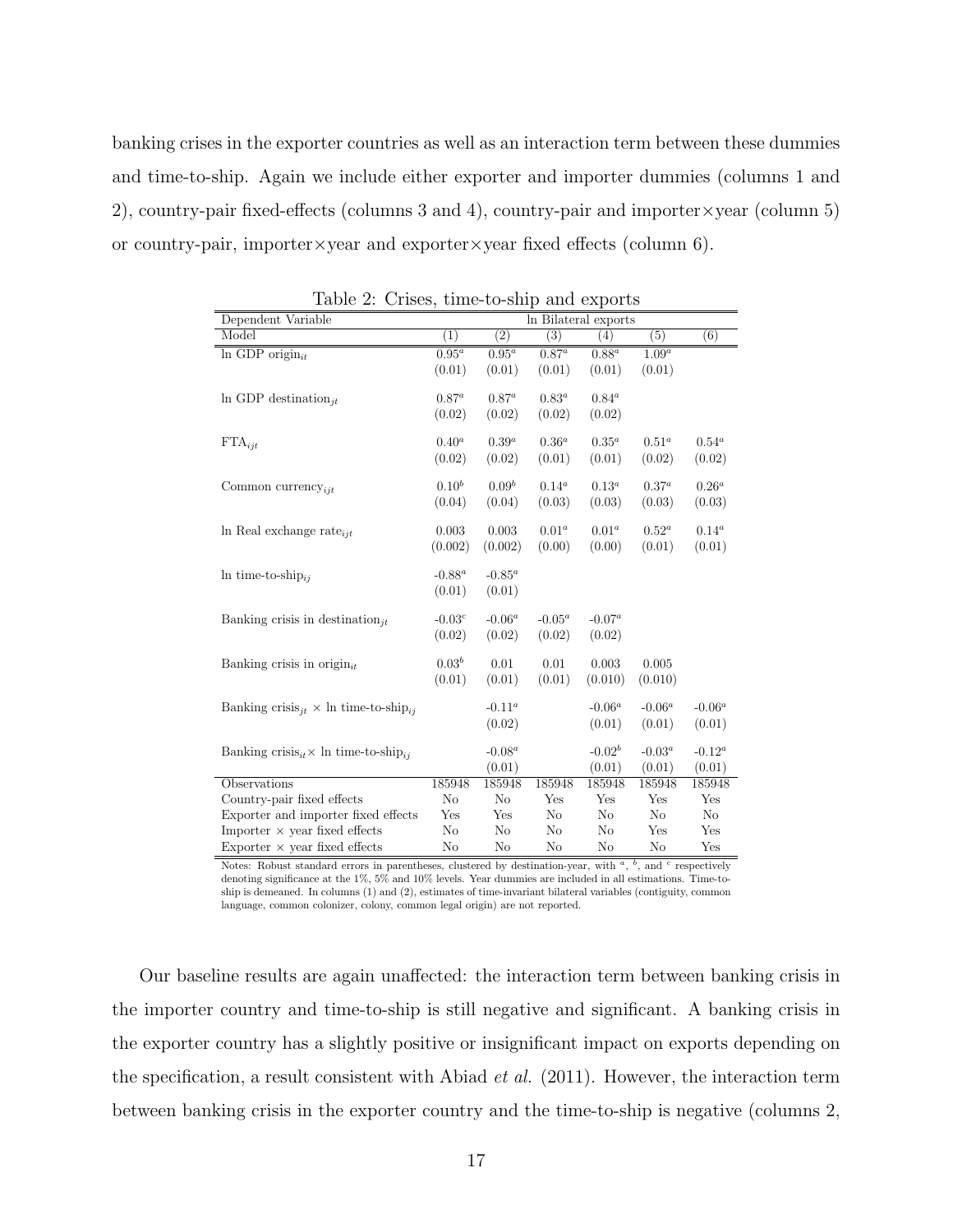and 4 to 6). This may be interpreted in light of our model if a banking crisis in the exporter country is an indication of funding stress for exporters. In equation (7), note that an increase in the interest rate at which exporters borrow has the same qualitative effect as an increase in the probability of default in the importer country. Both effects on trade are amplified by time-to-ship. A banking crisis is a rough indicator of the difficulty and cost of borrowing for exporters but the result is suggestive of the same type of mechanism as the probability of default of importers on which we focus.

In Table 3, we conduct several robustness tests starting from regression (3) in Table 1. So all regressions include country-pair fixed effects and year dummies. One might argue that our results are driven by an increase in the elasticity of trade to time-to-ship over time.17 As the number of banking crises increases over time (see Figure 1 in Appendix A.1), this could bias our results. Our amplification effect of time-to-ship might also capture the fact that crises have become both more frequent and distant over time. In regression (1) in Table 3, we include a full set set of interactions between year dummies and our crisis variable (to control for their increased frequency) and between year dummies and time-to-ship (to control for its potential increased impact over time). As shown in column (1), the interaction between crises and time-to-ship remains significant at the 1% level.

In regression (2), we replace the measure of time-to-ship that we expanded from Feyrer (2011) by his original measure, which implies the loss of many observations. In regression (3), we use simple distance as an alternative measure for time-to-ship. The effect is similar in both cases. Distance and our measure of time-to-ship are very correlated but as explained before differ for certain pairs of countries, in particular contiguous ones. Remember that our theoretical framework generates a radically different role for trade costs, such as distance, and for time-to-ship. Both distance and time-to-ship, because they increase trade costs, reduce trade flows but only time-to-ship raises the elasticity of trade to financial risk. In order to check whether distance per se or time-to-ship is at the source of our main results, we include both interaction terms in regression (4). As predicted by theory, the distance interaction looses its significance but the time-to-ship interaction remains similar in size and

<sup>&</sup>lt;sup>17</sup>Time-to-ship is highly correlated with distance, and the impact of distance on trade has been shown to increase over time (Disdier and Head, 2008).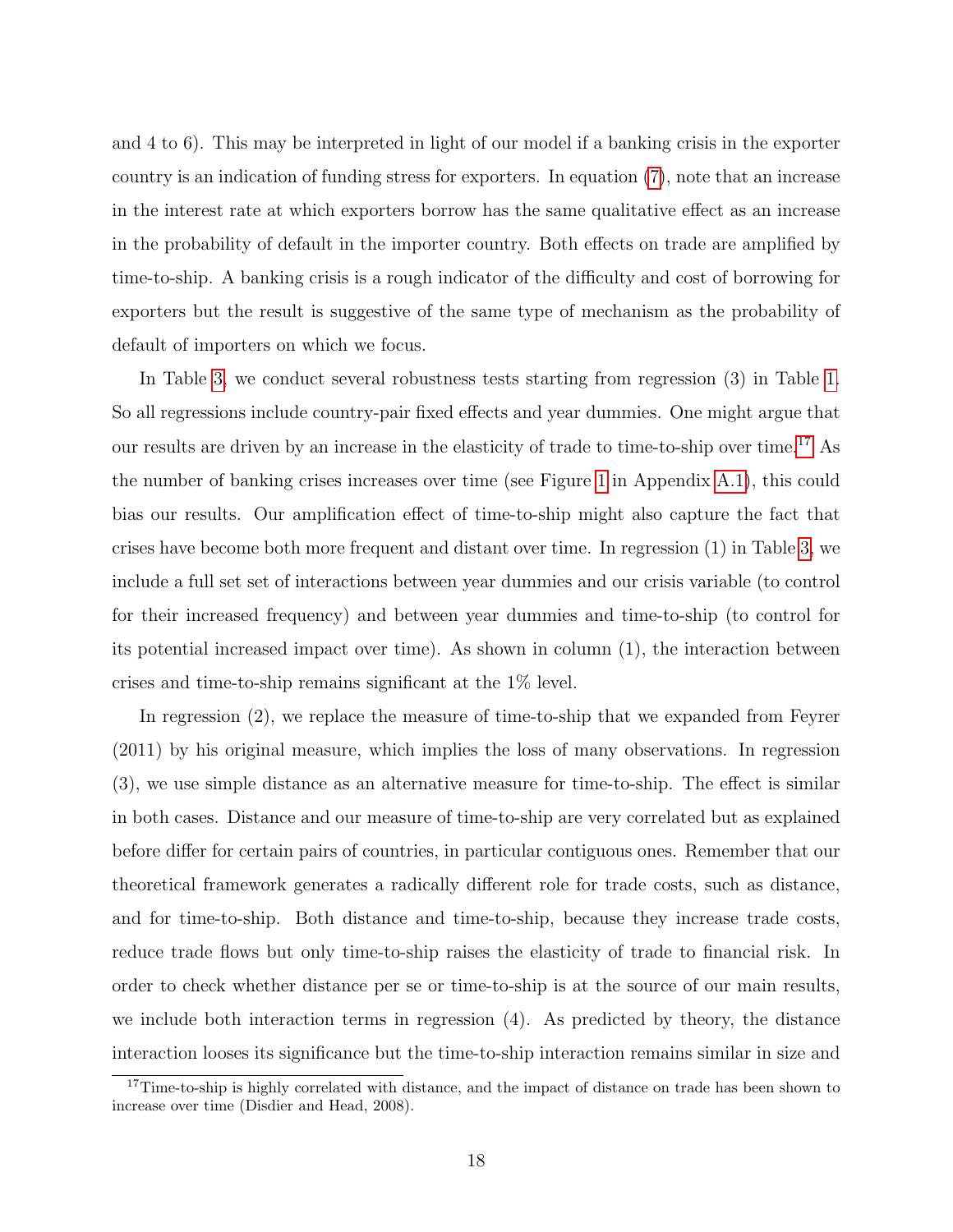| Dependent Variable                                                           |            |                  |           | In Bilateral exports |            |                     |                     |               |
|------------------------------------------------------------------------------|------------|------------------|-----------|----------------------|------------|---------------------|---------------------|---------------|
| Model                                                                        | (1)        | $\overline{(2)}$ | (3)       | (4)                  | (5)        | (6)                 | (7)                 | (8)           |
| $\overline{\ln$ GDP origin <sub>it</sub>                                     | $0.89^{a}$ | $0.87^a$         | $0.88^a$  | $0.89^{a}$           | $0.89^{a}$ | $\overline{0.89^a}$ | $\overline{0.89^a}$ | $0.95^a$      |
|                                                                              | (0.01)     | (0.01)           | (0.01)    | (0.01)               | (0.01)     | (0.01)              | (0.01)              | (0.01)        |
| In GDP destination <sub>it</sub>                                             | $0.80^a$   | $0.80^a$         | $0.81^a$  | $0.80^a$             | $0.90^a$   | $0.80^a$            | $0.80^a$            | $0.84^a$      |
|                                                                              | (0.02)     | (0.02)           | (0.02)    | (0.02)               | (0.02)     | (0.02)              | (0.02)              | (0.03)        |
|                                                                              |            |                  |           |                      |            |                     |                     |               |
| $\text{FTA}_{\text{ijt}}$                                                    | $0.37^{a}$ | $0.37^a$         | $0.45^a$  | $0.44^a$             | $0.37^a$   | $0.44^a$            | $0.44^a$            | $0.36^a$      |
|                                                                              | (0.01)     | (0.02)           | (0.01)    | (0.01)               | (0.01)     | (0.01)              | (0.01)              | (0.01)        |
|                                                                              | $0.29^a$   | $0.22^a$         | $0.30^a$  | $0.28^a$             | $0.25^a$   | $0.28^a$            | $0.28^a$            | $0.15^a$      |
| Common currency <sub>iit</sub>                                               |            |                  |           |                      |            |                     |                     |               |
|                                                                              | (0.03)     | (0.03)           | (0.03)    | (0.03)               | (0.03)     | (0.03)              | (0.03)              | (0.03)        |
| In Real exchange rate $_{iit}$                                               | $0.02^a$   | $0.02^a$         | $0.02^a$  | $0.02^a$             | $0.02^a$   | $0.02^a$            | $0.02^a$            | $0.03^a$      |
|                                                                              | (0.00)     | (0.00)           | (0.00)    | (0.00)               | (0.00)     | (0.00)              | (0.00)              | (0.00)        |
|                                                                              |            |                  |           |                      |            |                     |                     |               |
| Banking crisis <sub>jt</sub> $\times$ ln time-to-ship <sub>ij</sub>          | $-0.06^a$  |                  |           | $\text{-}0.07^a$     | $-0.05^a$  |                     | $\text{-}0.06^a$    | -0.04 $^a$    |
|                                                                              | (0.01)     |                  |           | (0.02)               | (0.01)     |                     | (0.01)              | (0.01)        |
| Banking crisis in destination <sub>it</sub>                                  |            | $-0.06^a$        | $-0.08^a$ | $-0.07^a$            | $-0.07^a$  |                     | $\text{-}0.07^a$    | $-0.06^a$     |
|                                                                              |            | (0.02)           | (0.02)    | (0.02)               | (0.02)     |                     | (0.02)              | (0.02)        |
|                                                                              |            |                  |           |                      |            |                     |                     |               |
| Banking crisis <sub>jt</sub> $\times$ ln time-to-ship <sub>ij</sub> (Feyrer) |            | -0.08 $^a$       |           |                      |            |                     |                     |               |
|                                                                              |            | (0.01)           |           |                      |            |                     |                     |               |
|                                                                              |            |                  |           |                      |            |                     |                     |               |
| Banking crisis <sub>it</sub> $\times$ ln distance <sub>ij</sub>              |            |                  | $-0.07^a$ | $-0.0001$            |            |                     |                     |               |
|                                                                              |            |                  | (0.01)    | (0.0199)             |            |                     |                     |               |
| In time-to-ship <sub>ij</sub> $\times$ In GDP destination <sub>jt</sub>      |            |                  |           |                      | $-0.03^a$  |                     |                     |               |
|                                                                              |            |                  |           |                      | (0.00)     |                     |                     |               |
|                                                                              |            |                  |           |                      |            |                     |                     |               |
| Currency crisis in destination <sub>it</sub>                                 |            |                  |           |                      |            | $-0.04^b$           | $-0.03c$            |               |
|                                                                              |            |                  |           |                      |            | (0.02)              | (0.02)              |               |
| Currency crisis <sub>it</sub> $\times$ ln time-to-ship <sub>ij</sub>         |            |                  |           |                      |            | $-0.04^a$           | $-0.04^a$           |               |
|                                                                              |            |                  |           |                      |            | (0.01)              | (0.01)              |               |
|                                                                              |            |                  |           |                      |            |                     |                     |               |
| Banking crisis <sub>jt</sub> $\times$ financial dev. distance <sub>ijt</sub> |            |                  |           |                      |            |                     |                     | -0.00 $2^a\,$ |
|                                                                              |            |                  |           |                      |            |                     |                     | (0.0001)      |
| Observations                                                                 | 307462     | 222873           | 317456    | 307462               | 307462     | 307241              | 307241              | 254921        |
| $R^2$                                                                        | 0.857      | 0.855            | 0.856     | 0.856                | 0.856      | 0.856               | 0.856               | 0.875         |

Table 3: Crises, time-to-ship and imports: robustness

Notes: Robust standard errors in parentheses, clustered by destination-year, with  $a$ ,  $b$ , and  $c$  respectively denoting significance at the 1%, 5% and 10% levels. Bilateral fixed effects and year dummies are included in all estimations. Time-to-ship and distance are demeaned. Column (1) includes a full set of unreported interactions between year dummies and banking crises, and between year dummies and time-to-ship. Column (2) uses the original Feyrer's time-to-ship but reduces the sample coverage. In column (8), "Financial dev." means financial development and the time coverage is 1960-2009.

very significant. This suggests that time-to-ship and not distance is at the source of our amplification result. In regression (5), we include an interaction term between time-to-ship and the GDP of the destination country. The objective is to check whether the time-to-ship amplification effect comes from a demand effect of the financial crisis that lowers income. We see first that in periods with low GDP importer countries import relatively more from countries with higher time-to-ship. More importantly, the interaction term between timeto-ship and the banking crisis is not much affected. In regression (6), we use an alternative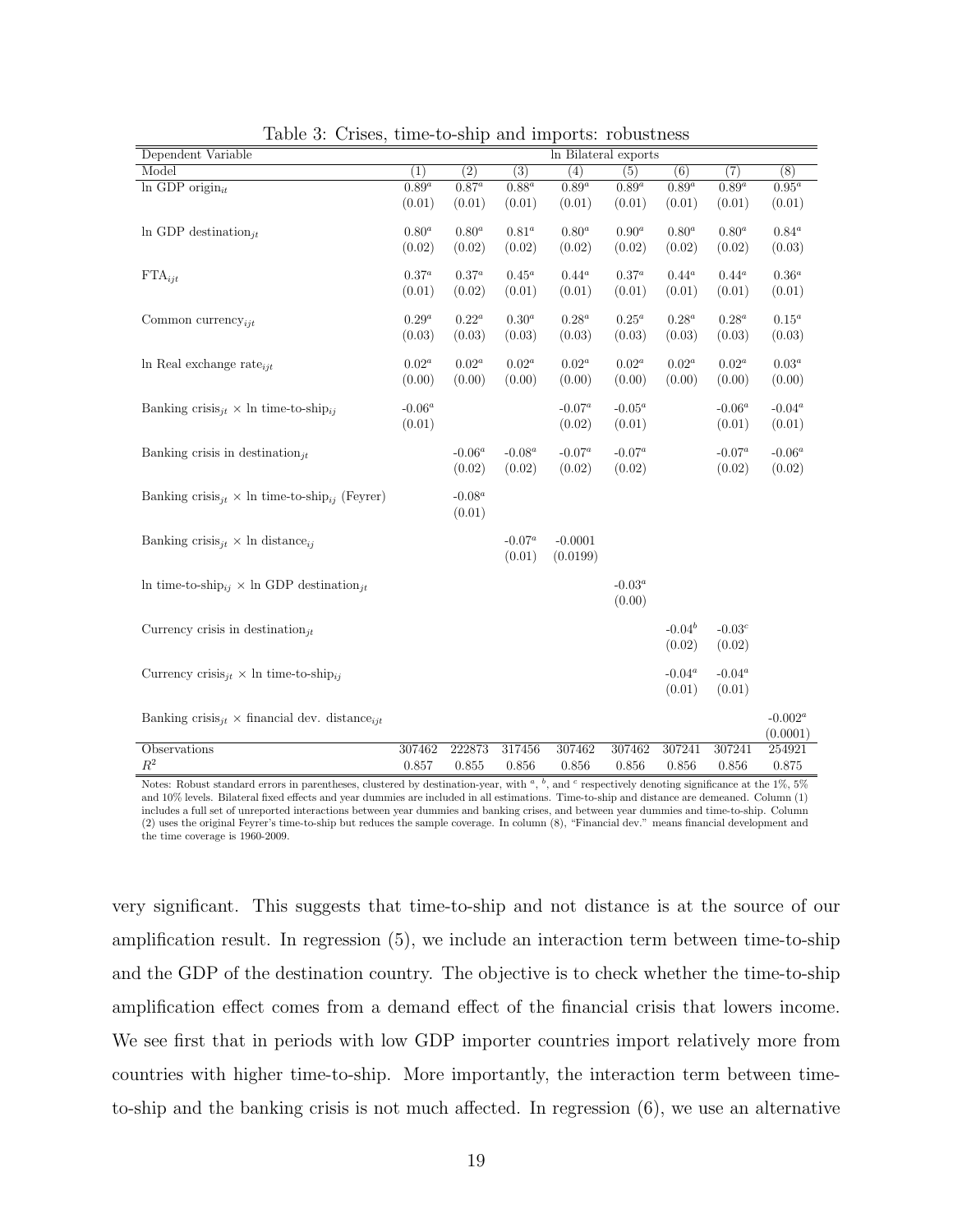measure of financial risk in the destination country and replace the banking crisis dummy by a currency crisis dummy (also coming from Reinhart and Rogoff, 2011). We see that the interaction term with time-to-ship exhibits a similar effect. In regression (7), we interact both the banking crisis dummy and the currency crisis with time-to-ship. Estimates are both significant and quantitatively similar. This suggests that other financial risks, such as currency crises which may also put into danger international payments, have similar effects to banking crisis. Finally, in the last regression, we check whether our time-to-ship measure does not capture the effect of a distance between the financial development of the trade partners that could amplify the impact of the financial crisis on their trade. The time-toship interaction term remains very significant in this case.

Table 10 in Appendix A.2 reports further robustness checks. Time-to-ship may be correlated with importer or exporter characteristics that affect their responses to financial crises. We therefore interact the banking crisis dummy with the economic size (GDP) or the financial development level of the importer or the exporter. We find that a crisis in the importing country has a larger negative effect when the exporter is economically smaller (column 1), or when the importer is economically larger (column 2) and more financially developed (column 4). Moreover, when the exporter is a developing country, a crisis in the importing country has a more negative effect on trade (column 5). This is consistent with Berman and Martin (2012) who find that exports of Sub-Saharan African countries are hit harder than the average when a crisis occurs in their partner countries. In regression (6), we add interaction terms between regions for the origin country and the banking crisis dummy in destination to check whether our results are due to a specific region in the world. We see this is not the case. In that table, it is worth noting that, across specifications, the estimate of the interaction between crisis and time-to-ship remains highly significant and remarkably stable.

In Figure 2 in appendix, we test whether the effect of banking crises on imports and the magnification effect of time-to-ship builds up through time, i.e. if these effects are amplified as the crisis lasts. We start from our baseline specification (Table 1, column (4)) but replace the crisis variable by a set of dummies representing the number of years since the crisis started. More precisely, we split our crisis variable into four dummies which equal 1 respectively if the importer country is (i) in the first year of the crisis; (ii) in the second to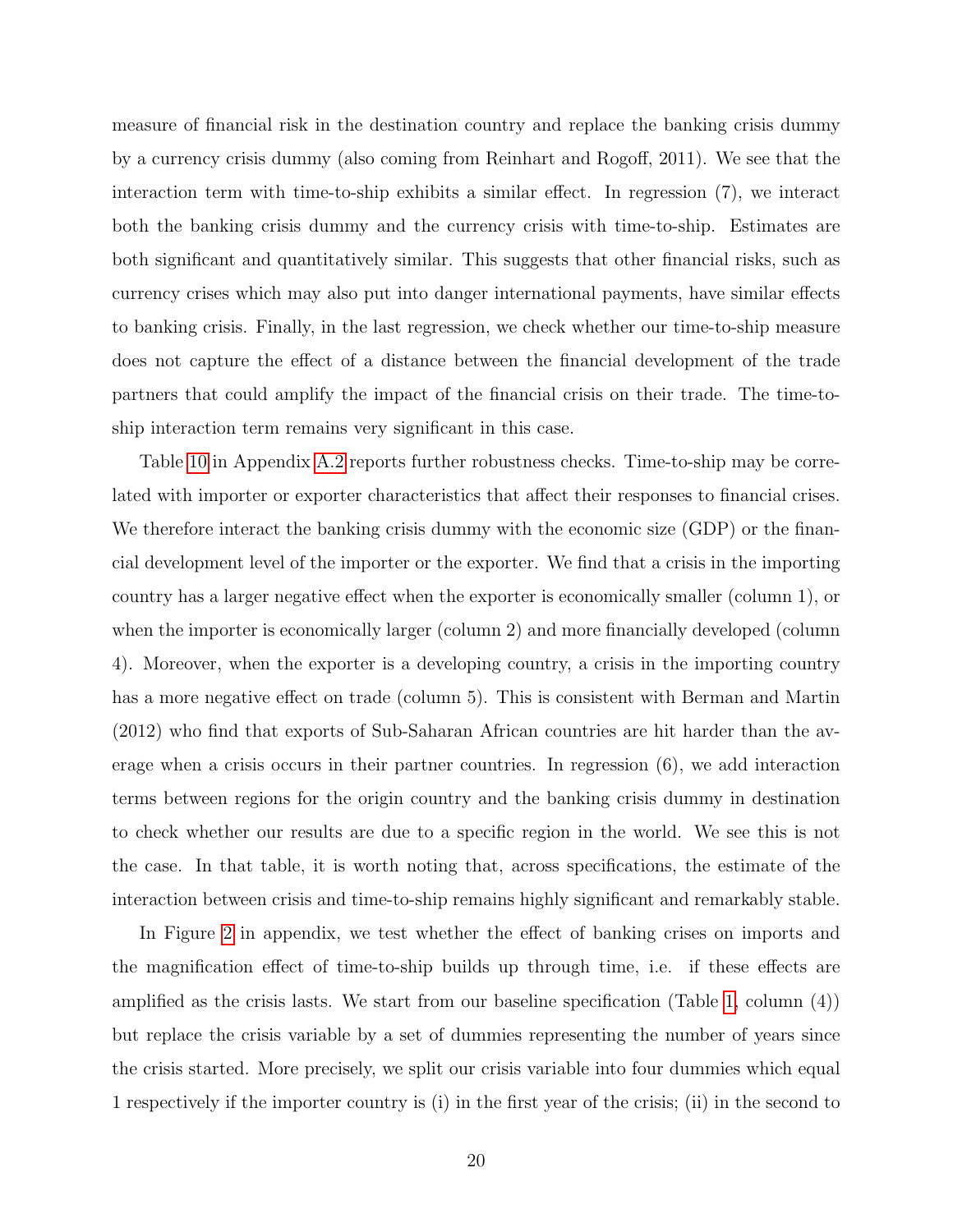fourth year; (iii) in the fifth to the ninth year; (iv) if the crisis started more 10 years before or more. We further interact these bins with the (demeaned) time-to-ship variable. Figure 2.a plots the deviation of bilateral imports during a crisis depending on its duration. The x-axis represents the "natural" trade level as given by the gravity equation, and the figure can therefore be interpreted as the deviation from this level. The 90% confidence intervals are depicted by dotted lines around the estimated effect. Figure 2.b represents the magnification effect of time-to-ship. Both the average effect of the crisis and the effect of time-to-ship are found to increase (in absolute value) as the crisis lasts. This can be understood as follows: a crisis destroys imports, which deviate from their natural level; as long as the crisis continues, more trade is destroyed and trade moves further away from its natural level.

Finally, in Appendix A.3, we present further evidence of the amplification effect of timeto-ship on sectoral trade. The negative effect of time-to-ship is observed in various sectors, suggesting that our results are not due to composition effects.

#### 4 Firm-level evidence

Data. We use the firm-destination specific export data from the French customs over the period 1995-2005. This database reports the volume (in tons) and value (in euros) of exports for each product (combined nomenclature) and destination, for each firm located on the French metropolitan territory. Unit values are computed as the ratio of export value divided by export volume. These are therefore imperfect measures of export prices. Some shipments are excluded from this data collection. Inside the European Union (EU), firms are required to report their shipments by product and destination country only if their annual trade value exceeds the threshold of 150,000 euros. For exports outside the EU all flows are recorded, unless their value is smaller than 1000 euros or one ton. Those thresholds only eliminate a very small proportion of total exports. As unit values and export volumes can be noisy we clean the data by dropping the observations for which the yearly growth rate of one of these variables was in the top or bottom 1% of the distribution, computed by year.

We match this data set with Reinhart and Rogoff (2011)'s banking crises data in destination countries between 1995 and 2005. Moreover, as we want to estimate variants of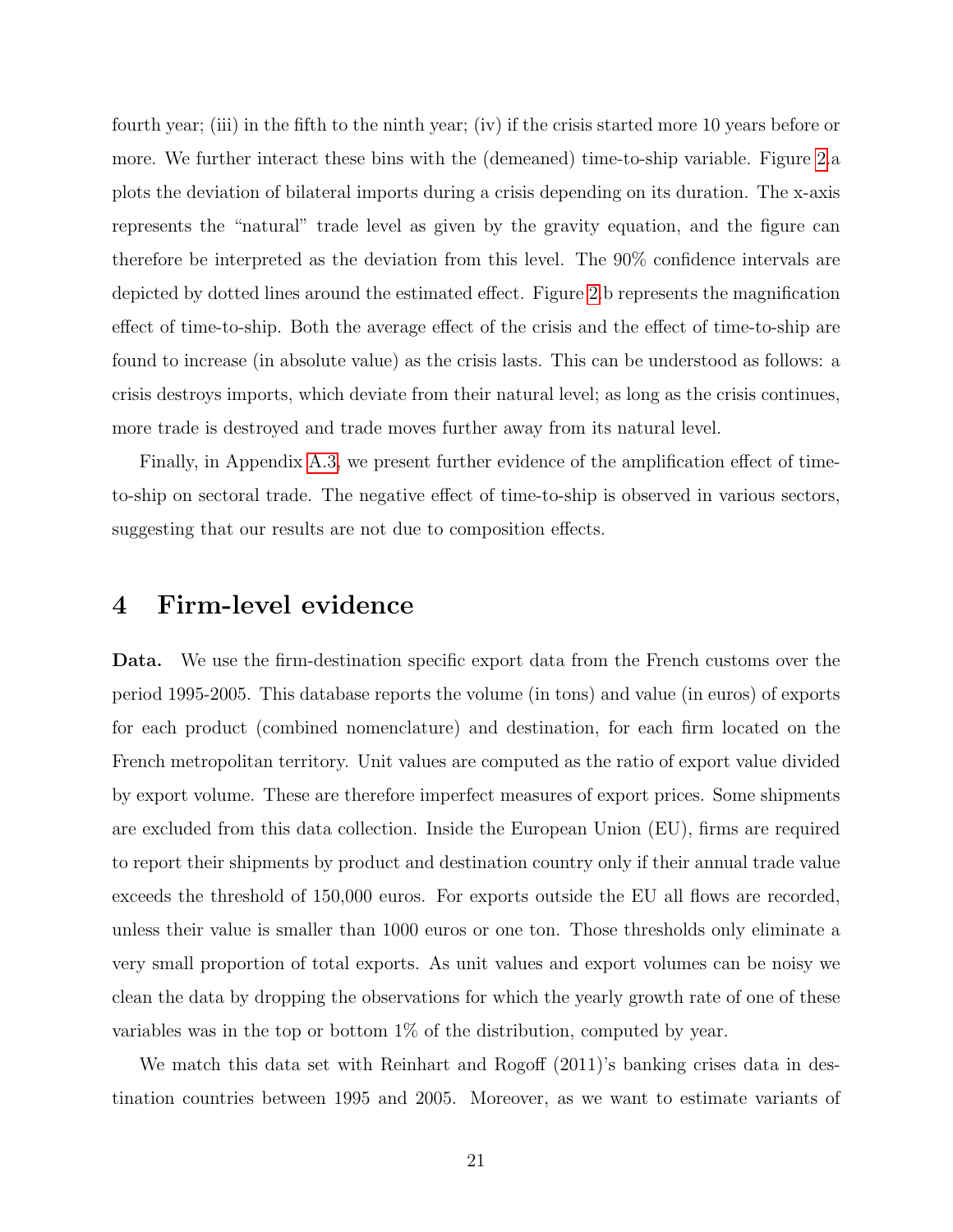the specification (10) for French firms exports, we add destination specific variables, such as GDP, real exchange rate, FTA and common currency (euro) (see section 3.2 for details on the construction of these variables). For time-to-ship, we use the same methodology and source as in the previous section. In this section, we only use time-to-ship between France and the countries it exports to. In a previous version of the paper we also had computed a time-to-ship measure from a different source: we computed the amount of time (in days) required to ship from France's main sea port (Le Havre) to each to the destination countries' main sea ports. The data come from Sea Rates, a sea-freight broker based in Miami, Florida (<http://www.searates.com>). Sea Rates provides the estimated shipping time which depends on the actual itinerary of the ship which takes into account the crossing of international canals such as Panama, Suez, but also the Saint Lawrence seaway or the Kiel canal linking the North sea to the Baltic sea. Our results are very similar to those obtained with Feyrer data so we do not report them here. They are available upon request.

Results. We assess the impact of financial crises in the destination countries on the intensive and extensive margins on trade at the firm-level. We also estimate whether this impact is magnified by shipping time. Table 4 depicts the results on the intensive margin. Columns (1) to (3) report the estimations on unit values, columns (4) to (6) on export volumes, and columns (7) to (9) on export values. Note that similar results are obtained when the log of destination GDP is included in the unit value regressions (columns 1 to 3), which is not required theoretically. All columns show within estimations since they include fixed effects at the firm-destination level. Year dummies are also added.

Consistent with our theory, French firms are found to react to a financial crisis in the destination country by increasing their prices (column 1), and decreasing their export volumes and values (columns 4 and 6). This suggests therefore that there is pricing-to-market which responds to the financial condition of the destination country, in this specific case, the increased risk that comes with a financial crisis. All these effects are significant at the 1% level. Unit values increase by around 3% on average (column 1), and export volumes decrease by 12% (column 4). This leads to a 9% decrease in export values (column 7). Time-to-ship affects the way in which quantities and values react to crises, in a way consistent with the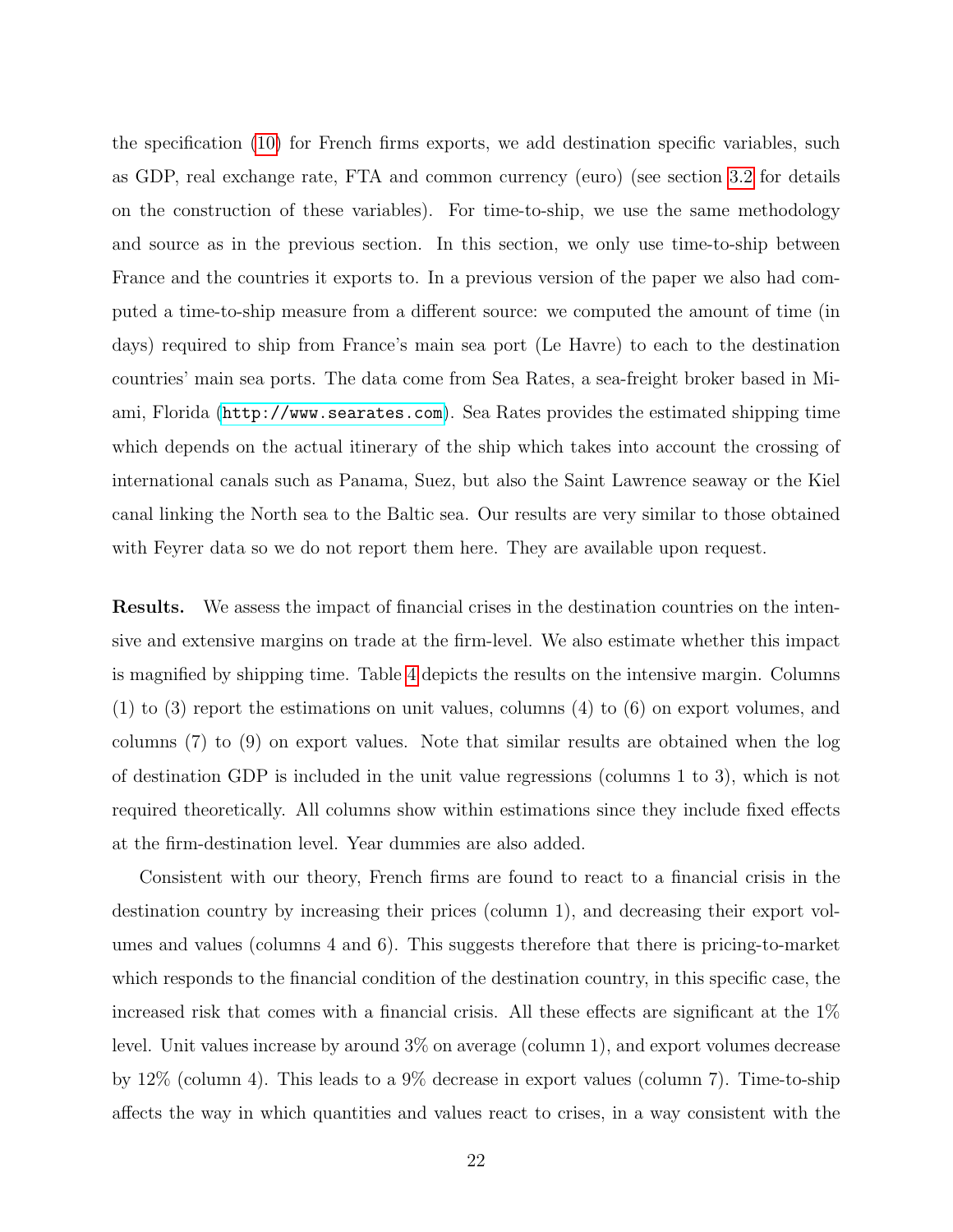| Dependent variable                                               |          | $\overline{\ln \text{Unit Value}_{ijt}}$ |           |                   | In Trade Volume <sub>iit</sub> |             |                   | In Trade Value <sub>ijt</sub> |                   |
|------------------------------------------------------------------|----------|------------------------------------------|-----------|-------------------|--------------------------------|-------------|-------------------|-------------------------------|-------------------|
| Model                                                            | (1)      | $\left( 2\right)$                        | (3)       | $\left( 4\right)$ | (5)                            | (6)         | (7)               | (8)                           | (9)               |
| Banking crisis $_{it}$                                           | $0.03^a$ | $0.04^a$                                 | $0.04^a$  | $-0.12^a$         | $-0.00$                        | $-0.00$     | $-0.09^a$         | 0.01                          | 0.01              |
|                                                                  | (0.01)   | (0.01)                                   | (0.01)    | (0.02)            | (0.04)                         | (0.04)      | (0.02)            | (0.04)                        | (0.04)            |
|                                                                  |          |                                          |           |                   |                                |             |                   |                               |                   |
| In Real Exchange Rate <sub>it</sub>                              | $0.11^a$ | $0.11^a$                                 | $0.11^a$  | $0.49^a$          | $0.50^{a}$                     | $0.50^{a}$  | $0.58^a$          | $0.58^a$                      | $0.59^a$          |
|                                                                  | (0.02)   | (0.02)                                   | (0.02)    | (0.05)            | (0.05)                         | (0.05)      | (0.05)            | (0.05)                        | (0.05)            |
| Common currency <sub>jt</sub>                                    | $-0.00$  | $-0.00$                                  | $-0.00$   | $0.07^b$          | $0.07^{b}$                     | $0.07^b$    | 0.05 <sup>c</sup> | 0.05 <sup>c</sup>             | 0.05 <sup>c</sup> |
|                                                                  | (0.01)   | (0.01)                                   | (0.01)    | (0.03)            | (0.03)                         | (0.03)      | (0.02)            | (0.02)                        | (0.02)            |
|                                                                  |          |                                          |           |                   |                                |             |                   |                               |                   |
| $\text{FTA}_{it}$                                                | $-0.02$  | $-0.01$                                  | $-0.02^c$ | 0.00              | 0.00                           | 0.00        | 0.00              | 0.00                          | 0.00              |
|                                                                  | (0.01)   | (0.01)                                   | (0.01)    | (0.03)            | (0.03)                         | (0.03)      | (0.02)            | (0.02)                        | (0.02)            |
| Banking crisis <sub>it</sub> $\times$ Shipping time <sub>i</sub> |          | $-0.01$                                  | 0.02      |                   | $-0.10^{b}$                    | $-0.14^{b}$ |                   | $-0.08b$                      | $-0.12^{c}$       |
|                                                                  |          | (0.01)                                   | (0.02)    |                   | (0.04)                         | (0.07)      |                   | (0.04)                        | (0.06)            |
|                                                                  |          |                                          |           |                   |                                |             |                   |                               |                   |
| Banking crisis <sub>it</sub> $\times$ ln distance <sub>i</sub>   |          |                                          | $-0.03c$  |                   |                                | 0.06        |                   |                               | 0.04              |
|                                                                  |          |                                          | (0.02)    |                   |                                | (0.06)      |                   |                               | (0.05)            |
|                                                                  |          |                                          |           |                   |                                |             |                   |                               |                   |
| $ln$ GDP <sub>it</sub>                                           |          |                                          |           | $0.94^a$          | $0.96^a$                       | $0.96^a$    | $0.83^a$          | $0.84^a$                      | $0.84^a$          |
|                                                                  |          |                                          |           | (0.10)            | (0.10)                         | (0.10)      | (0.09)            | (0.10)                        | (0.10)            |
| Observations                                                     | 2721451  | 2721451                                  | 2721451   | 2721451           | 2721451                        | 2721451     | 2721451           | 2721451                       | 2721451           |

Table 4: Crises, time-to-ship and exports: firm-level results (prices, volumes and values)

Notes: Robust standard errors in parentheses, clustered by destination-year, with  $a$ ,  $b$ , and  $c$  respectively denoting significance at the 1%, 5% and 10% levels. Year and firm-destination dummies are included in all estimations.

model and our aggregate results: the drop of exports is larger for destinations with higher time-to-ship (columns 5 and 8). On unit values, however, the coefficient on the interaction term between crises and time-to-ship is not statistically significant (columns 2 and 3).

Interestingly, when we include both distance and time-to-ship in our estimations (except in column 3), only the interaction with time-to-ship remains significant (despite the very high correlation between the two variables) - at the  $5\%$  level in column (6) and at the  $10\%$ level in column (9).

The impact of longer time-to-ship on the effect of financial crises is also significant quantitatively. To give an idea of the magnitude of the effect, in column (5) an increase in time-to-ship from 10 to 20 days magnifies the drop of export volumes during a financial crisis from  $-1\%$  to  $-8\%$   $(-12\%$  for 30 days of time-to-ship). For export values, the effect is insignificant for 10 days but drops to -6% for 20 days, and up to -10% after 30 days (col. 8).

Table 5 contains the results on the extensive margin. We estimate the probability that a given firm exits from a given destination, and how it depends on the occurrence of banking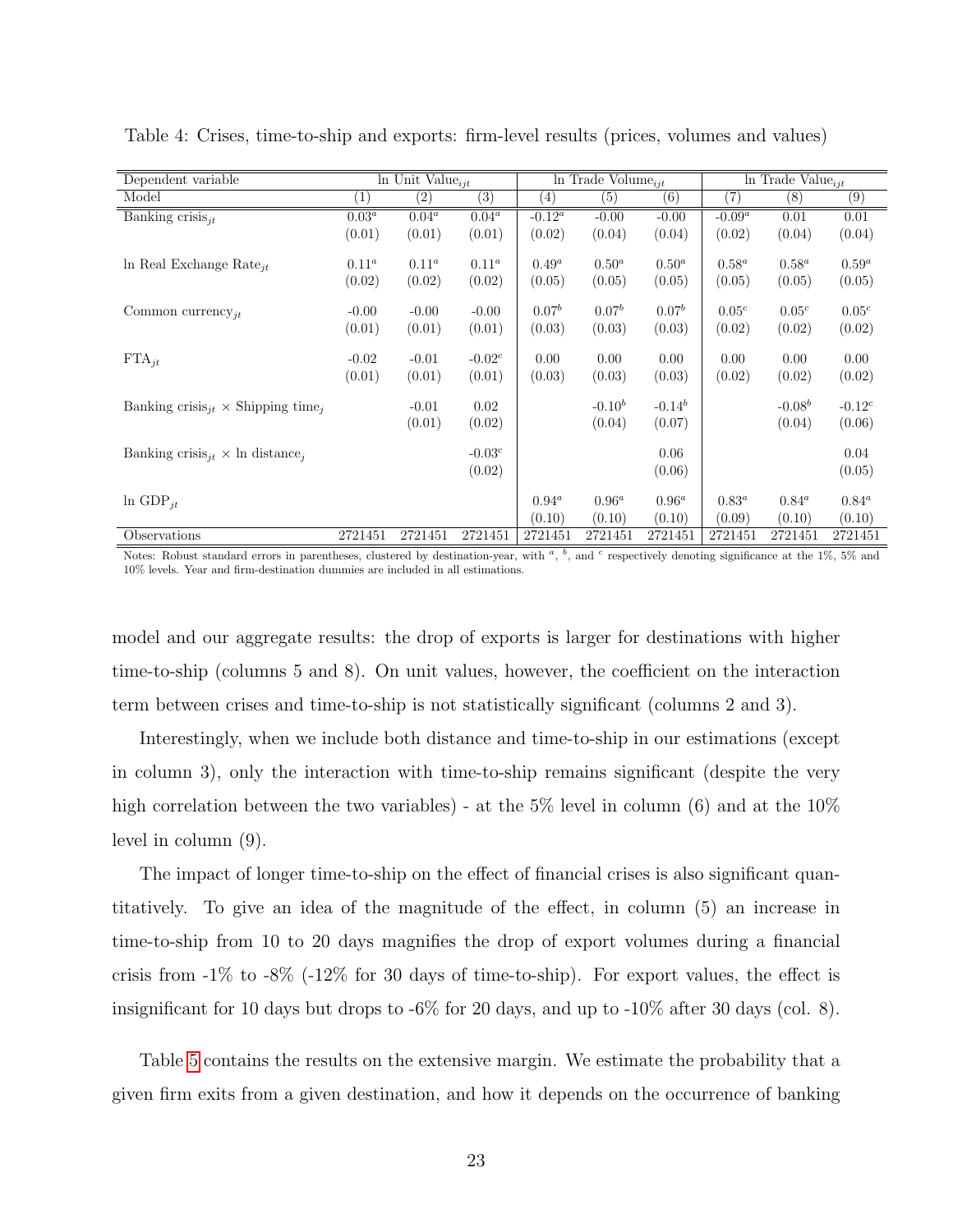crises and other destination-specific variables. We either use fixed effect logit estimations (columns 1 to 3) or linear estimations with firm-destination fixed effects (columns 4 to 6). Note that as these are within estimations, any firm-destination that contains only zeros or ones is not considered. Again, in all estimations year dummies are included. The dependent variable is the probability that a firm i does not export to a destination j during year t, conditional on exporting in  $t-1$ .

| Dependent variable                                               |            |                   | $Pr(Exit_{ijt} > 0)$ |            |            |            |
|------------------------------------------------------------------|------------|-------------------|----------------------|------------|------------|------------|
| Model                                                            | (1)        | $\left( 2\right)$ | (3)                  | (4)        | (5)        | (6)        |
| Estimator                                                        |            | FE Logit          |                      |            | <b>LPM</b> |            |
| Banking crisis $_{it}$                                           | $0.219^a$  | 0.026             | 0.027                | $0.038^a$  | $-0.003$   | $-0.002$   |
|                                                                  | (0.012)    | (0.025)           | (0.025)              | (0.003)    | (0.006)    | (0.006)    |
| $ln$ GDP <sub>it</sub>                                           | $-1.841^a$ | $-1.859^a$        | $-1.866^a$           | $-0.293^a$ | $-0.298^a$ | $-0.299^a$ |
|                                                                  | (0.042)    | (0.042)           | (0.042)              | (0.010)    | (0.010)    | (0.010)    |
| In Real Exchange Rate <sub>it</sub>                              | $-0.769^a$ | $-0.773^{\circ}$  | $-0.778^a$           | $-0.172^a$ | $-0.173^a$ | $-0.173^a$ |
|                                                                  | (0.024)    | (0.024)           | (0.024)              | (0.005)    | (0.005)    | (0.005)    |
| Banking crisis <sub>it</sub> $\times$ Shipping time <sub>i</sub> |            | $0.191^a$         | $0.273^a$            |            | $0.040^a$  | $0.042^a$  |
|                                                                  |            | (0.021)           | (0.037)              |            | (0.005)    | (0.009)    |
| Banking crisis <sub>it</sub> $\times$ ln distance <sub>i</sub>   |            |                   | $-0.098^a$           |            |            | $-0.003$   |
|                                                                  |            |                   | (0.036)              |            |            | (0.008)    |
| Observations                                                     | 1717848    | 1717848           | 1717848              | 1717848    | 1717848    | 1717848    |

Table 5: Crises and exports: firm-level results, extensive margin

Notes: Standard errors (robust for LPM estimations) in parentheses with  $a, b$ , and  $c$  respectively denoting significance at the 1%, 5% and 10% levels.  $Pr(Exit_{ijt} > 0)$  is the probability that a firm *i* does not export to market j during year t, conditional on positive exports in year  $t - 1$ . Year dummies and firm-destination fixed effects are included in all estimations.

Unsurprisingly, a crisis increases the probability to exit a given destination in the year of the financial crisis. The average effect is however quantitatively low: in column (4), the exit probability increases by less than 4 percentage points during crises episodes. This is consistent with Bricongne *et al.* (2012) who find that during the 2008-2009 financial crisis, most of the fall in exports by French firms was due to the intensive margin. Note however that this effect comes on top of the income drop that itself increases the exit probability. As predicted by theory, the effect of the financial crisis on the exit probability is amplified by higher time-to-ship (columns 2, 3 and 5 and 6).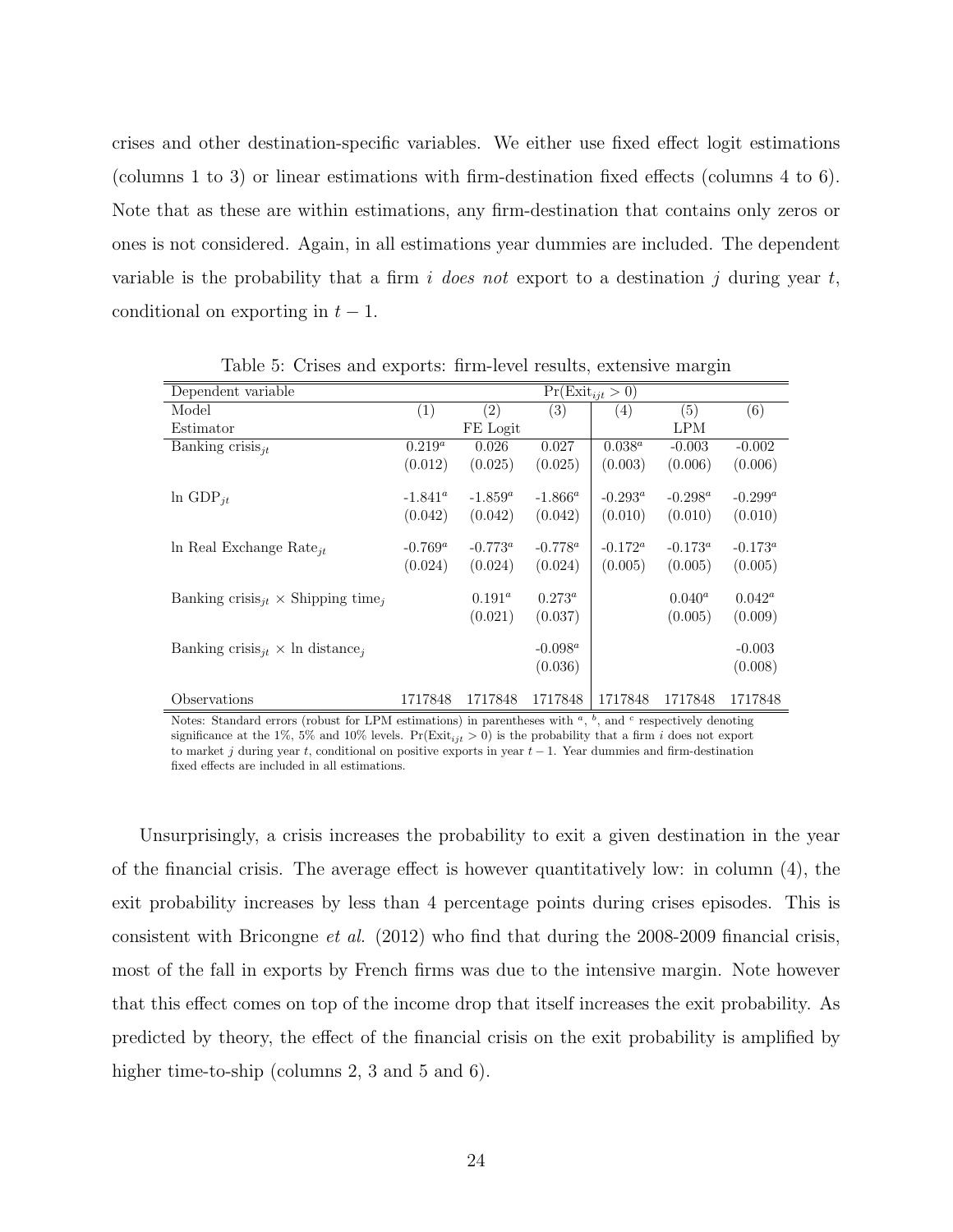### 5 Conclusion

This paper has documented a robust stylized fact, and discussed a possible mechanism underlying it. When a country is hit by a financial crisis, its imports decrease more when the time-to-ship to the partner country is higher. It was the case during the recent trade collapse, but also in past crises. At the aggregate level, this result is robust to the inclusion of various controls or to the use of alternative estimators. It is also observed at the sectoral level and at the firm-level on a large panel of French firms over the period 1995-2005. The effect of crises in destination countries is magnified at both the intensive (export volumes and values) and the extensive margin (exit probability) levels.

What is the reason behind this magnification effect of time-to-ship? We argue that the time-to-ship amplification may be considered as a footprint left by a financial friction specific to international trade. The risk associated with longer shipping time is heightened during financial crisis, as the probability that an importer defaults on his payment obligation increases as time passes. Our model has implications at the firm level on exporter prices, quantities and entry-exit adjustment during financial crises which are broadly consistent with the data. Importantly, time-to-ship in our framework is not only a trade cost, it increases the elasticity of trade to financial risk.

The mechanism that we analyze may have larger implications for how financial frictions and risk both at the aggregate and at the individual level affect trade patterns in particular at the business cycle frequency.18 In particular, interest rate changes, exchange rate volatility may affect international trade through this mechanism and be amplified by time-to-ship. We leave these theoretical and empirical questions for future research.

<sup>18</sup>As shown theoretically by Martin and Rey (2006), an increase in trade frictions during financial crises may increase the likelihood of a financial crisis. This points to a mechanism where financial crises and trade frictions are jointly and endogenously determined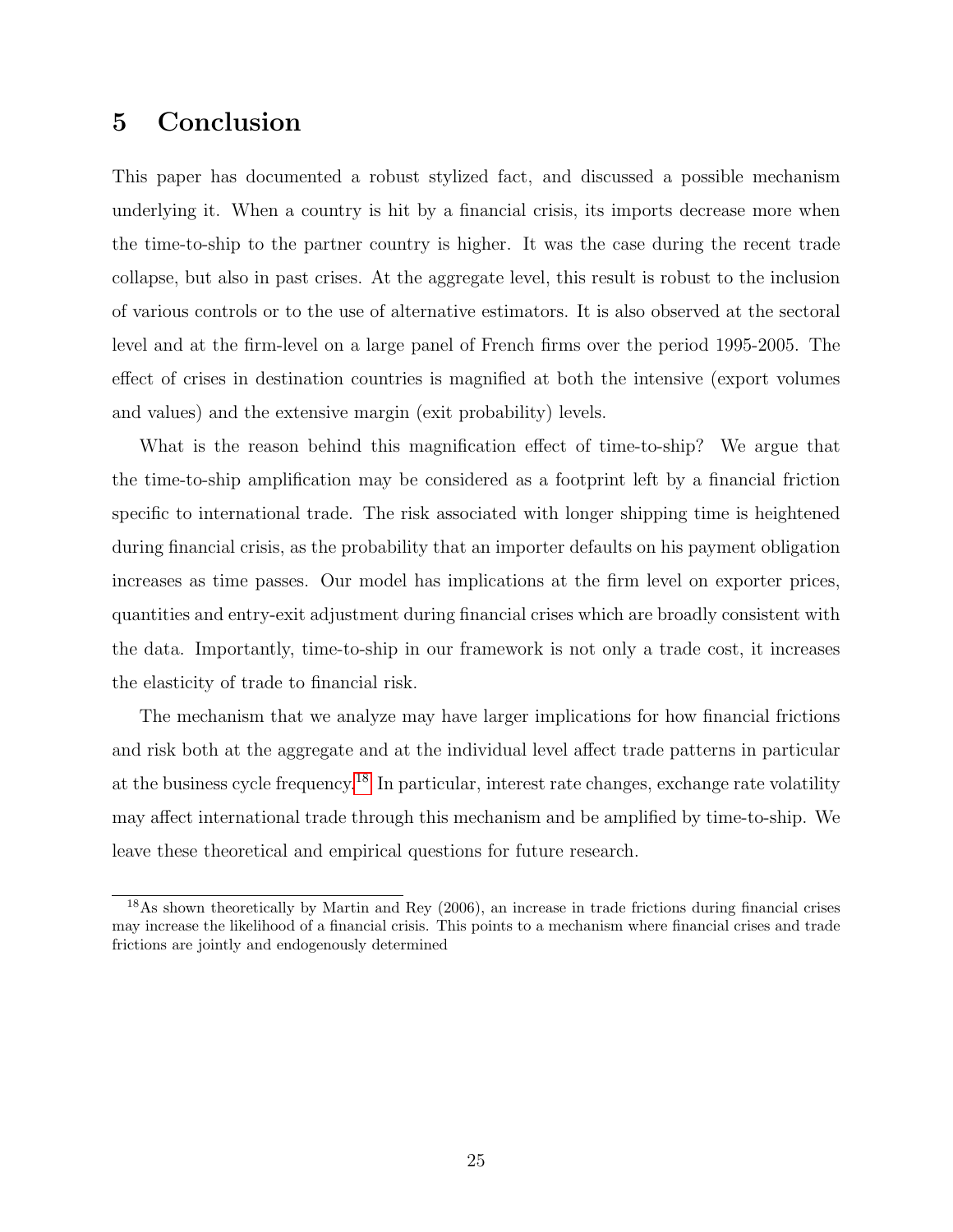## References

- Abiad, Abdul, Petia Topalova and Prachi Mishra (2011), "How Does Trade Evolve in the Aftermath of Financial Crises?," IMF Working Paper 11/3.
- Ahn, JaeBin, Mary Amiti, and David E. Weinstein (2011), "Trade Finance and the Great Trade Collapse," American Economic Review P&P, 101(3), 298-302.
- Ahn, JaeBin (2011) "A theory of domestic and international trade finance", mimeo.
- Alessandria, George, Joseph P. Kaboski and Virgiliu Midrigan (2010), "The Great Trade Collapse of 2008-09: An Inventory Adjustment?," NBER Working Paper 16059.
- Amiti, Mary and David E. Weinstein (2011), "Exports and Financial Shocks," Quarterly Journal of Economics, 126(4), 1841-1877.
- Antras, Pol and Fritz Foley (2011), "Poultry in Motion: A Study of International Trade Finance Practices," NBER Working Papers 17091.
- Auboin, Marc (2009), "Restoring Trade Finance: What the G20 Can Do." In The Collapse of Global Trade, Murky Protectionism, and the Crisis: Recommendations for the G20, Richard Baldwin and Simon Evenett eds., London: Center for Economic Policy Research.
- Anderson, James E. and Eric van Wincoop (2003), "Gravity with Gravitas: A Solution to the Border Puzzle," American Economic Review, 93(1), 170-192.
- Baier, Scott and Jeffrey Bergstrand (2007), "Do free trade agreements actually increase members' international trade?," Journal of International Economics, 71, 72-95.
- Berman, Nicolas and Philippe Martin (2012), "The Vulnerability of Sub Saharan Africa to the Financial Crisis: the case of Trade," IMF Economic Review, forthcoming.
- Bricongne, Jean-Charles, Lionel Fontagné, Guillaume Gaulier, Daria Taglioni and Vincent Vicard (2012), "Firms and the global crisis: French exports in the turmoil," *Journal* of International Economics, 87(1), 134-146.
- Chor, Davin and Kalina Manova (2012), "Off the Cliff and Back? Credit Conditions and International Trade during the Global Financial Crisis," Journal of International Economics, 87(1), 117-133.
- De Sousa, José, Thierry Mayer and Soledad Zignago (2011), "Market Access in Global and Regional Trade," mimeo.
- Djankov, Simeon, Freund L. Caroline and Cong S. Pham (2006), "Trading on time," World Bank Policy Research Working Paper 3909.
- Eaton, Jonathan, Samuel Kortum, Brent Neiman and John Romalis, (2011), "Trade and the Global Recession," NBER Working Papers 16666.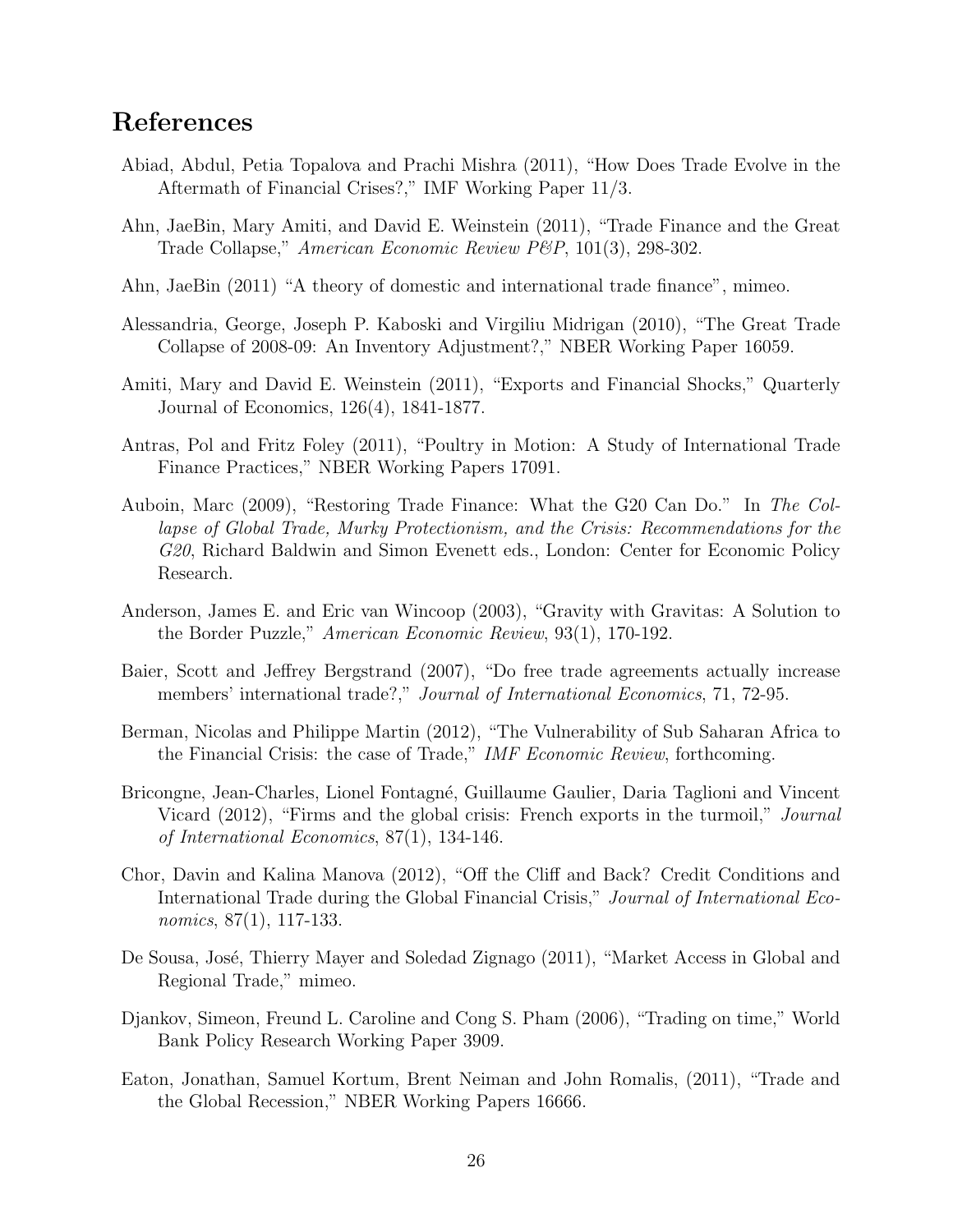- Disdier, Anne Celia and Keith Head (2008), "The Puzzling Persistence of the Distance Effect on Bilateral Trade," Review of Economics and Statistics, 90(1), 37-48.
- Feyrer, James (2011), "Distance, Trade, and Income The 1967 to 1975 Closing of the Suez Canal as a Natural Experiment," mimeo.
- Frankel, Jeffrey (1997), Regional Trading Blocs, Institute for International Economics, Washington, D.C.
- Glick, Reuven and Andrew Rose (2002), "Does a Currency Union affect Trade? The Time Series Evidence," European Economic Review, 46, 1125-1151.
- Guimaraes, Paulo and Pedro Portugal (2010), 'A Simple Feasible Alternative Procedure to Estimate Models with High-Dimensional Fixed Effects," Stata Journal, 10(4), 628-649.
- Head, Keith, Thierry Mayer and John Ries (2010), "The Erosion of Colonial Trade Linkages after Independence," Journal of International Economics, 81, 1-14.
- Heston, Alan, Robert Summers and Bettina Aten (2011), "Penn World Table Version 7.0." Center for International Comparisons of Production, Income and Prices at the University of Pennsylvania, May.
- IMF (2009), Global Financial Stability Report: Navigating the Financial Challenges Ahead, Washington, D.C.
- Kim Se-Jik and Hyun Song Shin (2012), Working Capital, Inventories and Optimal Offshoring, working paper.
- Leibovici, Fernando and Michael E. Waugh (2011), "International Trade and Intertemporal Substitution," New York University, mimeo.
- Levchenko, Andrei A., Logan T. Lewis and Linda L. Tesar (2010), "The Collapse of International Trade During the 2008-2009 Crisis: In Search of the Smoking Gun," IMF Economic Review, 58:214 53.
- Levchenko, Andrei A., Logan T. Lewis and Linda L. Tesar (2011), "The Role of Trade Finance in the US Trade Collapse: A Skeptic View," in Trade Finance During the Great Trade Collapse, Chauffour and Malouche (eds.), World Bank.
- Manova, Kalina and Zhiwei Zhang (2012), "Export prices across firms and destinations," Quarterly Journal of Economics, 127(1), 379-436 .
- Martin, Julien (2010), "Markups, Quality and Transport Costs," CREST WP, 17.
- Martin, Philippe and Helene Rey, (2006), "Globalization and Emerging Markets: With or without Crash?," American Economic Review, 96(5), 1631-51.
- Melitz, Marc (2003), "The Impact of Trade on Intra-Industry Reallocations and Aggregate Industry Productivity," Econometrica, 71(6), 1695-1725.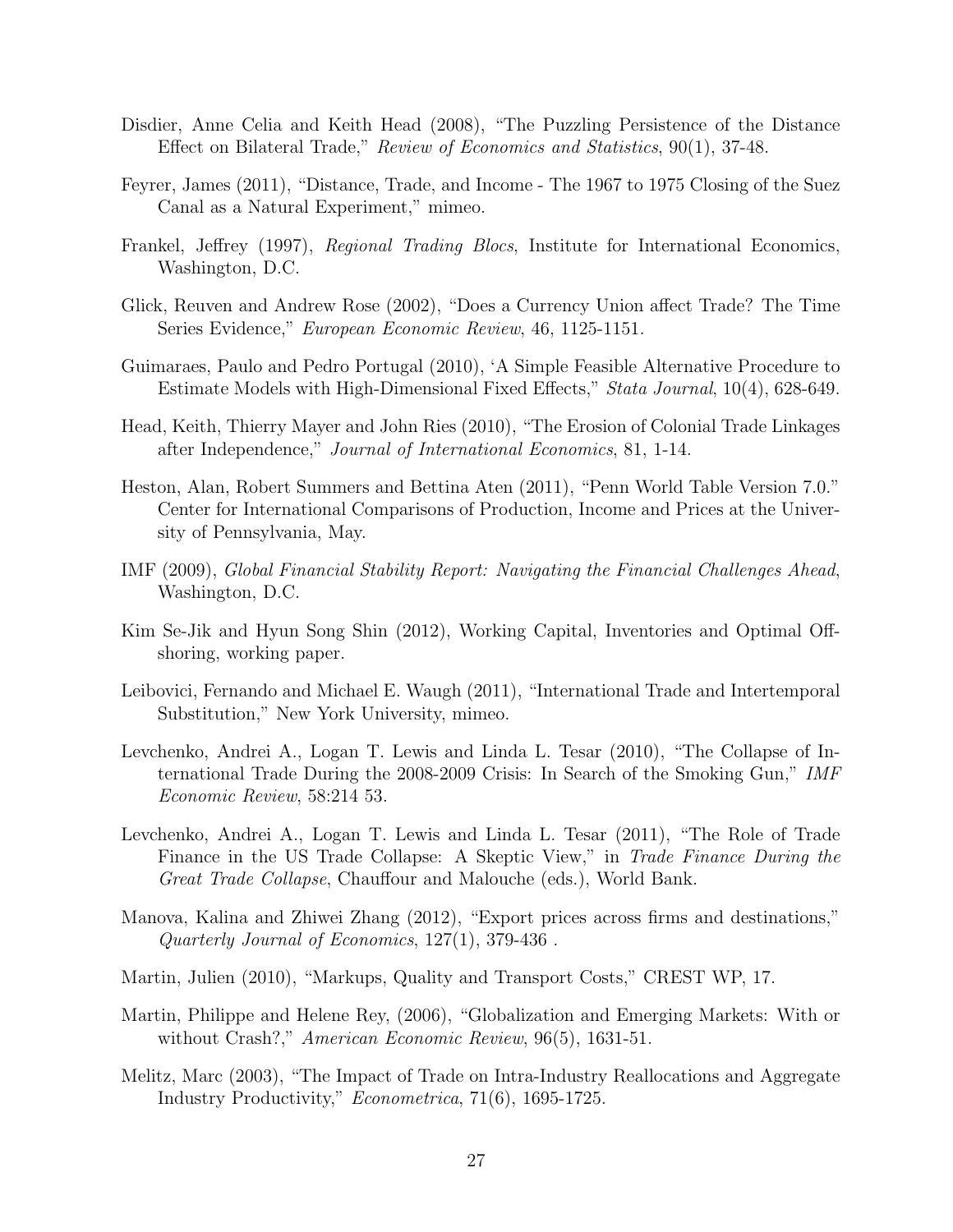- Reinhart, Carmen M. and Kenneth S. Rogoff (2011), "From Financial Crash to Debt Crisis," American Economic Review, 101(5), 1676-1706.
- Ronci, Marcio (2004), "Trade finance and Trade Flows: Panel Data Evidence from 10 Crises," IMF Working Paper 4/225.

Schmidt-Eisenlohr, Tim (2011), "Towards a Theory of Trade Finance ," CESifo WP 3414.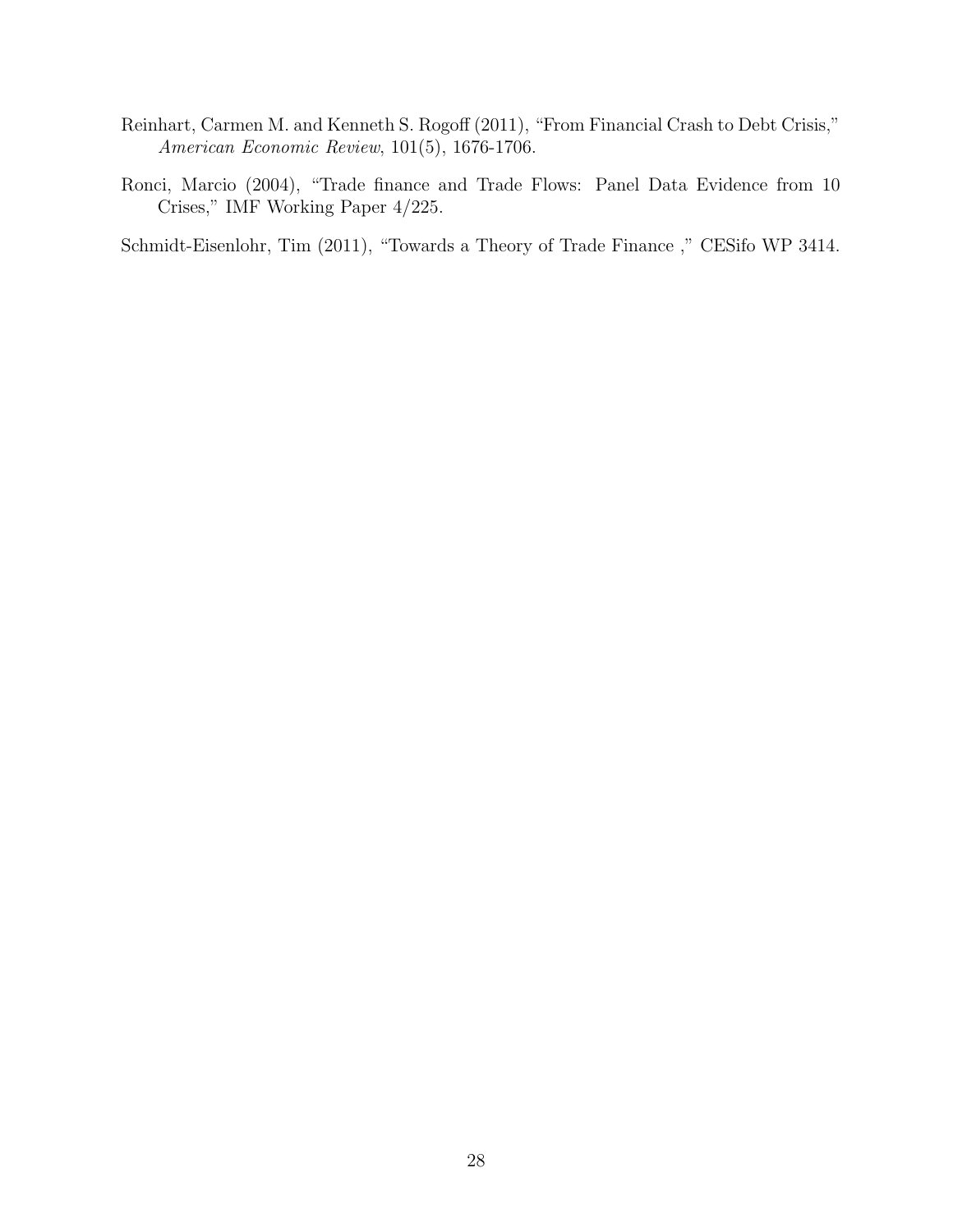## A Appendix

## A.1 Descriptive statistics



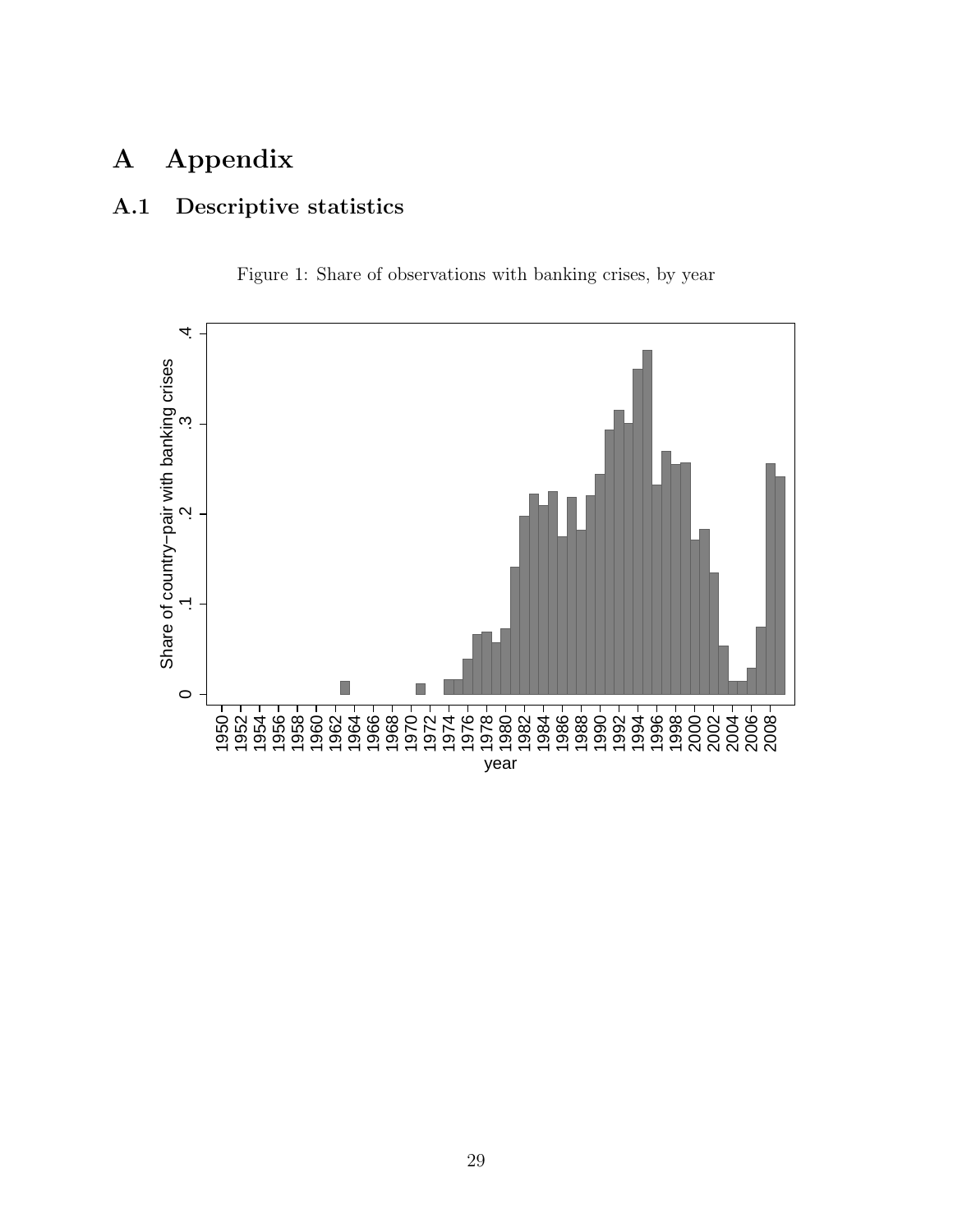| Afghanistan                           | Gabon                            | Oman<br>Pakistan                 |
|---------------------------------------|----------------------------------|----------------------------------|
| Albania                               | Gambia                           |                                  |
| Algeria <sup>†</sup>                  | Georgia                          | Palau                            |
| Angola <sup>†</sup>                   | $Germany^{\dagger}$              | Panama <sup>†</sup>              |
| Antigua and Barbuda                   | $Ghana^{\dagger}$                | Papua New Guinea                 |
| Argentina <sup>†</sup>                | $Greeze^{\dagger}$               | Paraguay <sup>†</sup>            |
| Armenia                               | Grenada                          | $Peru^{\dagger}$                 |
| Australia <sup>†</sup>                | $Guatemala^{\dagger}$            | Philippines <sup>†</sup>         |
| Austria <sup>†</sup>                  | Guinea                           | Poland <sup>†</sup>              |
| Azerbaijan                            | Guinea-Bissau                    | Portugal <sup>†</sup>            |
| Bahamas                               | Guyana                           | Qatar                            |
| Bahrain                               | Haiti                            | Romania <sup>†</sup>             |
| Bangladesh                            | Honduras <sup>†</sup>            | Russian Federation <sup>†</sup>  |
| <b>Barbados</b>                       | Hong Kong                        | Rwanda                           |
| Belarus                               | Hungary <sup>†</sup>             | Saint Kitts and Nevis            |
| $Belqium^{\dagger}$                   | $I$ celand <sup>†</sup>          | Saint Lucia                      |
| Belize                                | India <sup>†</sup>               | Saint Vincent and the Grenadines |
| Benin                                 | Indonesia <sup>†</sup>           | Samoa                            |
| Bermuda                               | Iran                             | Sao Tome and Principe            |
| Bhutan                                | Iraq                             | Saudi Arabia                     |
| Bolivia <sup>†</sup>                  | Ireland <sup>†</sup>             | Senegal                          |
|                                       | Israel                           | Seychelles                       |
| Bosnia and Herzegovina                |                                  |                                  |
| Botswana                              | $Italv^{\dagger}$                | Sierra Leone                     |
| Brazil <sup>†</sup>                   | Jamaica                          | Singapore <sup>†</sup>           |
| Brunei Darussalam                     | $Japan^{\dagger}$                | Slovak Republic                  |
| Bulgaria                              | Jordan                           | Slovenia                         |
| Burkina Faso                          | Kazakhstan                       | Solomon Islands                  |
| Burundi                               | Kenya <sup>†</sup>               | Somalia                          |
| Cambodia                              | Kiribati                         | South Africa <sup>†</sup>        |
| Cameroon                              | Korea (Republic of) <sup>†</sup> | $S_{\text{pain}}^{\dagger}$      |
| $Canada^{\dagger}$                    | Kuwait                           | Sri Lanka†                       |
| Cape Verde                            | Kyrgyzstan                       | Sudan                            |
| Central African Republic <sup>†</sup> | Laos                             | Suriname                         |
| Chad                                  | Latvia                           | Swaziland                        |
| $\text{Chile}^{\dagger}$              | Lebanon                          | Sweden <sup>†</sup>              |
| $China^{\dagger}$                     | Lesotho                          | Switzerland <sup>†</sup>         |
| Colombia <sup>†</sup>                 | Liberia                          | Syria                            |
| Comoros                               | Libya                            | Taiwan†                          |
| Congo                                 | Lithuania                        | Tajikistan                       |
| Costa Rica <sup>†</sup>               | Macau                            | Tanzania                         |
| Cote D'Ivoire <sup>†</sup>            | Macedonia                        | Thailand <sup>†</sup>            |
| Croatia                               | Madagascar                       | Togo                             |
| Cuba                                  | Malawi                           | Tonga                            |
| Cyprus                                | Malaysia <sup>†</sup>            | Trinidad and Tobago              |
| Czech Republic                        | Maldives                         | Tunisia†                         |
| Czechoslovakia                        | Mali                             | Turkey <sup>†</sup>              |
| Dem. Rep. of the Congo                | Malta                            | Turkmenistan                     |
| $Demmark^{\dagger}$                   | Mauritania                       | Uganda                           |
| Djibouti                              | Mauritius <sup>†</sup>           | Ukraine                          |
| Dominica                              | $Mexico^{\dagger}$               | United Arab Emirates             |
| Dominican Republic <sup>†</sup>       | Moldova                          | United Kingdom <sup>†</sup>      |
| Ecuador <sup>†</sup>                  | Mongolia                         | United States <sup>†</sup>       |
| $E$ gypt <sup>†</sup>                 | Morocco <sup>†</sup>             | Uruguay <sup>†</sup>             |
|                                       |                                  |                                  |
| El Salvador <sup>†</sup>              | Mozambique                       | Uzbekistan                       |
| Equatorial Guinea                     | Namibia                          | Vanuatu                          |
| Eritrea                               | Nepal                            | Venezuela <sup>†</sup>           |
| Estonia                               | $Netherlands^{\dagger}$          | Viet Nam                         |
| Ethiopia                              | New Zealand <sup>†</sup>         | Yemen                            |
| Fiji                                  | $Nicaragua^{\dagger}$            | Yugoslavia                       |
| Finland <sup>†</sup>                  | Niger                            | Zambia <sup>†</sup>              |
| Former Soviet Union                   | Nigeria <sup>†</sup>             | $\rm Zimbabwe^{\dagger}$         |
| France <sup>†</sup>                   | $\text{Norway}^{\dagger}$        |                                  |

#### Table 6: List of countries

Note:  $\dagger$  indicates countries covered in the Reinhart and Rogoff (2011)'s historical data set on financial crises.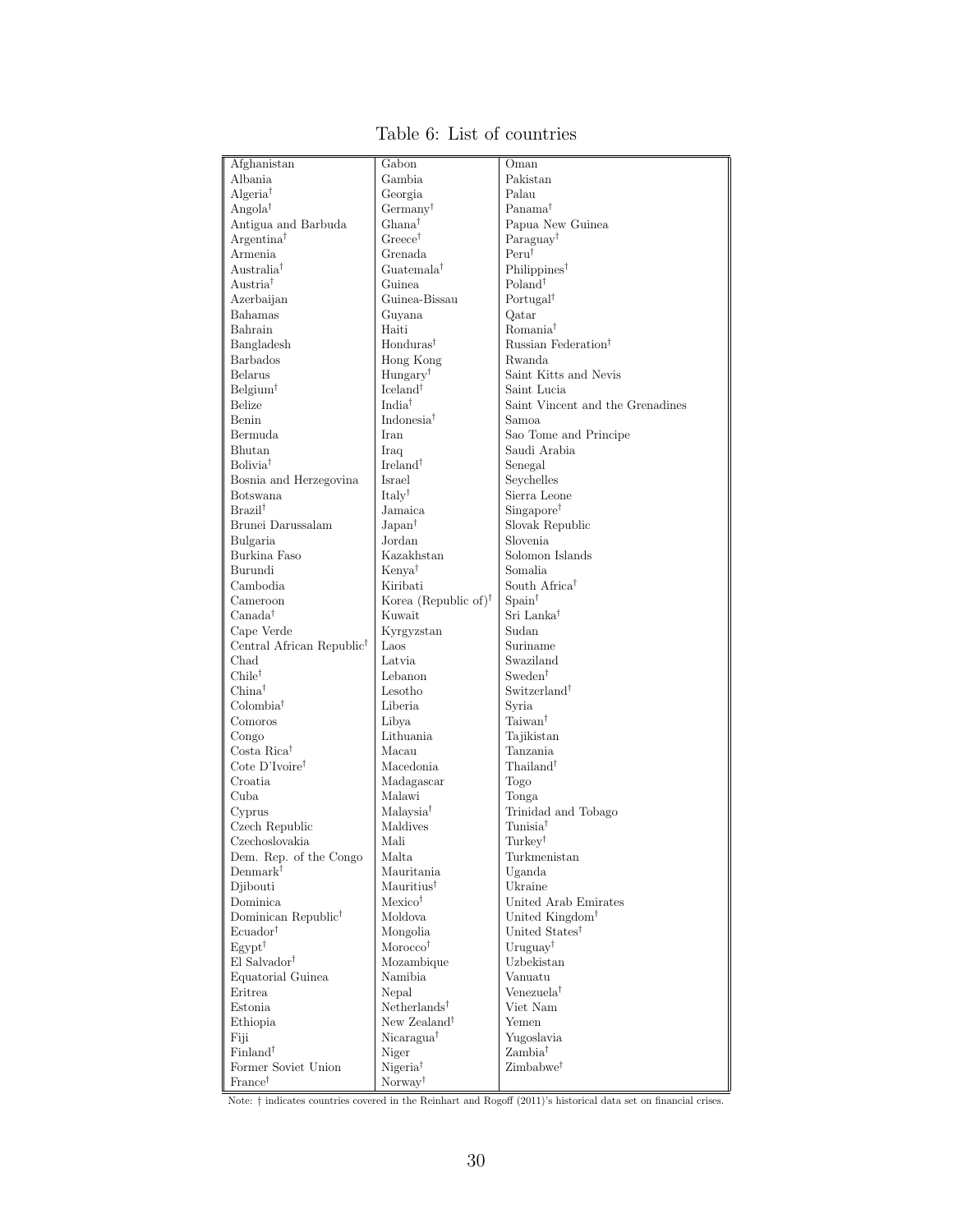| Country                  | Crises (start)         | Country                | Crises (start)         |
|--------------------------|------------------------|------------------------|------------------------|
| Algeria                  | 1990                   | Korea (Republic of)    | 1983, 1986, 1997       |
| Angola                   | 1992                   | Malaysia               | 1985,1997              |
| Argentina                | 1980, 1989, 1995, 2001 | Mauritius <sup>†</sup> |                        |
| Australia                | 1989                   | Mexico                 | 1981,1994              |
| Austria                  | 2008                   | Morocco                | 1983                   |
| Belgium                  | 2008                   | Netherlands            | 2008                   |
| <b>Bolivia</b>           | 1987,1994              | New Zealand            | 1987                   |
| <b>Brazil</b>            | 1963, 1985, 1990, 1994 | Nicaragua              | 1987,2000              |
| Canada                   | 1983                   | Nigeria                | 1992,1997              |
| Central African Republic | 1976,1988              | Norway                 | 1987,1991              |
| Chile                    | 1976,1980              | Panama                 | 1988                   |
| China                    | 1997                   | Paraguay               | 1995,2002              |
| Colombia                 | 1982,1998              | Peru                   | 1983, 1987, 1999       |
| Costa Rica               | 1987,1994              | Philippines            | 1981,1997              |
| Cote d'Ivoire            | 1988                   | Poland                 | 1991                   |
| Denmark                  | 1987,2008              | Portugal               | 2008                   |
| Dominican Republic       | 1996,2003              | Romania                | 1990                   |
| Ecuador                  | 1981, 1994, 1996, 1998 | Russian Federation     | 1995,1998,2008         |
| Egypt                    | 1981,1990              | Singapore              | 1982                   |
| El Salvador              | 1989,1998              | South Africa           | 1977,1989              |
| Finland                  | 1991                   | Spain                  | 1977,2008              |
| Germany                  | 1977,2008              | Sri Lanka              | 1989                   |
| Ghana                    | 1982,1997              | Sweden                 | 1991                   |
| Greece                   | 1991,2008              | Switzerland            | 2008                   |
| Guatemala                | 1991,2001,2006         | Taiwan                 | 1983, 1995, 1997       |
| Honduras                 | 1999,2001              | Thailand               | 1979, 1983, 1996       |
| Hungary                  | 1991,2008              | Tunisia                | 1991                   |
| Iceland                  | 1985,1993,2007         | Turkey                 | 1982, 1991, 1994, 2000 |
| India                    | 1993                   | United Kingdom         | 1974, 1984, 1991, 1995 |
| Indonesia                | 1992,1997              | <b>United States</b>   | 1984,2007              |
| Ireland                  | 2007                   | Uruguay                | 1981,2002              |
| Italy                    | 1990                   | Venezuela              | 1978,1993              |
| Japan                    | 1992                   | Zambia                 | 1995                   |
| Kenya                    | 1985,1992              | Zimbabwe               | 1995                   |
| France                   | 1994,2008              |                        |                        |

Table 7: Banking crises, starting dates

Source: Reinhart and Rogoff (2011). Note: <sup>†</sup> Mauritius faced various currency crisis with the following starting dates: 1979, 1981, 1983, 1997.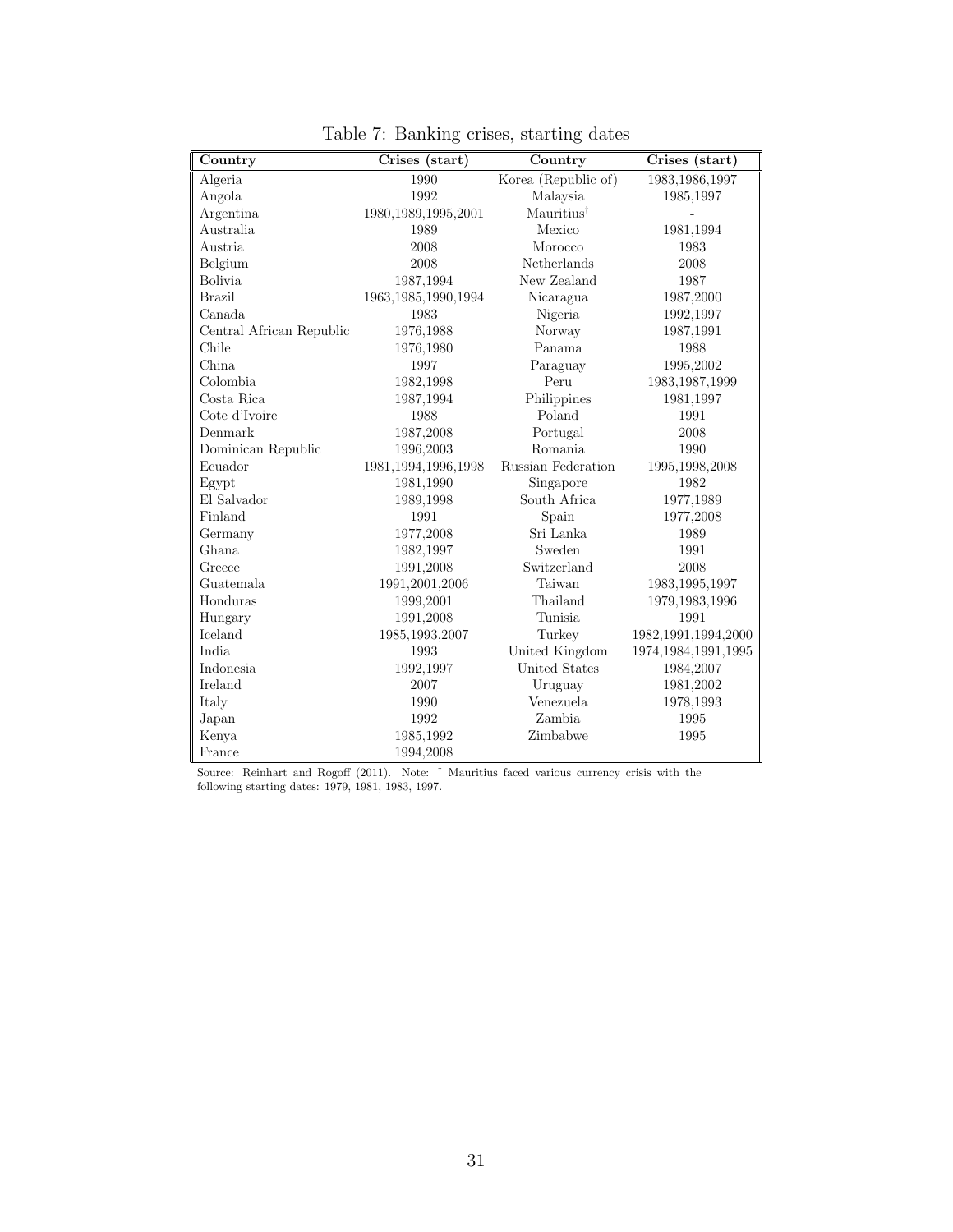| Country                   | Number of days | $\overline{\text{Country}}$ | Number of days |
|---------------------------|----------------|-----------------------------|----------------|
| Algeria                   | 7.2            | Korea (Republic of)         | 45.1           |
| Angola                    | 20.3           | Malaysia                    | 33.8           |
| Argentina                 | 26.2           | Mauritius                   | $29.3\,$       |
| Australia                 | 48.4           | Mexico                      | 21.0           |
| <b>Austria</b>            | 12.1           | Morocco                     | 5.4            |
| Belgium                   | 0.2            | <b>Netherlands</b>          | 1.0            |
| <b>Bolivia</b>            | 31.1           | New Zealand                 | 47.0           |
| <b>Brazil</b>             | 21.7           | Nicaragua                   | 22.7           |
| Canada                    | 13.6           | Nigeria                     | 17.2           |
| Central African Republic  | 19.1           | Norway                      | 2.9            |
| Chile                     | 30.9           | Panama                      | 19.8           |
| China.                    | 43.5           | Paraguay                    | 26.8           |
| Colombia.                 | 18.4           | Peru                        | 25.5           |
| Costa Rica                | 21.7           | Philippines                 | 39.8           |
| Cote D'Ivoire             | 15.2           | Poland                      | 4.4            |
| Denmark                   | 3.2            | Portugal                    | 4.0            |
| Dominican Republic        | 16.3           | Romania                     | 13.5           |
| Ecuador                   | 23.0           | Russian Federation          | 6.3            |
| Egypt                     | 12.8           | Singapore                   | 34.5           |
| El Salvador               | 23.3           | South Africa                | 25.3           |
| Finland                   | 5.7            | Spain                       | 0.7            |
| Germany                   | 0.3            | Sri Lanka                   | 28.1           |
| Ghana                     | 16.2           | Sweden                      | 2.8            |
| Greece                    | 11.3           | Switzerland                 | 0.3            |
| Guatemala                 | 23.5           | Taiwan                      | 40.3           |
| Honduras                  | 23.0           | Thailand                    | 37.8           |
| Hungary                   | 12.2           | Tunisia                     | 8.6            |
| Iceland                   | 5.6            | Turkey                      | 12.1           |
| India                     | 26.3           | United Kingdom              | 0.5            |
| Indonesia                 | 35.6           | <b>United States</b>        | 13.6           |
| <b>Ireland</b>            | 2.1            | Uruguay                     | 25.8           |
| Italy                     | 0.8            | Venezuela                   | 17.4           |
| Japan                     | 46.5           | Zambia                      | 31.1           |
| Kenya                     | 26.2           | Zimbabwe                    | 30.9           |
| Average (number of days): | 19.4           |                             |                |

Table 8: Time-to-ship between France and the 68 destination countries

Note: The primary source for time-to-ship data is Feyrer (2011). Details about our extension are given in the text.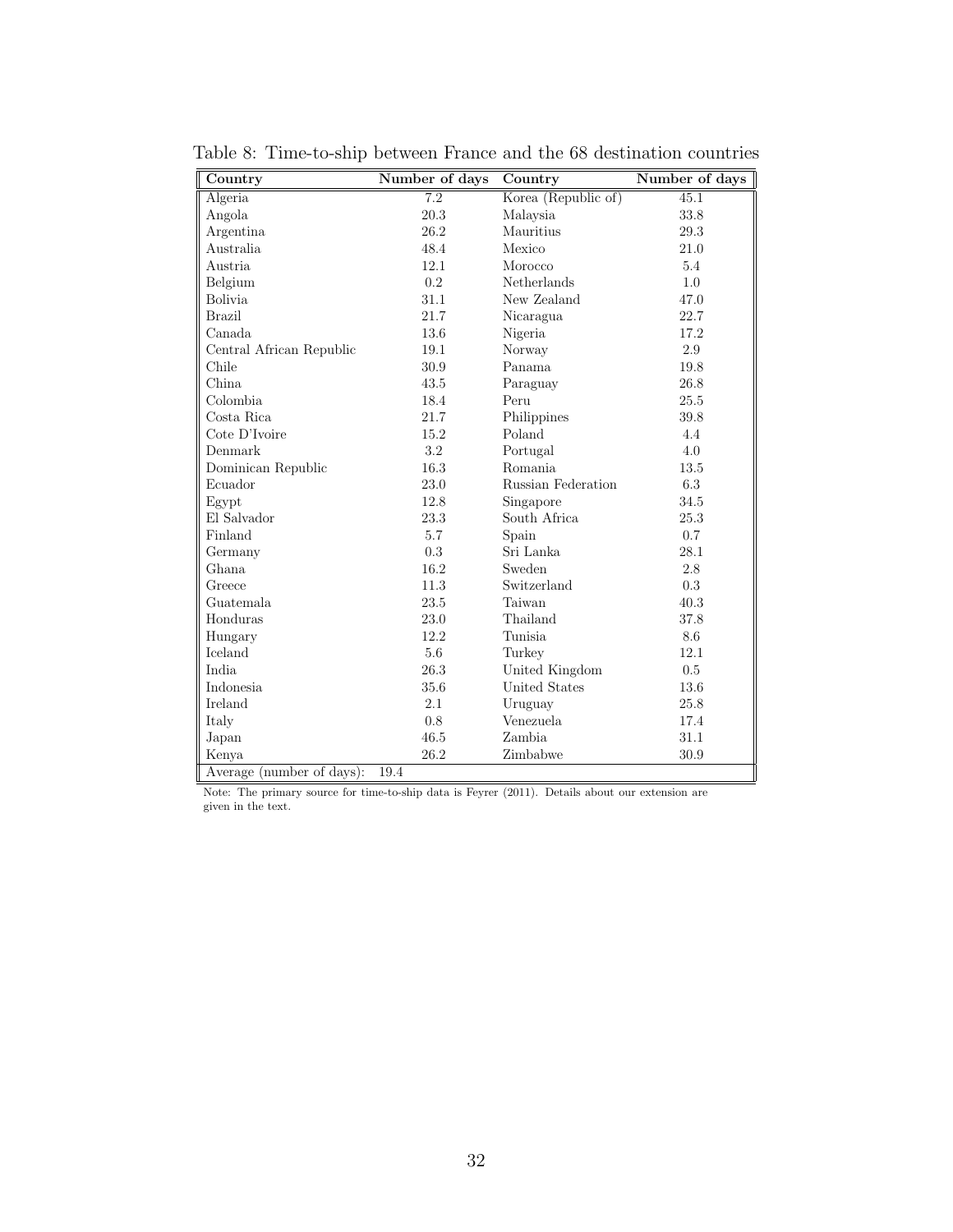| Banking Crisis <sub>it</sub>                         | $\ln$ Exports <sub>ijt</sub> | $\ln \text{Distance}_{ii}$ | Contiguity        | Com. Language |               |
|------------------------------------------------------|------------------------------|----------------------------|-------------------|---------------|---------------|
|                                                      | 15.75                        | 8.63                       | 0.03              | 0.16          |               |
|                                                      | 16.00                        | 8.69                       | 0.03              | 0.14          |               |
| Total                                                | 15.78                        | 8.64                       | 0.03              | 0.16          |               |
| <b>Banking Crisis</b> <sub>it</sub>   Com. Colonizer |                              | Colony                     | Com. Legal Origin | <b>FTA</b>    | Com. Currency |
|                                                      | 0.04                         | 0.03                       | 0.36              | 0.06          | 0.01          |
|                                                      | 0.04                         | 0.03                       | 0.36              | 0.07          | 0.01          |
| Total                                                | 0.04                         | 0.03                       | 0.36              | 0.06          | 0.01          |

Table 9: Mean by categories of the banking crises dummy

Note: Com. means Common.

## A.2 Aggregate robustness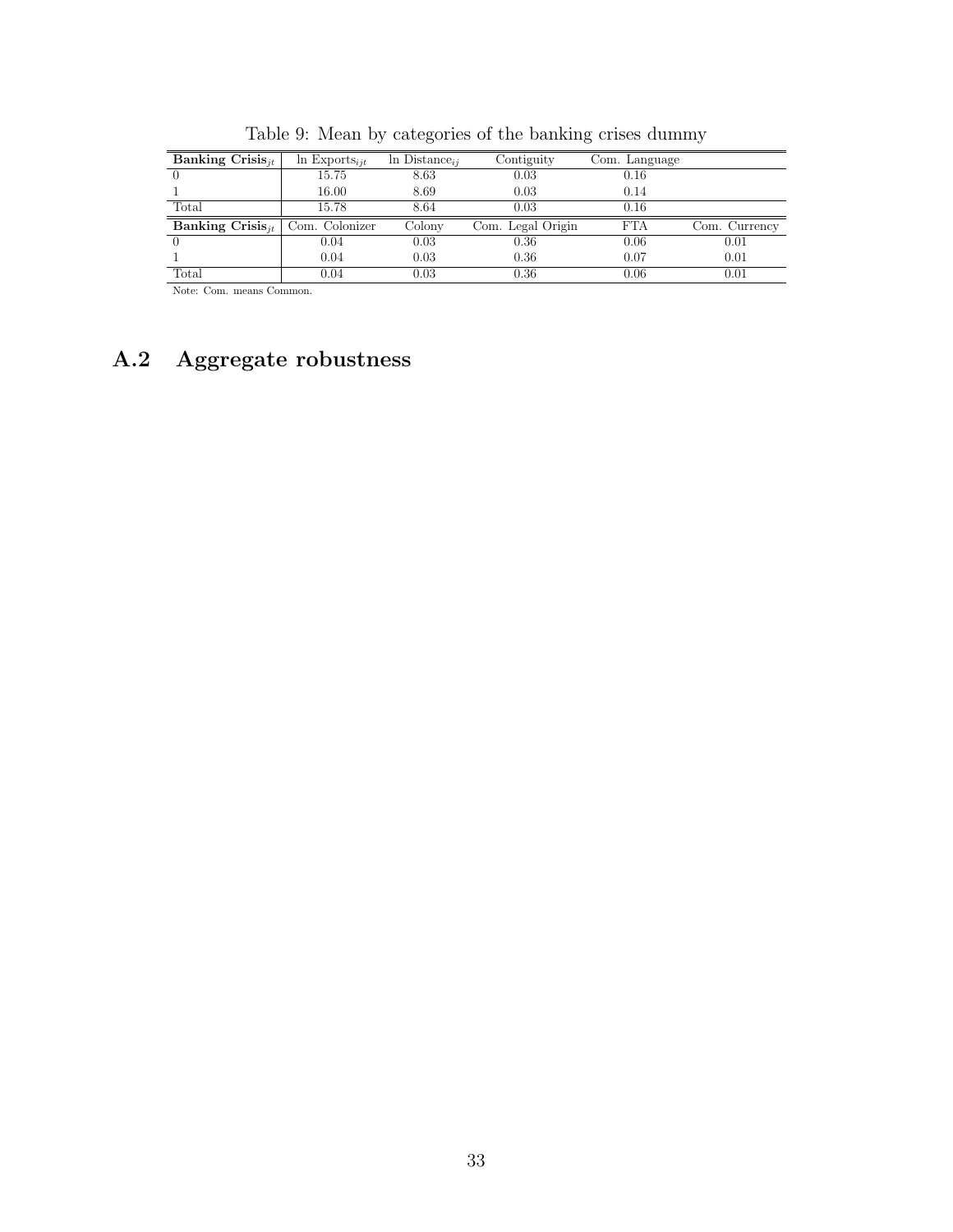| Dependent Variable                                                                    |                    |                    | In Bilateral exports |                     |                    |                    |
|---------------------------------------------------------------------------------------|--------------------|--------------------|----------------------|---------------------|--------------------|--------------------|
| Model                                                                                 | (1)                | (2)                | (3)                  | (4)                 | (5)                | $\overline{(6)}$   |
| In GDP origin $_{it}$                                                                 | $0.88^a$           | $0.88^a$           | $0.95^a$             | $0.86^a$            | $0.88^a$           | $0.88^a$           |
|                                                                                       | (0.01)             | (0.01)             | (0.01)               | (0.01)              | (0.01)             | (0.01)             |
| In GDP destination <sub>jt</sub>                                                      | $0.80^a$           | $0.81^a$           | $0.81^a$             | $0.87^a$            | $0.80^a$           | $0.80^a$           |
|                                                                                       | (0.02)             | (0.02)             | (0.02)               | (0.03)              | (0.02)             | (0.02)             |
| $\text{FTA}_{ijt}$                                                                    | $0.44^a$           | $0.44^a$           | $0.36^a$             | $0.41^a$            | $0.44^a$           | $0.44^a$           |
|                                                                                       | (0.01)             | (0.01)             | (0.01)               | (0.01)              | (0.01)             | (0.01)             |
| Common currency <sub>ijt</sub>                                                        | $0.28^a$<br>(0.03) | $0.28^a$<br>(0.03) | $0.15^a\,$<br>(0.03) | $0.26^a$<br>(0.03)  | $0.28^a$<br>(0.03) | $0.28^a$<br>(0.03) |
|                                                                                       | $0.02^a$           | $0.02^a$           | $0.02^a$             | $0.03^a$            | $0.02^a$           | $0.02^a$           |
| In Real exchange rate $_{ijt}$                                                        | (0.00)             | (0.00)             | (0.00)               | (0.00)              | (0.00)             | (0.00)             |
| Banking crisis in destination <sub>jt</sub>                                           | $-0.33^a$          | $0.22^b$           | $\text{-}0.07^a$     | 0.05 <sup>c</sup>   | $-0.005$           |                    |
|                                                                                       | (0.07)             | (0.10)             | (0.02)               | (0.03)              | (0.021)            |                    |
| Banking crisis <sub>jt</sub> $\times$ ln time-to-ship <sub>ij</sub>                   | $-0.07^a$          | $-0.06^a$          | $-0.05^a$            | $-0.05^a$           | $-0.07^a$          | $-0.08^a$          |
|                                                                                       | (0.01)             | (0.01)             | (0.01)               | (0.01)              | (0.01)             | (0.01)             |
| Banking crisis <sub>jt</sub> $\times$ ln GDP origin <sub>it</sub>                     | $0.02^a$           |                    |                      |                     |                    |                    |
|                                                                                       | (0.01)             |                    |                      |                     |                    |                    |
| Banking crisis <sub>jt</sub> $\times$ ln GDP destination <sub>jt</sub>                |                    | $-0.03^a$          |                      |                     |                    |                    |
|                                                                                       |                    | (0.01)             |                      |                     |                    |                    |
| Financial development origin $_{it}$                                                  |                    |                    | $0.10^a$             |                     |                    |                    |
|                                                                                       |                    |                    | (0.01)               |                     |                    |                    |
| Banking crisis <sub>jt</sub> $\times$ Financial development origin <sub>it</sub>      |                    |                    | $-0.01$              |                     |                    |                    |
|                                                                                       |                    |                    | (0.02)               |                     |                    |                    |
| Financial development destination $_{it}$                                             |                    |                    |                      | $-0.11^a$           |                    |                    |
|                                                                                       |                    |                    |                      | (0.03)              |                    |                    |
| Banking crisis <sub>jt</sub> $\times$ Financial development destination <sub>jt</sub> |                    |                    |                      | $-0.13^a$<br>(0.03) |                    |                    |
| Banking crisis <sub>jt</sub> $\times$ Developing country <sub>it</sub>                |                    |                    |                      |                     | $-0.09^a$          |                    |
|                                                                                       |                    |                    |                      |                     | (0.02)             |                    |
| Banking crisis <sub>jt</sub> $\times$ North America <sub>i</sub>                      |                    |                    |                      |                     |                    | $0.05^{b}$         |
|                                                                                       |                    |                    |                      |                     |                    | (0.03)             |
| Banking crisis <sub>jt</sub> $\times$ South America <sub>i</sub>                      |                    |                    |                      |                     |                    | $-0.09^a$          |
|                                                                                       |                    |                    |                      |                     |                    | (0.03)             |
| Banking crisis <sub>jt</sub> $\times$ Europe <sub>i</sub>                             |                    |                    |                      |                     |                    | $-0.01$            |
|                                                                                       |                    |                    |                      |                     |                    | (0.02)             |
| Banking $\text{crisis}_{jt} \times \text{Central\_East\_Europe}_i$                    |                    |                    |                      |                     |                    | $-0.12^a$          |
|                                                                                       |                    |                    |                      |                     |                    | (0.03)             |
| Banking crisis <sub>jt</sub> $\times$ NAfrica MEast <sub>i</sub>                      |                    |                    |                      |                     |                    | $-0.18^a$          |
|                                                                                       |                    |                    |                      |                     |                    | (0.04)             |
| Banking crisis <sub>jt</sub> $\times$ SSAfrica <sub>i</sub>                           |                    |                    |                      |                     |                    | $-0.19^a$          |
|                                                                                       |                    |                    |                      |                     |                    | (0.04)             |
| Banking crisis <sub>jt</sub> $\times$ SE_Asia <sub>i</sub>                            |                    |                    |                      |                     |                    | $-0.002$           |
|                                                                                       |                    |                    |                      |                     |                    | (0.037)            |
| Banking crisis <sub>jt</sub> $\times$ E_Asia <sub>i</sub>                             |                    |                    |                      |                     |                    | $0.09^a$<br>(0.03) |
| Observations                                                                          | 307462             | 307462             | 264102               | 282053              | 307462             | 307462             |

Table 10: Crises, time-to-ship and imports: Additional robustness

Notes: Robust standard errors in parentheses, clustered by destination-year, with  $a, b$ , and  $c$  respectively denoting significance at the 1%, 5% and 10% levels. Bilateral fixed effects and year dummies are included in all estimations. Time-to-ship is demeaned. Columns (3) and (4): due to data availability on financial development, the sample period is 1960-2009.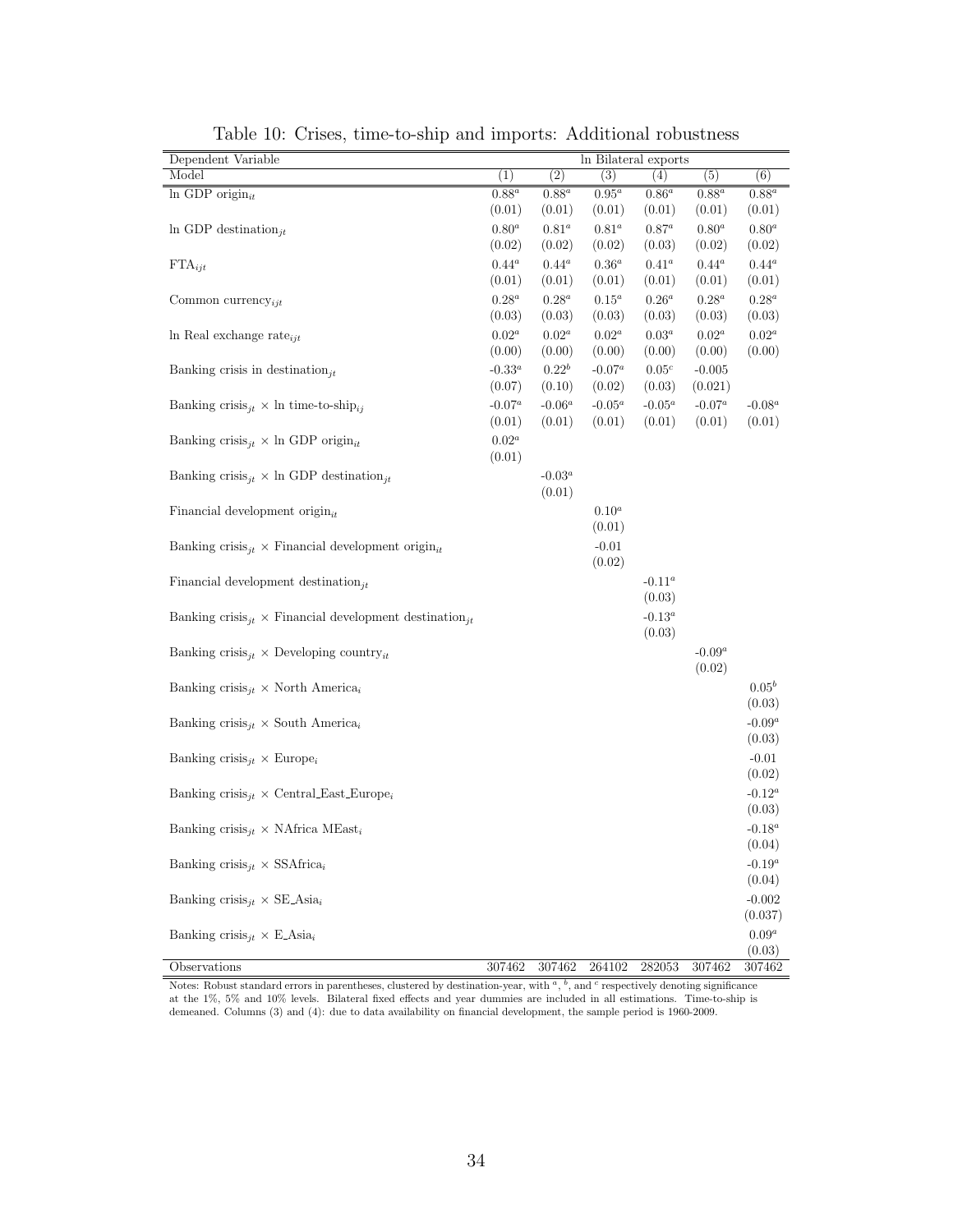



(a) Effect of banking crises on imports (b) Effect of time-to-ship×banking crises on imports

#### A.3 Sectoral evidence

This appendix presents further evidence of the banking crises and the amplification effect of time-to-ship on sectoral trade. To run our analysis, we use a constructed data set of 26 International Standard Industrial Classification (Revision 2) 3-digit industries, 181 exporting countries and 69 importing countries. The list of sectors and ISIC codes are tabulated in Table 11. The country coverage is the same as in the aggregate-level analysis. Table 6 lists countries in our sample and indicates countries covered in the Reinhart and Rogoff (2011)'s data set. Again, the lower number of importing countries is due to the availability of the banking crises data. However, the time period coverage is shorter from 1980 to 2009 instead of 1950-2009.19

Table 11 presents the results of the estimates of the interaction term between the banking crisis dummy and time-to-ship, sector by sector, for the period 1980-2009. The specification is the same as the one used in column (2) of Table 1 with country and time fixed effects, as well as controls for the bilateral and unilateral factors affecting trade. Overall estimates are

<sup>19</sup>See de Sousa, Mayer and Zignago (2011) for more details on the construction of the sectoral data set from 1980 to 2006. We expanded this data set until 2009 to cover the most recent financial crisis.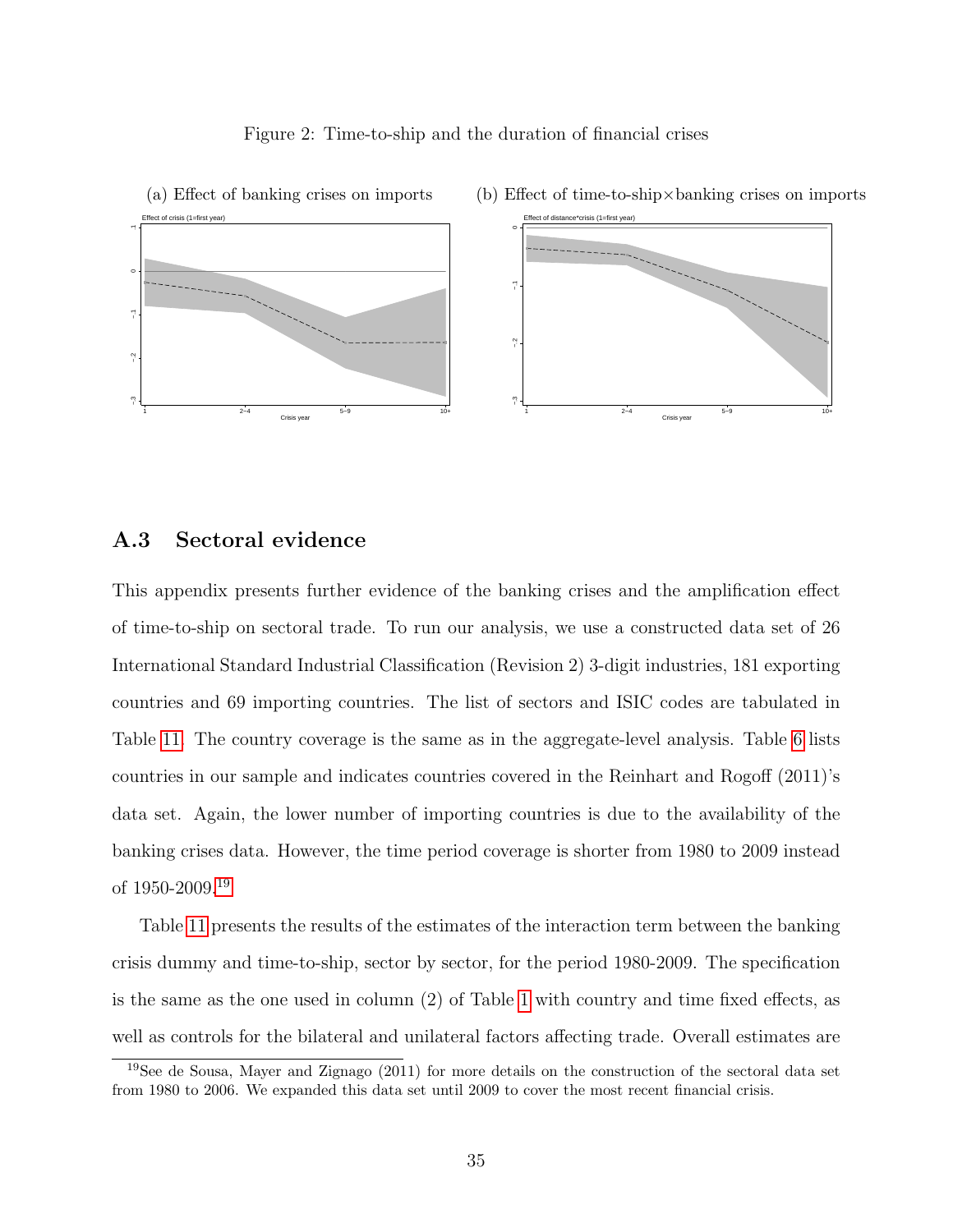available upon request.

The estimates of the interaction term between the banking crisis dummy and time-to-ship are sorted according to their magnitude. More than half of the estimates are significant and in line with the aggregate point estimates of Table 1. The largest amplification effects are found in the divisions 31 (manufacture of food, beverages and tobacco) and 38 (manufacture of fabricated metal products, machinery and equipment). In contrast, no amplification effect is found in the division 32 (textile, wearing apparel and leather industries).